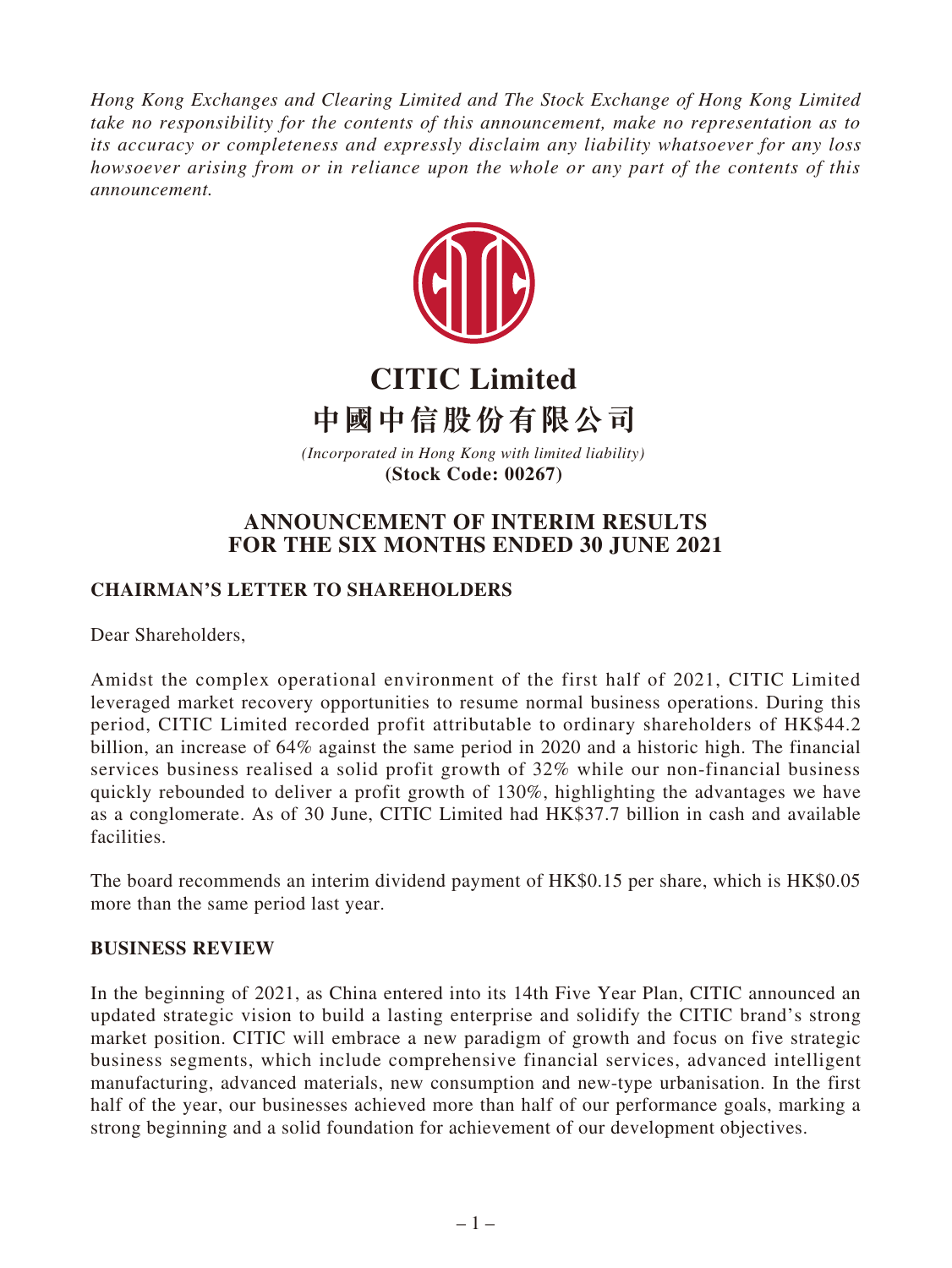Our comprehensive financial services segment continued to support the real economy, with all businesses in the segment delivering solid performance. I'm pleased to share that our financial holding company application was the first to have been accepted by The People's Bank of China and development efforts are moving forward on all fronts. During the reporting period, CITIC Bank focused on promoting a capital-light business and realised an 18% increase in fee income and a 13.7% increase in net profit, along with marked improvements in the bank's asset quality and overall operational effectiveness. Both NPL balance and NPL ratio decreased for the first time in nearly ten years. At CITIC Securities, net profit increased by 37% and the business maintained its leading market position in key metrics, including its number one lead underwriting ranking in equity and debt. CITIC Trust advanced its business transformation and expanded its product offering to include standardised securities investments and family trust. Its net profit increased 88%. CITIC-Prudential Life focused on higher value business and recorded a 57% increase in profit. Its increase in premium income was one of the highest in the industry.

The advanced intelligent manufacturing segment continued its technological advancement and realised a strong net profit increase of 86%. During the period, CITIC Dicastal accelerated the implementation of its digital strategy. The "Lighthouse" project is in the final stages of accreditation, and the second phase of the Moroccan plant achieved full production, adding annual production capacity of 3 million aluminium wheels. With increased demand for lightweight vehicles due to the revival of domestic and international automotive markets, CITIC Dicastal's profit increased by 81%. During the same period, CITIC Heavy Industries' transformation programme achieved solid results with strong momentum in new business streams. For example, its offshore wind power and specialised mining robots businesses both attained high speed growth.

The advanced materials segment continued to reduce operating costs and improve efficiency. Benefiting from the rise in commodity prices, the segment recorded a substantial increase of 280% in net profit. The Sino Iron project's effective operating rate is now at an advanced level equal to similar mines as it continued to increase production and recorded a significant rise in profit during the period. CITIC Pacific Special Steel delivered a net profit increase of 52% due to continuous efforts to strengthen its operations and management, optimise its product portfolio and adopt innovative technologies to reduce material consumption. At CITIC Metal, profit increased substantially by 153%, primarily due to the solid performance of its commodities trading and investment businesses. The company's Ivanhoe copper mine in the Democratic Republic of the Congo also commenced production ahead of schedule. CITIC Resources delivered a turnaround profit, driven by improved management of the oil production business as well as debt structure optimisation.

The new consumption segment recorded a turnaround profit with an increase of HK\$822 million, supported by our solid business foundations and customer-centric philosophy, along with the revitalisation of consumer markets. Dah Chong Hong delivered a solid profit as the result of a strong recovery in its motor business as it continued to optimise its vehicle brand and dealership portfolio. Net profit at CITIC Press jumped 52%, as the retail business explored new operational models and established an online-offline membership system. CITIC Telecom International recorded a stable profit and became the first provider in Macau with full outdoor and indoor 5G network coverage.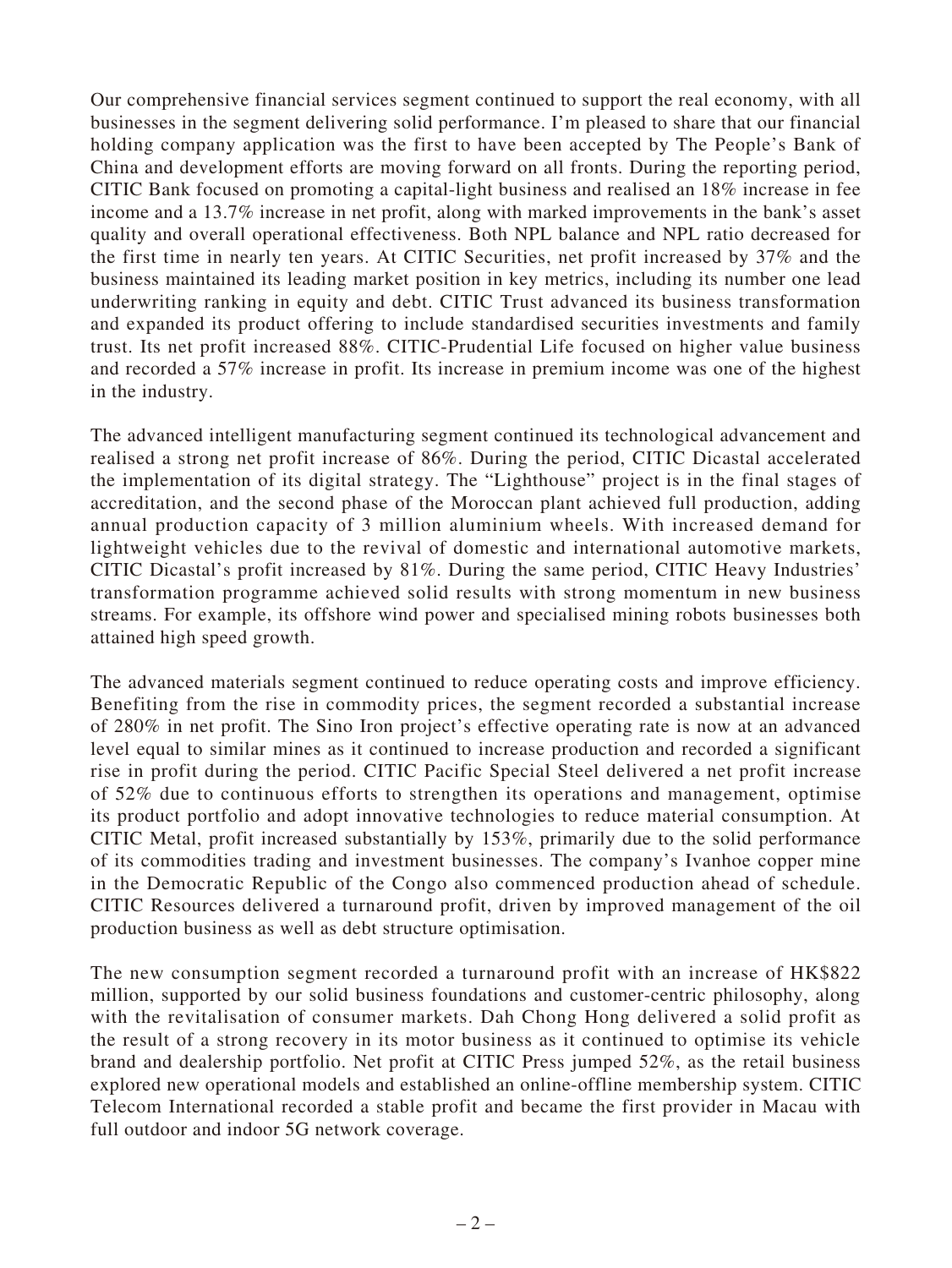Our new-type urbanisation segment actively participates in the country's regional development strategy. Sales from projects in mainland China and Hong Kong were satisfactory and rental income was solid. The construction and engineering business focused on the domestic market and saw a steady increase in new contracts with the construction of key projects, such as Chongli Ice Town, progressing well. Excluding a provision made for overseas projects affected by the pandemic, the operating profit of the segment recorded a year-on-year increase of 24%.

## **STRENGTHENING FUNDAMENTALS, ENHANCING MANAGEMENT**

To further improve the quality and efficiency of our businesses, we are emphasising integration, collaboration and expansion as strategic drivers. During the period, we rolled out several key initiatives to improve our overall operational fitness. These efforts will help to strengthen our businesses and support our long-term development.

As a conglomerate, fostering synergy and collaboration is essential to achieve our full potential. As such, we have focused on enhancing our structure to enable collaboration not only among businesses in each segment, but also across segments. In the first half of 2021, we provided RMB768.9 billion of co-financing and achieved RMB56.5 billion in organisational cross-sales. To encourage further collaboration, we have established an internal assessment system to facilitate and recognise synergy development efforts. Outside the organisation, we have been expanding our network, promoting strategic partnerships and enhancing the scale and depth of our collaboration with partners. These efforts have already improved our ability to win new projects and enhanced our overall competitiveness.

While the economic environment still faces uncertainties, in order to improve our risk resilience, we continued to move forward with cost reduction and revenue expansion initiatives to transform operational performance pressure into motivation to achieve high quality growth. Additionally, we have implemented a thorough risk management enhancement programme that touches on every aspect of our business, embracing the principle that effective risk management protects earnings. The benefits of this fully comprehensive risk management system have already been demonstrated and will continue to safeguard the organisation.

## **EMBRACING A GREENER GROWTH PARADIGM**

In 2020 China announced new targets to achieve peak  $CO_2$  emissions and carbon neutrality, a clear demonstration of its dedication to promote the country's sustainable development, address climate change and build a greener future for all of mankind. To support these goals, we are leveraging both our financial and non-financial businesses to give new purpose to our development strategy and the five business segments. We will use the full range of licences in our financial business to provide support to our non-financial businesses as they transition to lower carbon emission operations. Meanwhile, environmental impacts and other considerations will be central to all new business development.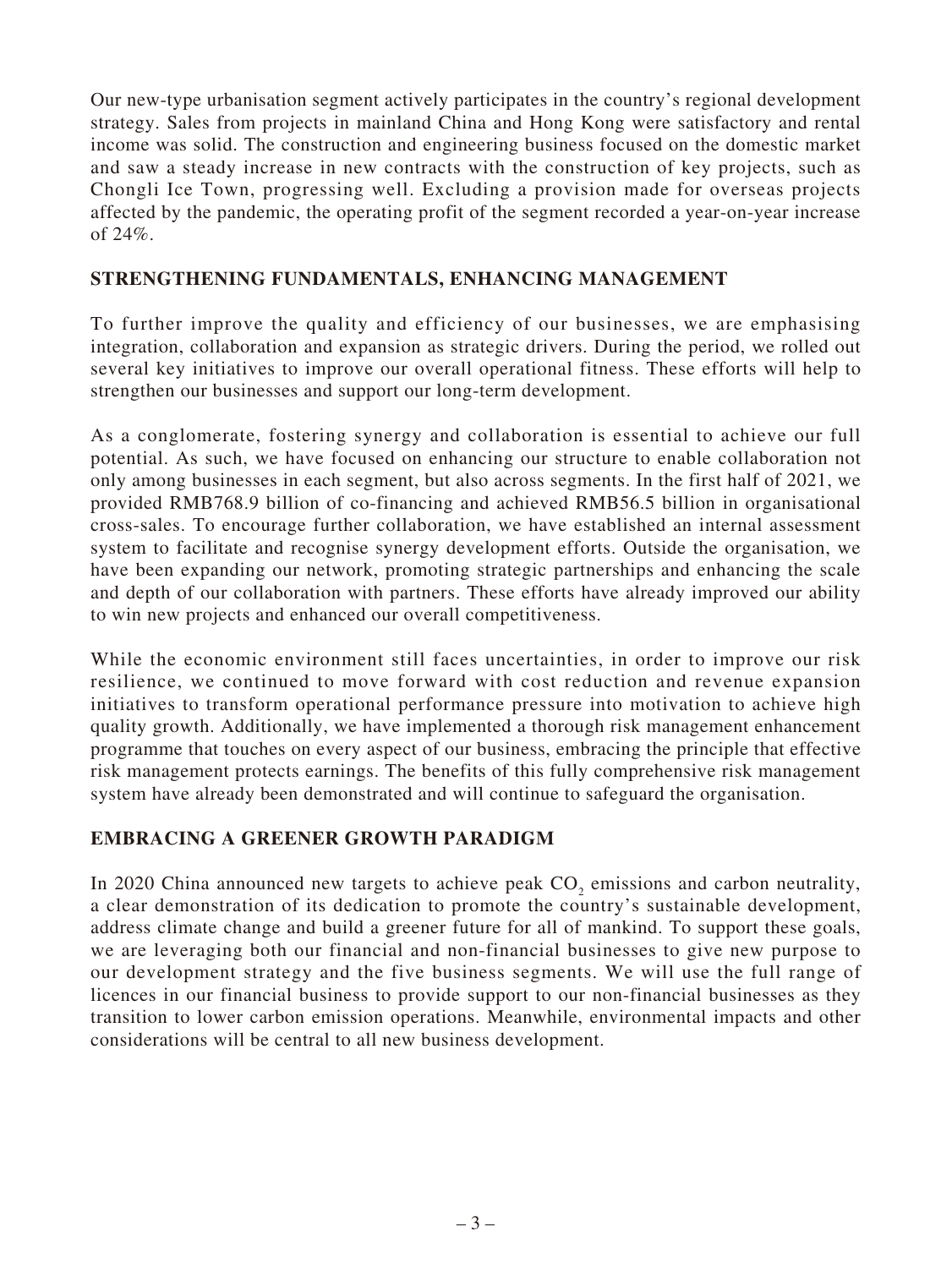Although the market faces continued challenges and the ongoing pandemic, as long as we work together towards a common goal, taking a step-by-step approach in the implementation of our 14th five-year plan, I believe our vision will be realised. We are committed to building a lasting enterprise, solidifying the CITIC brand's positioning and creating long term value for our shareholders. As the classic Chinese poem reminds us, "Don't be afraid of shifting clouds."

Thank you for your continued trust and support.

**Zhu Hexin** *Chairman* Beijing, 27 August 2021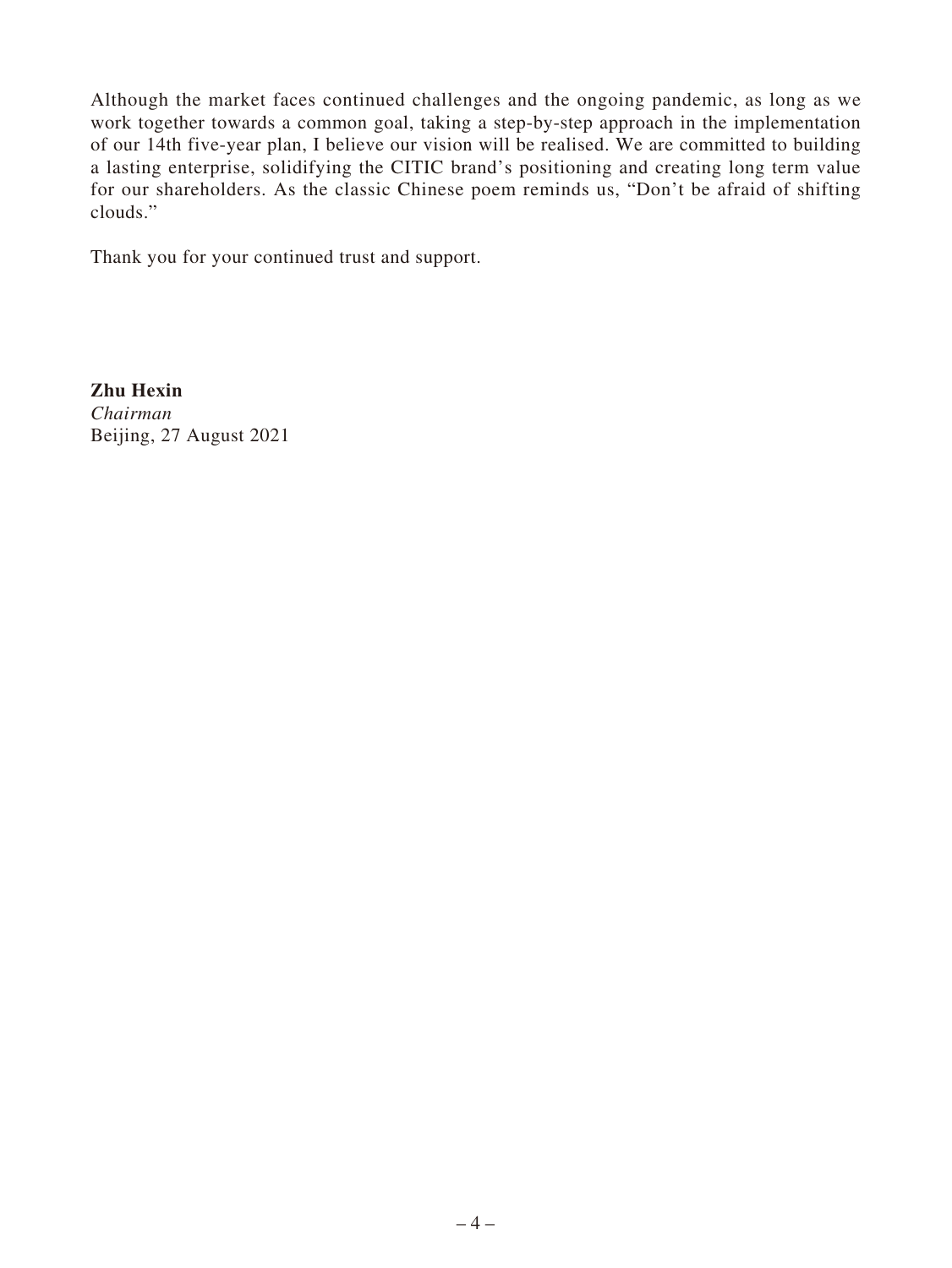## **CONSOLIDATED INCOME STATEMENT FOR THE SIX MONTHS ENDED 30 JUNE 2021**

|                                                |                | <b>Unaudited</b>                 |            |  |
|------------------------------------------------|----------------|----------------------------------|------------|--|
|                                                |                | Six months ended 30 June         |            |  |
|                                                |                | 2021                             | 2020       |  |
|                                                | <b>Note</b>    | <b>HK\$</b> million HK\$ million |            |  |
| Interest income                                |                | 184,307                          | 165,996    |  |
| Interest expenses                              |                | (93, 473)                        | (82,984)   |  |
| Net interest income                            | 4(a)           | 90,834                           | 83,012     |  |
| Fee and commission income                      |                | 29,107                           | 23,559     |  |
| Fee and commission expenses                    |                | (2,803)                          | (2,769)    |  |
| Net fee and commission income                  | 4(b)           | 26,304                           | 20,790     |  |
| Sales of goods and services                    | 4(c)           | 220,712                          | 138,794    |  |
| Other revenue                                  | 4(d)           | 15,071                           | 13,206     |  |
|                                                |                | 235,783                          | 152,000    |  |
| <b>Total revenue</b>                           |                | 352,921                          | 255,802    |  |
| Cost of sales and services                     |                | (190, 106)                       | (116, 566) |  |
| Other net income                               |                | 3,781                            | 3,913      |  |
| <b>Expected credit losses</b>                  |                | (58, 838)                        | (53,025)   |  |
| <b>Impairment</b> losses                       |                | (676)                            | (1,318)    |  |
| Other operating expenses                       |                | (42,380)                         | (42, 377)  |  |
| Net valuation (loss) on investment properties  |                | (224)                            | (110)      |  |
| Share of profits of associates, net of tax     |                | 6,689                            | 4,836      |  |
| Share of profits of joint ventures, net of tax |                | 1,330                            | 501        |  |
| Profit before net finance charges and taxation |                | 72,497                           | 51,656     |  |
| Finance income                                 |                | 1,424                            | 1,037      |  |
| Finance costs                                  |                | (4,784)                          | (6, 149)   |  |
| <b>Net finance charges</b>                     | 5              | (3,360)                          | (5,112)    |  |
| <b>Profit before taxation</b>                  | 6              | 69,137                           | 46,544     |  |
| Income tax                                     | $\overline{7}$ | (10, 448)                        | (8,635)    |  |
| Profit for the period                          |                | 58,689                           | 37,909     |  |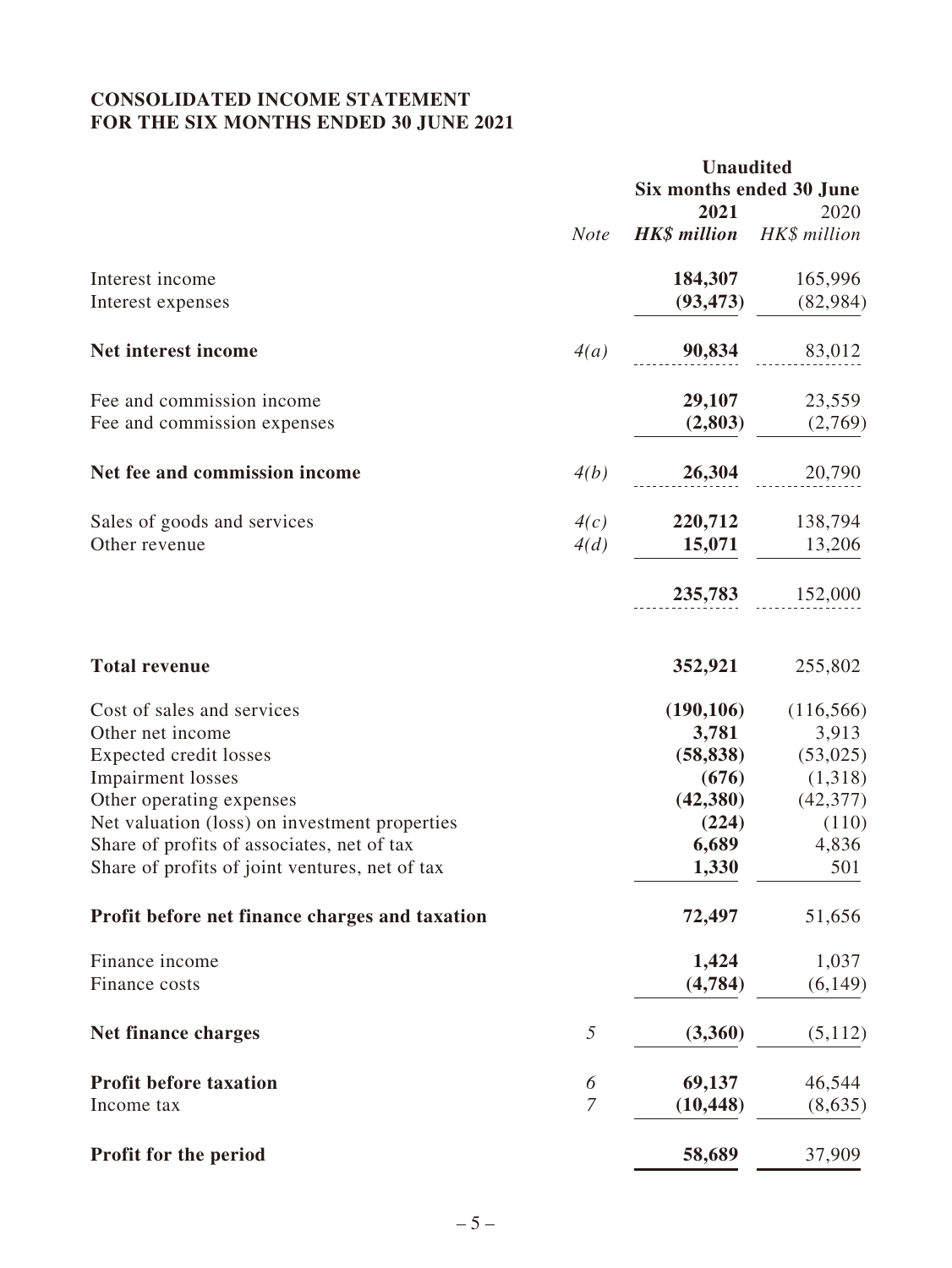## **CONSOLIDATED INCOME STATEMENT (CONTINUED) FOR THE SIX MONTHS ENDED 30 JUNE 2021**

|                                                                                                          |             | <b>Unaudited</b>         |              |
|----------------------------------------------------------------------------------------------------------|-------------|--------------------------|--------------|
|                                                                                                          |             | Six months ended 30 June |              |
|                                                                                                          |             | 2021                     | 2020         |
|                                                                                                          | <b>Note</b> | <b>HK\$</b> million      | HK\$ million |
| <b>Profit for the period</b>                                                                             |             | 58,689                   | 37,909       |
| <b>Attributable to:</b>                                                                                  |             |                          |              |
| - Ordinary shareholders of the Company                                                                   |             | 44,175                   | 27,014       |
| - Non-controlling interests                                                                              |             | 14,514                   | 10,895       |
| <b>Profit for the period</b>                                                                             |             | 58,689                   | 37,909       |
| Earnings per share for profit attributable to ordinary<br>shareholders of the Company during the period: |             |                          |              |
| Basic and diluted earnings per share $(HK\$ )                                                            | 9           | 1.52                     | 0.93         |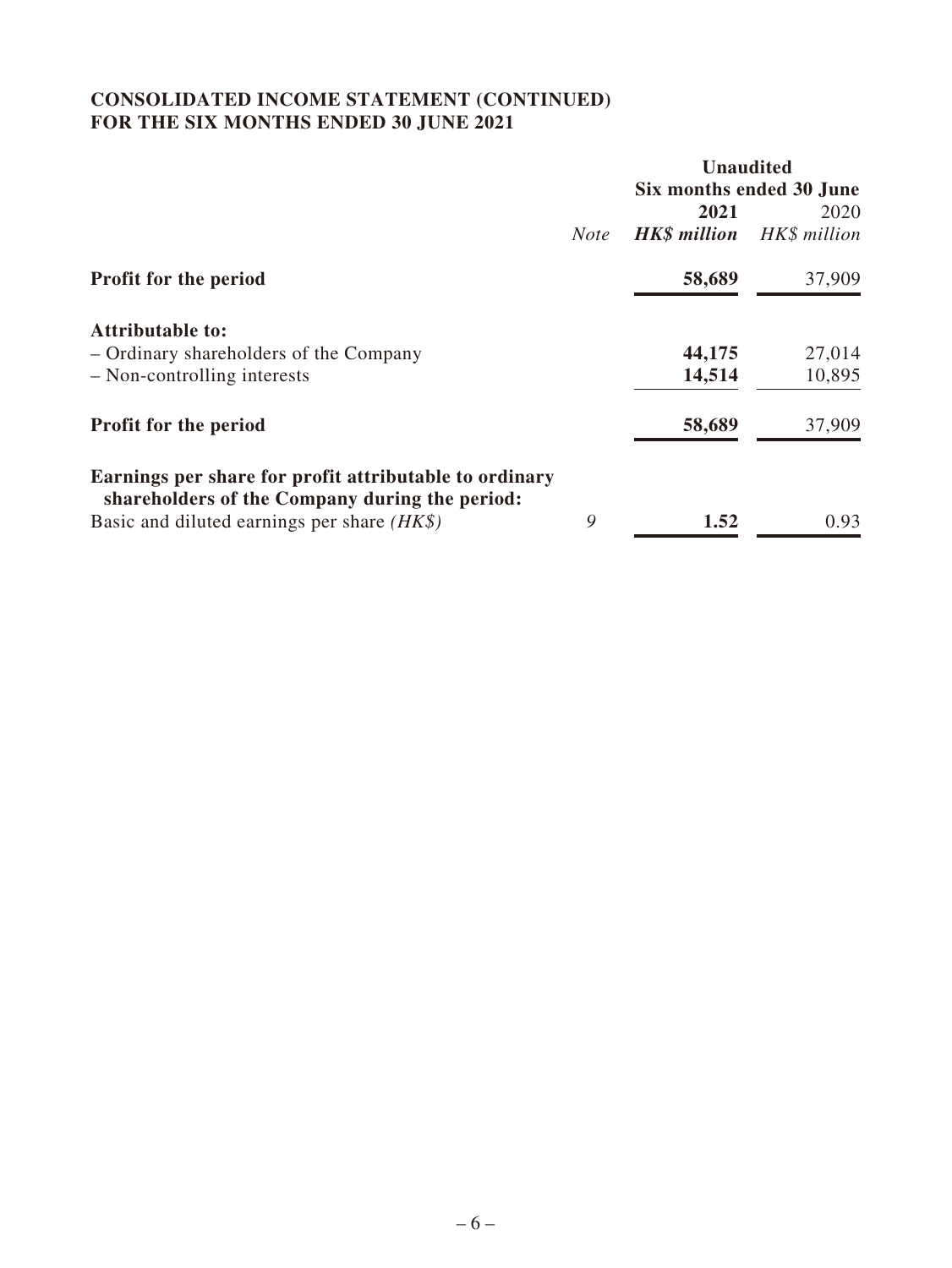## **CONSOLIDATED STATEMENT OF COMPREHENSIVE INCOME FOR THE SIX MONTHS ENDED 30 JUNE 2021**

|                                                                                                                                                        | <b>Unaudited</b><br>Six months ended 30 June<br>2021 |                      |
|--------------------------------------------------------------------------------------------------------------------------------------------------------|------------------------------------------------------|----------------------|
|                                                                                                                                                        | <b>HK\$</b> million                                  | 2020<br>HK\$ million |
| Profit for the period                                                                                                                                  | 58,689                                               | 37,909               |
| Other comprehensive gain/(loss) for the period                                                                                                         |                                                      |                      |
| Items that may be reclassified subsequently to profit or<br>loss:                                                                                      |                                                      |                      |
| Fair value changes on debt instruments at fair value<br>through other comprehensive income                                                             | 555                                                  | (1,768)              |
| Loss allowance changes on debt instruments at fair value<br>through other comprehensive income<br>Cash flow hedge: net movement in the hedging reserve | (247)<br>403                                         | 472<br>(813)         |
| Share of other comprehensive gain/(loss) of associates<br>and joint ventures<br>Exchange differences on translation of financial                       | 200                                                  | (853)                |
| statements and others                                                                                                                                  | 10,630                                               | (15,888)             |
| Items that will not be reclassified subsequently to profit<br>or loss:                                                                                 |                                                      |                      |
| Reclassification of owner-occupied property as<br>investment property: revaluation gain                                                                |                                                      | 59                   |
| Fair value changes on investments in equity instruments<br>designated at fair value through other comprehensive<br>income                              | (12)                                                 | 37                   |
| Other comprehensive gain/(loss) for the period                                                                                                         | 11,529                                               | (18, 754)            |
| Total comprehensive income for the period                                                                                                              | 70,218                                               | 19,155               |
| <b>Attributable to:</b>                                                                                                                                |                                                      |                      |
| - Ordinary shareholders of the Company<br>- Non-controlling interests                                                                                  | 52,060<br>18,158                                     | 14,027<br>5,128      |
| Total comprehensive income for the period                                                                                                              | 70,218                                               | 19,155               |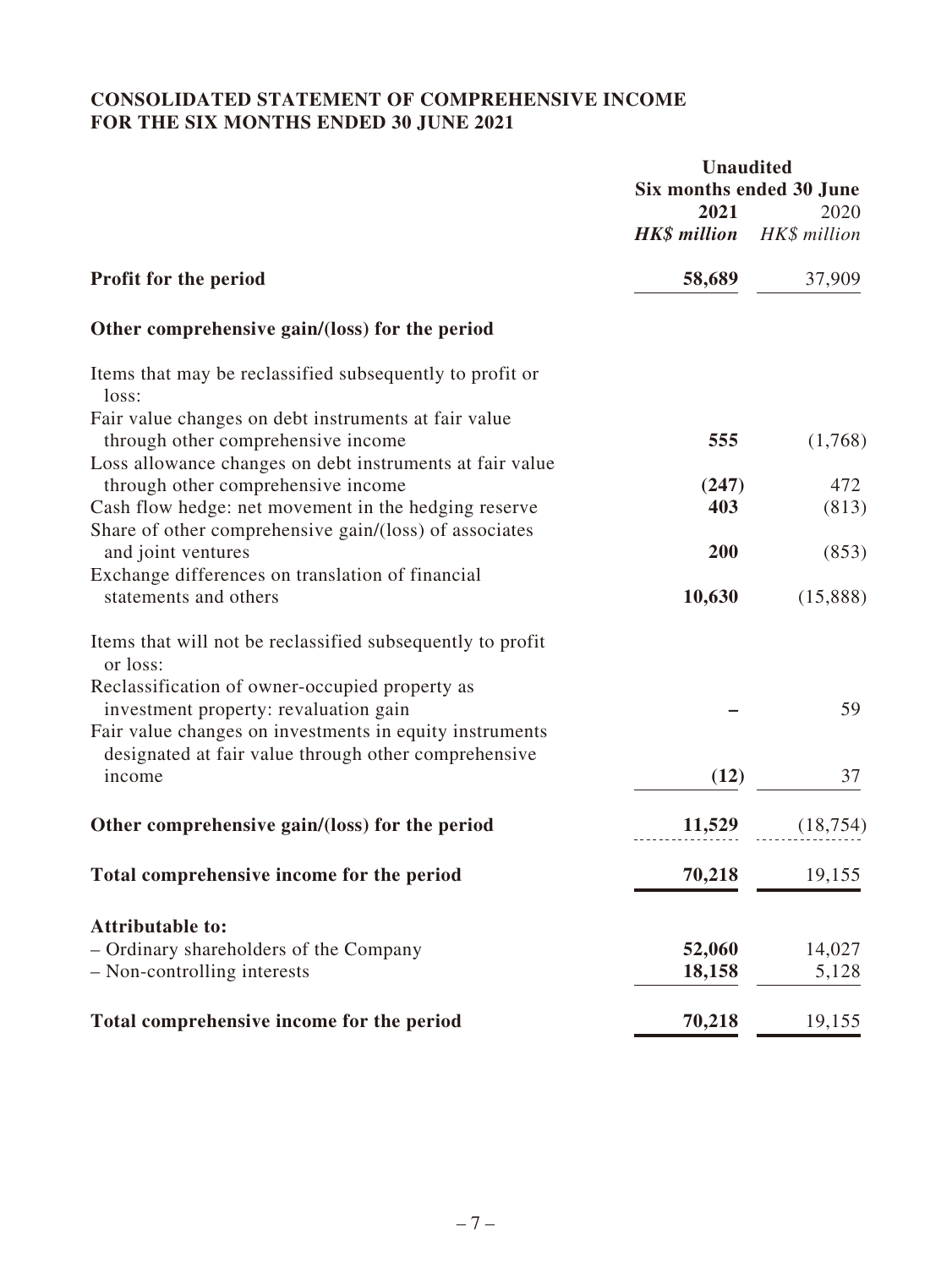## **CONSOLIDATED BALANCE SHEET AS AT 30 JUNE 2021**

|                                                         |             | 30 June             | 31 December  |
|---------------------------------------------------------|-------------|---------------------|--------------|
|                                                         |             | 2021                | 2020         |
|                                                         | <b>Note</b> | <b>HK\$</b> million | HK\$ million |
|                                                         |             | (Unaudited)         | (Audited)    |
| <b>Assets</b>                                           |             |                     |              |
| Cash and deposits                                       |             | 704,169             | 755,386      |
| Placements with banks and non-bank financial            |             |                     |              |
| institutions                                            |             | 169,753             | 198,513      |
| Derivative financial instruments                        |             | 30,559              | 47,804       |
| Trade and other receivables                             |             | 191,289             | 169,723      |
| Contract assets                                         |             | 16,585              | 13,619       |
| Inventories                                             |             | 100,866             | 80,370       |
| Financial assets held under resale agreements           |             | 118,984             | 143,029      |
| Loans and advances to customers and other parties       | 10          | 5,535,826           | 5,206,155    |
| Investments in financial assets                         | 11          |                     |              |
| - Financial assets at amortised cost                    |             | 1,310,077           | 1,156,496    |
| - Financial assets at fair value through profit or loss |             | 653,358             | 528,293      |
| - Debt investments at fair value through                |             |                     |              |
| other comprehensive income                              |             | 780,219             | 860,255      |
| - Equity investments at fair value through              |             |                     |              |
| other comprehensive income                              |             | 9,056               | 8,023        |
| Interests in associates                                 |             | 145,985             | 131,040      |
| Interests in joint ventures                             |             | 52,368              | 50,287       |
| Fixed assets                                            |             | 170,552             | 167,840      |
| Investment properties                                   |             | 38,407              | 38,455       |
| Right-of-use assets                                     |             | 38,542              | 37,915       |
| Intangible assets                                       |             | 15,859              | 15,877       |
| Goodwill                                                |             | 21,205              | 21,133       |
| Deferred tax assets                                     |             | 80,758              | 74,164       |
| Other assets                                            |             | 45,941              | 36,451       |
| <b>Total assets</b>                                     |             | 10,230,358          | 9,740,828    |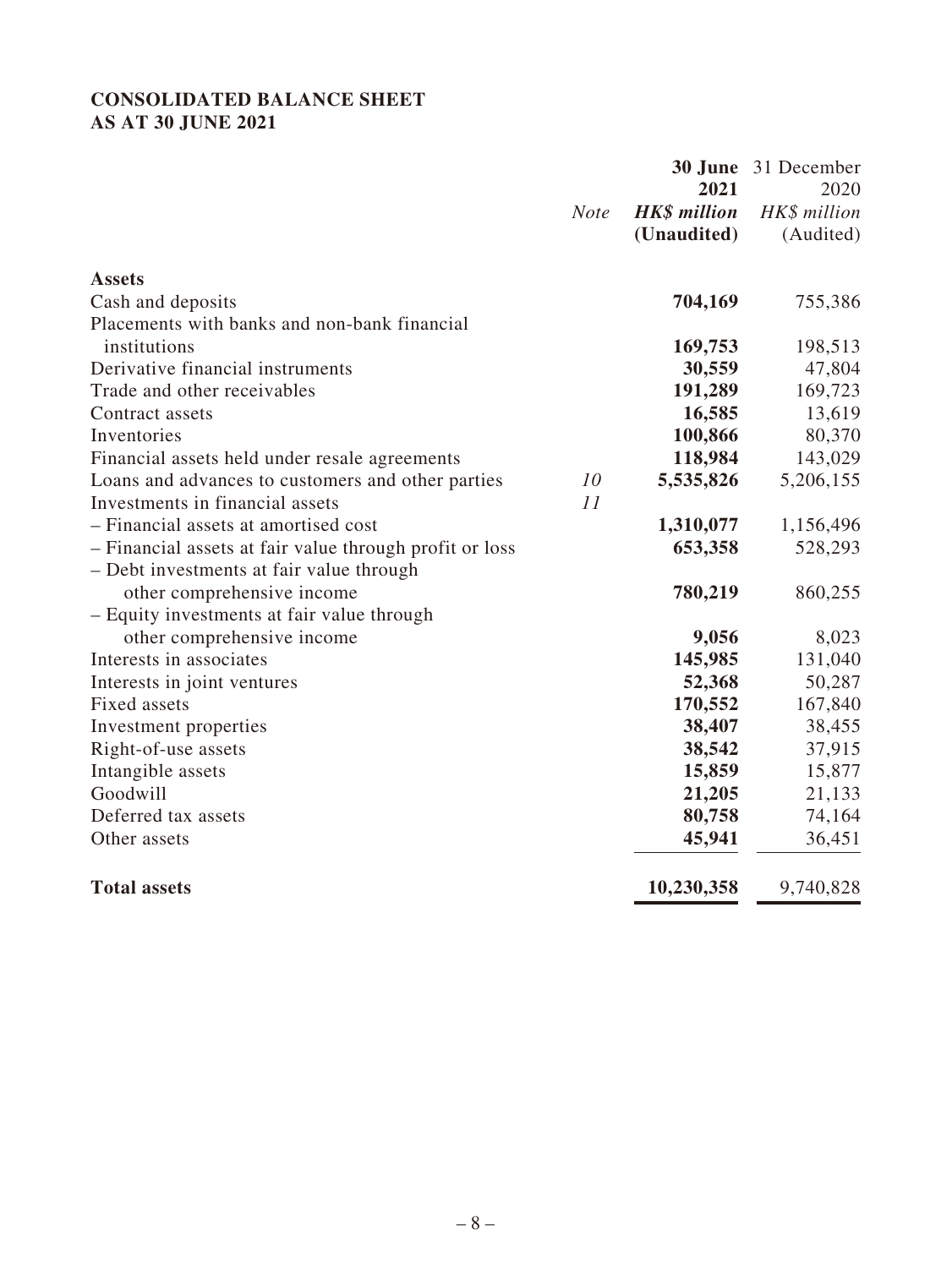## **CONSOLIDATED BALANCE SHEET (CONTINUED) AS AT 30 JUNE 2021**

|                                                            |             | 30 June                     | 31 December  |
|------------------------------------------------------------|-------------|-----------------------------|--------------|
|                                                            |             | 2021<br><b>HK\$</b> million | 2020         |
|                                                            | <b>Note</b> |                             | HK\$ million |
|                                                            |             | (Unaudited)                 | (Audited)    |
| <b>Liabilities</b>                                         |             |                             |              |
| Borrowing from central banks                               |             | 292,287                     | 266,611      |
| Deposits from banks and non-bank financial institutions    |             | 1,311,503                   | 1,370,439    |
| Placements from banks and non-bank financial               |             |                             |              |
| institutions                                               |             | 88,655                      | 74,308       |
| Financial liabilities at fair value through profit or loss |             | 4,118                       | 12,423       |
| Derivative financial instruments                           |             | 31,190                      | 49,808       |
| Trade and other payables                                   |             | 181,335                     | 160,943      |
| <b>Contract liabilities</b>                                |             | 30,140                      | 28,092       |
| Financial assets sold under repurchase agreements          |             | 85,140                      | 94,774       |
| Deposits from customers                                    | 12          | 5,643,341                   | 5,427,694    |
| Employee benefits payables                                 |             | 31,022                      | 36,176       |
| Income tax payable                                         |             | 12,235                      | 13,448       |
| Bank and other loans                                       | 13          | 173,676                     | 163,604      |
| Debt instruments issued                                    | 14          | 1,173,519                   | 973,858      |
| Lease liabilities                                          |             | 19,750                      | 18,267       |
| Provisions                                                 |             | 14,917                      | 15,172       |
| Deferred tax liabilities                                   |             | 11,938                      | 11,444       |
| Other liabilities                                          |             | 16,696                      | 15,125       |
| <b>Total liabilities</b>                                   |             | 9,121,462                   | 8,732,186    |
| <b>Equity</b>                                              |             |                             |              |
| Share capital                                              |             | 381,710                     | 381,710      |
| Reserves                                                   |             | 333,358                     | 292,566      |
|                                                            |             |                             |              |
| <b>Total ordinary shareholders' funds</b>                  |             | 715,068                     | 674,276      |
| Non-controlling interests                                  |             | 393,828                     | 334,366      |
| <b>Total equity</b>                                        |             | 1,108,896                   | 1,008,642    |
| <b>Total liabilities and equity</b>                        |             | 10,230,358                  | 9,740,828    |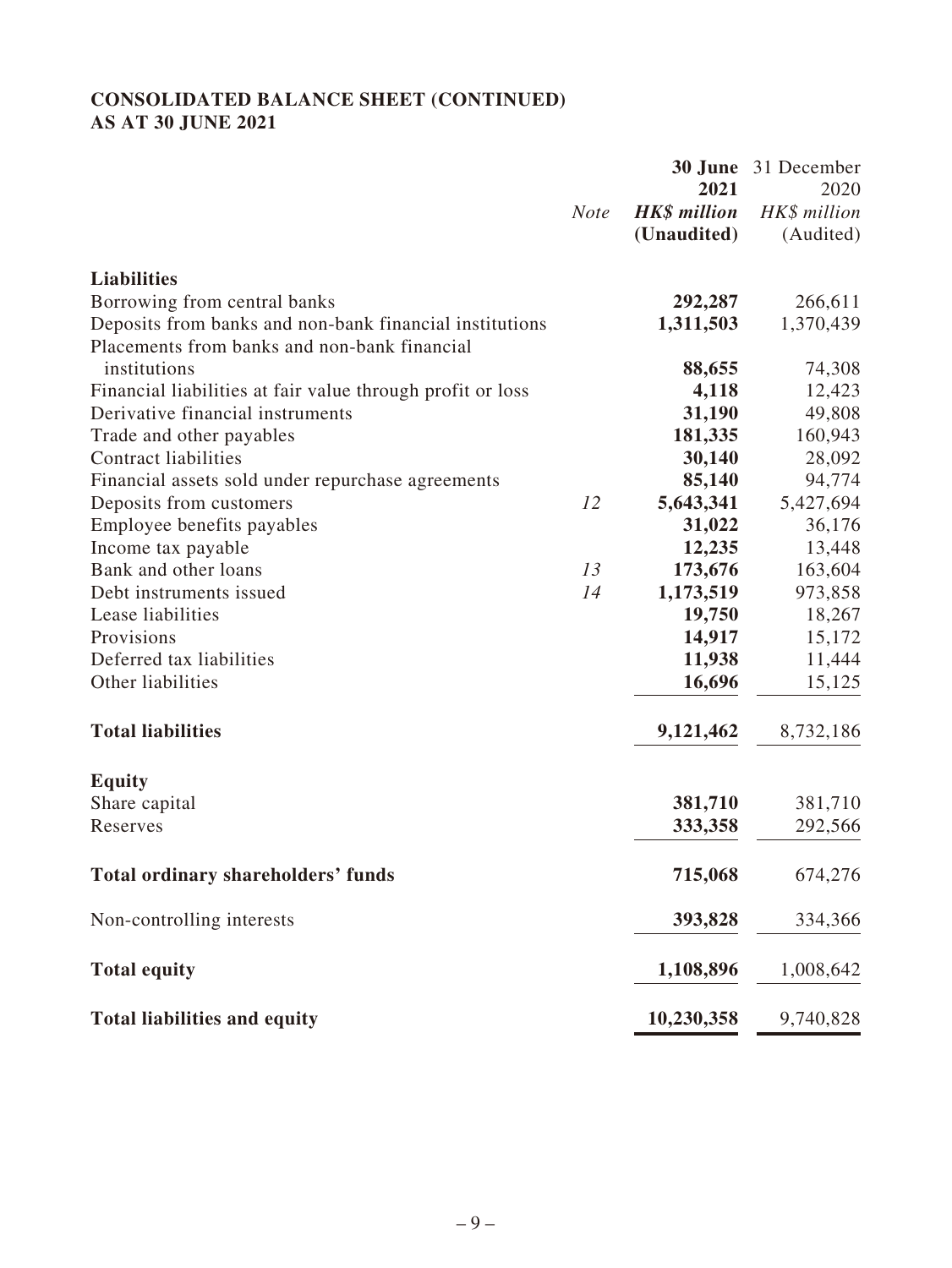## **NOTES TO THE CONSOLIDATED FINANCIAL STATEMENT**

### **1 GENERAL INFORMATION**

CITIC Limited (the "Company") was incorporated in Hong Kong, the shares of which are listed on the Main Board of the Stock Exchange of Hong Kong Limited. The Company and its subsidiaries (collectively referred to as the "Group") are principally engaged in comprehensive financial services, advanced intelligent manufacturing, advanced materials, new consumption, new-type urbanisation.

The parent and the ultimate holding company of the Company is CITIC Group Corporation ("CITIC Group").

These condensed unaudited consolidated interim accounts (the "Accounts") are presented in millions of Hong Kong dollars ("HK\$"), unless otherwise stated.

The financial information relating to the year ended 31 December 2020 that is included in the Accounts as comparative information does not constitute the Company's statutory annual consolidated financial statements for that year but is extracted from those financial statements. Further information relating to these statutory financial statements required to be disclosed in accordance with section 436 of the Hong Kong Companies Ordinance (Cap. 622) is as follows:

The Company has delivered the financial statements for the year ended 31 December 2020 to the Registrar of Companies as required by section 662(3) of, and Part 3 of Schedule 6 to, the Hong Kong Companies Ordinance (Cap. 622).

The Company's auditor has reported on those financial statements. The auditor's report was unqualified; did not include a reference to any matters to which the auditor drew attention by way of emphasis without qualifying its report; and did not contain a statement under sections  $406(2)$ ,  $407(2)$  or (3) of the Hong Kong Companies Ordinance (Cap. 622).

### **2 BASIS OF PREPARATION**

The Accounts have been prepared in accordance with Hong Kong Accounting Standard ("HKAS") 34 "Interim Financial Reporting" and Appendix 16 to the Rules Governing the Listing of Securities on The Stock Exchange of Hong Kong Limited. The Accounts should be read in conjunction with the Company's annual financial statements for the year ended 31 December 2020, which have been prepared in accordance with Hong Kong Financial Reporting Standards ("HKFRS").

The accounting policies adopted in the preparation of the Accounts are consistent with those adopted in the Company's annual financial statements for the year ended 31 December 2020, except for the following amendments which became effective for the first time for the financial year beginning on or after 1 January 2021:

HKAS 39, HKFRS 4, HKFRS 7, HKFRS 9 and HKFRS 16

HKFRS 16 (Amendments) Covid-19-related Rent Concessions (1) Interest Rate Benchmark Reform – Phase 2 (amendments) (2)

Adoption of the amendments does not have a significant impact on the Accounts.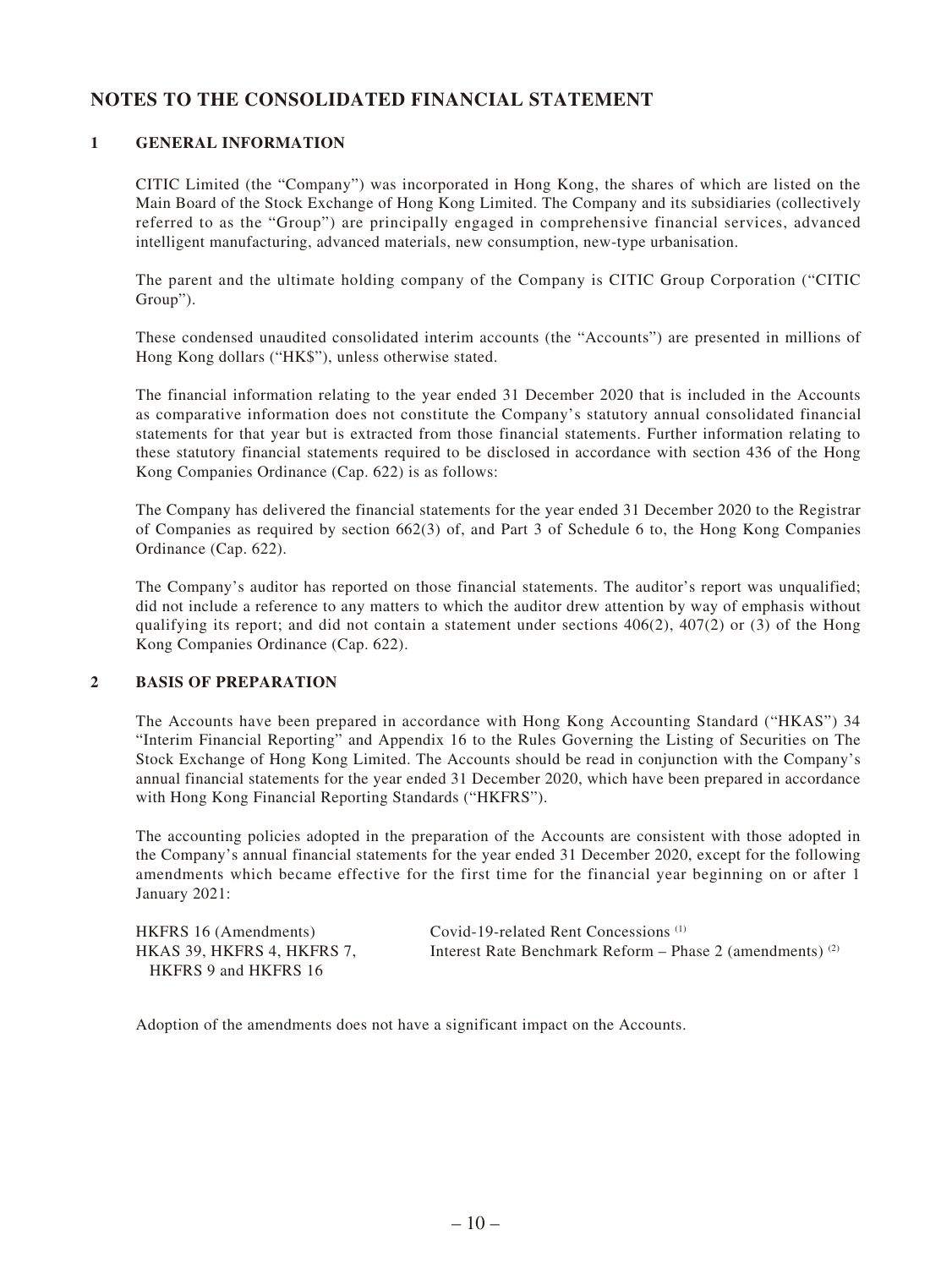### **2 BASIS OF PREPARATION(CONTINUED)**

The Group has not applied the following new standard which is not yet effective for the financial year beginning on or after 1 January 2021 and which have not been early adopted in the Accounts:

| HKAS 16 (Amendments)              | Property, Plant and Equipment <sup>(1)</sup>                                                                                                         |
|-----------------------------------|------------------------------------------------------------------------------------------------------------------------------------------------------|
| HKFRS 3 (Amendments)              | Reference to the Conceptual Framework <sup>(1)</sup>                                                                                                 |
| HKAS 37 (Amendments)              | Onerous Contracts – Cost of Fulfilling a Contract <sup>(1)</sup>                                                                                     |
| Annual Improvements to            | Annual Improvements to HKFRS Standards 2018-2020 <sup>(1)</sup>                                                                                      |
| HKFRS Standards 2018–2020         |                                                                                                                                                      |
| Accounting Guideline 5            | Merger Accounting for Common Control Combinations <sup>(1)</sup>                                                                                     |
| HKAS 1 (Amendments)               | Classification of Liabilities as Current or Non-current <sup>(2)</sup>                                                                               |
| Hong Kong Interpretation 5 (2020) | Presentation of Financial Statements – Classification by the<br>Borrower of a Term Loan that Contains a Repayment on<br>Demand Clause <sup>(2)</sup> |
| <b>HKFRS 17</b>                   | Insurance Contracts <sup>(2)</sup>                                                                                                                   |
| HKFRS 10 and HKAS 28 (Amendments) | Sale or contribution of assets between an investor and its<br>associate or joint venture (3)                                                         |

- (1) Effective for the annual periods beginning on or after 1 January 2022.
- (2) Effective for the annual periods beginning on or after 1 January 2023.
- (3) In December 2015 the HKICPA decided to defer the application date of this amendment until such time as the HKICPA has finalised its research project on the equity method.

The Group is in the process of making an assessment of the impact of the above new standards and amendments to standards. None of these is expected to have a significant effect on the consolidated financial statements of the Group.

#### **3 SEGMENT REPORTING**

The Group has presented five reportable operating segments which are comprehensive financial services, advanced intelligent manufacturing, advanced materials, new consumption, new-type urbanisation. The Group has made strategic adjustment based on the 14th Five-Year Plan. The segment reports for the comparison period are restated accordingly. Reportable segments are identified based on operating segments which are determined based on the structure of the Group's internal organisation, management requirements and internal reporting system. An operating segment is a component of the Group that engages in business activities from which it may earn revenues and incur expenses, whose financial performance is regularly reviewed by the board of directors to make decisions about resource to be allocated to the segment and assess its performance, and for which financial information regarding financial position, financial performance and cash flows is available. The details of these five reportable segments are as follows:

- Comprehensive financial services: this segment includes banking, trust, asset management, securities and insurance services.
- Advanced intelligent manufacturing: this segment includes manufacturing of heavy machineries, specialised robotics, aluminium wheels, aluminium casting parts and other products.
- Advanced materials: this segment includes exploration, processing and trading of resources and energy products, including crude oil, coal and iron ore, as well as manufacturing of special steels.
- New consumption: this segment includes motor and food and consumer products business, telecommunication services, publication services, modern agriculture, and others.
- New-type urbanisation: this segment includes development, sale and holding of properties, contracting and design services, infrastructure services, environmental services and others.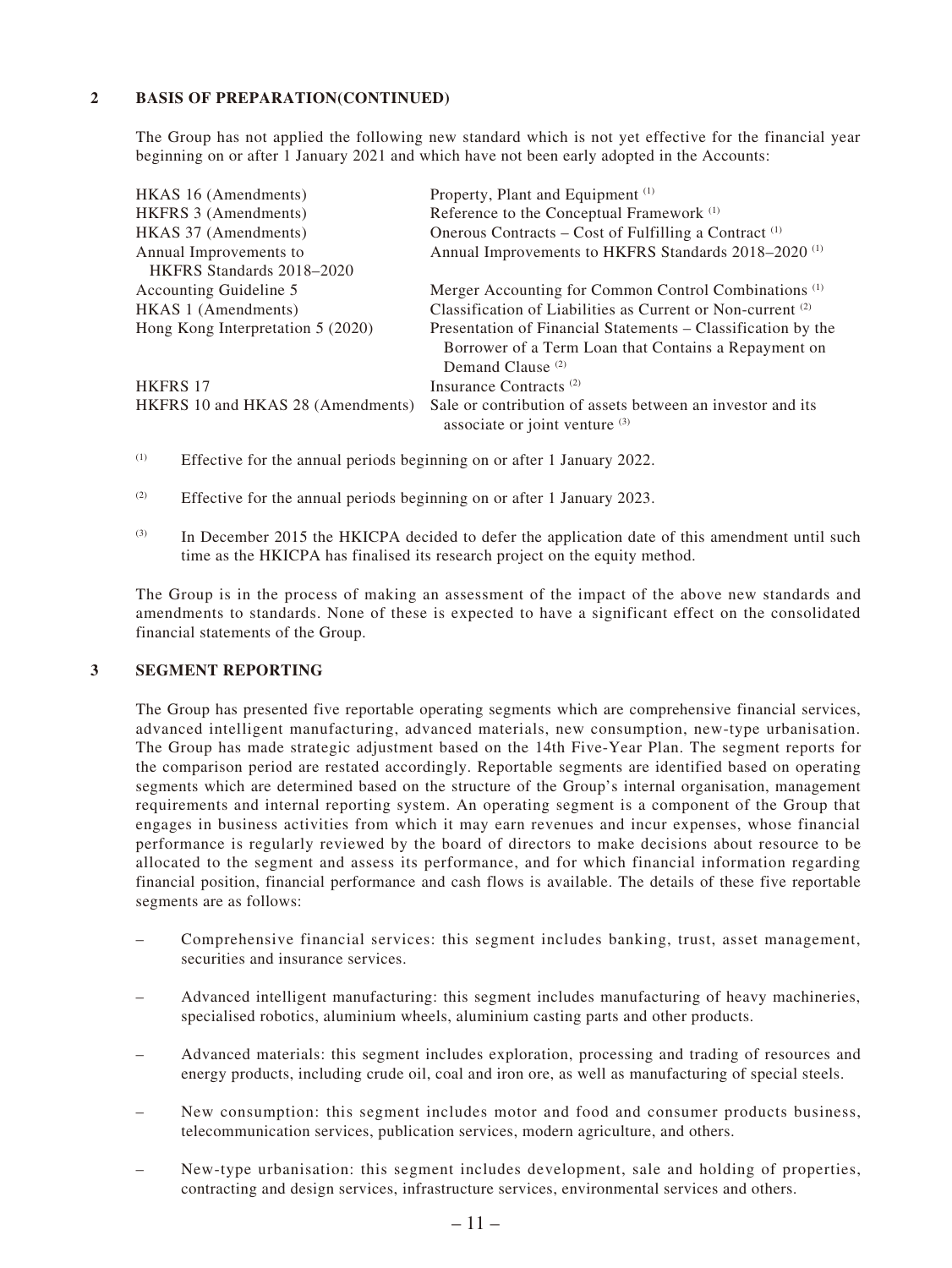### **3 SEGMENT REPORTING (CONTINUED)**

#### **(a) Segment results, assets and liabilities**

Information regarding the Group's reportable segments as provided to the board of directors for the purposes of resources allocation and assessment of segment performance for six months ended 30 June 2021 and 2020 is set out below:

|                                                                                  | Six months ended 30 June 2021                                 |                                                                 |                                                     |                                                  |                                                 |                                                |                                    |                             |
|----------------------------------------------------------------------------------|---------------------------------------------------------------|-----------------------------------------------------------------|-----------------------------------------------------|--------------------------------------------------|-------------------------------------------------|------------------------------------------------|------------------------------------|-----------------------------|
|                                                                                  | Comprehensive<br>financial<br>services<br><b>HK\$</b> million | Advanced<br>intelligent<br>manufacturing<br><b>HK\$</b> million | <b>Advanced</b><br>materials<br><b>HK\$</b> million | <b>New</b><br>consumption<br><b>HK\$</b> million | New-type<br>urbanisation<br><b>HK\$</b> million | Operation<br>management<br><b>HK\$</b> million | Elimination<br><b>HK\$</b> million | Total<br><b>HKS</b> million |
| Revenue from external customers<br>Inter-segment revenue                         | 132,245<br>(5)                                                | 23,071<br>103                                                   | 142,504<br>273                                      | 32,885<br>55                                     | 22,195<br>450                                   | 21<br>78                                       | (954)                              | 352,921                     |
| Reportable segment revenue                                                       | 132,240                                                       | 23,174                                                          | 142,777                                             | 32,940                                           | 22,645                                          | 99                                             | (954)                              | 352,921                     |
| Disaggregation of revenue:                                                       |                                                               |                                                                 |                                                     |                                                  |                                                 |                                                |                                    |                             |
| - Net interest income (Note $4(a)$ )                                             | 90,882                                                        |                                                                 |                                                     |                                                  |                                                 | 55                                             | (103)                              | 90,834                      |
| - Net fee and commission income                                                  | 26,311                                                        |                                                                 |                                                     |                                                  |                                                 |                                                |                                    | 26,304                      |
| (Note4(b))<br>$-$ Sales of goods (Note 4(c))                                     |                                                               | 22,810                                                          | 140,728                                             | 25,481                                           | 2,644                                           |                                                | (7)<br>(365)                       | 191,298                     |
| - Services rendered to customers-                                                |                                                               |                                                                 |                                                     |                                                  |                                                 |                                                |                                    |                             |
| construction contracts (Note $4(c)$ )<br>- Services rendered to customers-others |                                                               | 245                                                             |                                                     |                                                  | 15,756                                          |                                                | (148)                              | 15,853                      |
| (Note4(c))                                                                       |                                                               | 119                                                             | 2,049                                               | 7,459                                            | 4,245                                           | 31                                             | (342)                              | 13,561                      |
| $-$ Other revenue (Note 4(d))                                                    | 15,047                                                        |                                                                 |                                                     |                                                  |                                                 | 13                                             | 11                                 | 15,071                      |
| Share of profits/(losses) of associates,                                         |                                                               |                                                                 |                                                     |                                                  |                                                 |                                                |                                    |                             |
| net of tax                                                                       | 3,514                                                         | $\sqrt{2}$                                                      | 573                                                 | (11)                                             | 2,575                                           | 36                                             |                                    | 6,689                       |
| Share of profits of joint ventures,                                              |                                                               |                                                                 |                                                     |                                                  |                                                 |                                                |                                    |                             |
| net of tax                                                                       | 557                                                           | $\mathfrak{z}$<br>54                                            | 340                                                 | 104                                              | 303                                             | 23<br>368                                      |                                    | 1,330                       |
| Finance income (Note 5)                                                          | L,                                                            |                                                                 | 215<br>(912)                                        | 43<br>(313)                                      | 1,110                                           |                                                | (366)<br>598                       | 1,424<br>(4,784)            |
| Finance costs (Note 5)<br>Depreciation and amortisation                          |                                                               | (164)                                                           |                                                     |                                                  | (632)                                           | (3,361)                                        |                                    |                             |
| (Note 6(b))                                                                      | (3,908)                                                       | (690)                                                           | (3,649)                                             | (1,214)                                          | (820)                                           | (32)                                           |                                    | (10,313)                    |
| Expected credit losses                                                           | (56, 561)                                                     | (84)                                                            | (26)                                                | (15)                                             | (2, 140)                                        | (12)                                           |                                    | (58, 838)                   |
| Impairment losses                                                                | (49)                                                          | (61)                                                            | (23)                                                | (73)                                             | 1                                               | (471)                                          | $\overline{\phantom{a}}$           | (676)                       |
|                                                                                  |                                                               |                                                                 |                                                     |                                                  |                                                 |                                                |                                    |                             |
| Profit/(loss) before taxation                                                    | 48,497                                                        | 851                                                             | 16,186                                              | 1,528                                            | 3,923                                           | (1, 856)                                       | 8                                  | 69,137                      |
| Income tax (Note 7)                                                              | (7, 043)                                                      | (109)                                                           | (1,654)                                             | (346)                                            | (585)                                           | (703)                                          | (8)                                | (10, 448)                   |
| Profit/(loss) for the period                                                     | 41,454                                                        | 742                                                             | 14,532                                              | 1,182                                            | 3,338                                           | (2,559)                                        | ÷,                                 | 58,689                      |
| Attributable to:                                                                 |                                                               |                                                                 |                                                     |                                                  |                                                 |                                                |                                    |                             |
| - Ordinary shareholders of the Company                                           | 29,052                                                        | 344                                                             | 13,402                                              | 791                                              | 3,145                                           | (2,559)                                        |                                    | 44,175                      |
| - Non-controlling interests                                                      | 12,402                                                        | 398                                                             | 1,130                                               | 391                                              | 193                                             |                                                |                                    | 14,514                      |
|                                                                                  |                                                               |                                                                 |                                                     | As at 30 June 2021                               |                                                 |                                                |                                    |                             |
|                                                                                  | Comprehensive<br>financial                                    | Advanced<br>intelligent                                         |                                                     | <b>New</b>                                       |                                                 |                                                |                                    |                             |
|                                                                                  | services                                                      | manufacturing                                                   | Advanced<br>materials                               | consumption                                      | New-type<br>urbanisation                        | Operation<br>management                        | Elimination                        | Total                       |
|                                                                                  | <b>HKS</b> million                                            | <b>HKS</b> million                                              | <b>HKS</b> million                                  | <b>HK\$</b> million                              | <b>HKS</b> million                              | <b>HK\$</b> million                            | <b>HKS</b> million                 | <b>HK\$</b> million         |
|                                                                                  |                                                               |                                                                 |                                                     |                                                  |                                                 |                                                |                                    |                             |

| 9,578,001 | 57,608           | 260,769    | 75,602          | 319,719         | 162,349          | (223, 690) | 10,230,358 |
|-----------|------------------|------------|-----------------|-----------------|------------------|------------|------------|
|           |                  |            |                 |                 |                  |            | 145,985    |
|           |                  |            |                 |                 |                  |            |            |
|           |                  |            |                 |                 | 1.709            |            | 52,368     |
| 8,731,794 | 35,869           | 254,281    | 37,111          | 150,390         | 243,057          | (331,040)  | 9,121,462  |
|           |                  |            |                 |                 |                  |            |            |
| 6,645     | 13.896           | 56,604     | 8,173           | 45,213          | 85,741           | (43,067)   | 173,205    |
|           |                  |            |                 |                 |                  |            |            |
| 1,079,297 | -                | 2,404      | 3,498           | 364             | 112,896          | (31, 185)  | 1,167,274  |
|           | 56,018<br>15,675 | 476<br>626 | 25,060<br>7,203 | 10.431<br>1,941 | 52,266<br>25,214 | 1.734      |            |

*Note:* The amount is the principal excluding interest accrued.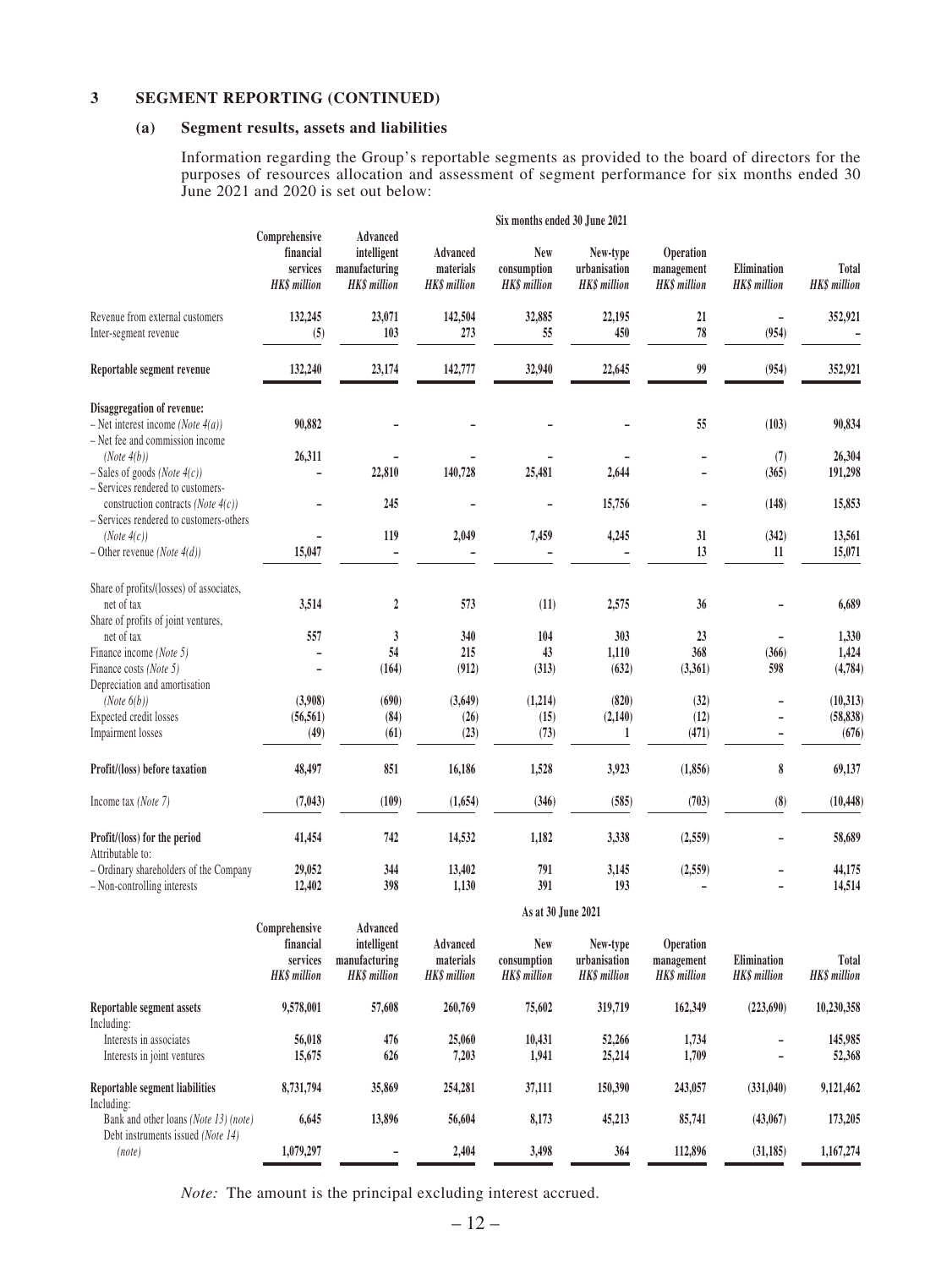### **3 SEGMENT REPORTING (CONTINUED)**

### **(a) Segment results, assets and liabilities (Continued)**

|                                                                                                                       | Six months ended 30 June 2020 (restated)               |                                                          |                                       |                                    |                                          |                                         |                             |                       |  |
|-----------------------------------------------------------------------------------------------------------------------|--------------------------------------------------------|----------------------------------------------------------|---------------------------------------|------------------------------------|------------------------------------------|-----------------------------------------|-----------------------------|-----------------------|--|
|                                                                                                                       | Comprehensive<br>financial<br>services<br>HK\$ million | Advanced<br>intelligent<br>manufacturing<br>HK\$ million | Advanced<br>materials<br>HK\$ million | New<br>consumption<br>HK\$ million | New-type<br>urbanisation<br>HK\$ million | Operation<br>management<br>HK\$ million | Elimination<br>HK\$ million | Total<br>HK\$ million |  |
| Revenue from external customers<br>Inter-segment revenue                                                              | 116,984<br>37                                          | 2,896<br>129                                             | 86,020<br>130                         | 35,415<br>41                       | 14,454<br>296                            | 33<br>42                                | $\overline{a}$<br>(675)     | 255,802               |  |
| Reportable segment revenue                                                                                            | 117,021                                                | 3,025                                                    | 86,150                                | 35,456                             | 14,750                                   | 75                                      | (675)                       | 255,802               |  |
| Disaggregation of revenue:                                                                                            |                                                        |                                                          |                                       |                                    |                                          |                                         |                             |                       |  |
| -Net interest income (Note $4(a)$ )<br>- Net fee and commission income                                                | 83,024                                                 |                                                          |                                       |                                    |                                          | 57                                      | (69)                        | 83,012                |  |
| (Note 4(b))                                                                                                           | 20,795                                                 |                                                          |                                       |                                    |                                          | $\mathbf{1}$                            | (6)                         | 20,790                |  |
| $-$ Sales of goods (Note $4(c)$ )                                                                                     |                                                        | 2,626                                                    | 84,984                                | 28,699                             | 1,920                                    |                                         | (248)                       | 117,981               |  |
| - Services rendered to customers-<br>construction contracts (Note $4(c)$ )<br>- Services rendered to customers-others |                                                        | 352                                                      |                                       |                                    | 8,992                                    |                                         | (213)                       | 9,131                 |  |
| (Note4(c))                                                                                                            |                                                        | 47                                                       | 1,166                                 | 6,757                              | 3,838                                    | $\boldsymbol{7}$                        | (133)                       | 11,682                |  |
| $-$ Other revenue (Note 4(d))                                                                                         | 13,202                                                 |                                                          |                                       |                                    |                                          | $10\,$                                  | (6)                         | 13,206                |  |
| Share of profits/(losses) of associates,<br>net of tax                                                                | 1,959                                                  | 120                                                      | 504                                   | (24)                               | 2,110                                    | 167                                     |                             | 4,836                 |  |
| Share of profits/(losses) of joint                                                                                    |                                                        |                                                          |                                       |                                    |                                          |                                         |                             |                       |  |
| ventures, net of tax                                                                                                  | 505                                                    | $\overline{a}$                                           | (151)                                 | 64                                 | 35                                       | 48                                      |                             | 501                   |  |
| Finance income (Note 5)                                                                                               |                                                        | 68                                                       | 125                                   | 47                                 | 633                                      | 713                                     | (549)                       | 1,037                 |  |
| Finance costs (Note 5)                                                                                                |                                                        | (155)                                                    | (1,097)                               | (711)                              | (648)                                    | (4,266)                                 | 728                         | (6, 149)              |  |
| Depreciation and amortisation                                                                                         |                                                        |                                                          |                                       |                                    |                                          |                                         |                             |                       |  |
| (Note 6(b))<br>Expected credit losses                                                                                 | (3, 416)<br>(52, 921)                                  | (152)<br>(29)                                            | (3,223)<br>3                          | (2, 584)<br>(96)                   | (697)<br>18                              | (30)<br>-                               | L,                          | (10, 102)<br>(53,025) |  |
| Impairment losses                                                                                                     | (548)                                                  | $\overline{a}$                                           | (612)                                 | (158)                              |                                          |                                         |                             | (1,318)               |  |
| Profit/(loss) before taxation                                                                                         | 37,787                                                 | 263                                                      | 5,216                                 | 438                                | 5,303                                    | (2, 473)                                | 10                          | 46,544                |  |
| Income tax (Note 7)                                                                                                   | (5,749)                                                | (9)                                                      | (1,207)                               | (452)                              | (1,049)                                  | (162)                                   | (7)                         | (8, 635)              |  |
| Profit/(loss) for the period                                                                                          | 32,038                                                 | 254                                                      | 4,009                                 | (14)                               | 4,254                                    | (2,635)                                 | 3                           | 37,909                |  |
| Attributable to:<br>- Ordinary shareholders of the Company                                                            | 21,948                                                 | 185                                                      | 3,530                                 | (31)                               | 4,014                                    | (2,635)                                 | 3                           | 27,014                |  |
| - Non-controlling interests                                                                                           | 10,090                                                 | 69                                                       | 479                                   | 17                                 | 240                                      |                                         |                             | 10,895                |  |
|                                                                                                                       | As at 31 December 2020                                 |                                                          |                                       |                                    |                                          |                                         |                             |                       |  |
|                                                                                                                       | Comprehensive                                          | Advanced                                                 |                                       |                                    |                                          |                                         |                             |                       |  |
|                                                                                                                       | financial                                              | intelligent                                              | Advanced                              | New                                | New-type                                 | Operation                               |                             |                       |  |
|                                                                                                                       | services<br>HK\$ million                               | manufacturing<br>HK\$ million                            | materials<br>HK\$ million             | consumption<br>HK\$ million        | urbanisation<br>HK\$ million             | management<br>HK\$ million              | Elimination<br>HK\$ million | Total<br>HK\$ million |  |
| Reportable segment assets<br>Including:                                                                               | 9,113,747                                              | 58,719                                                   | 239,155                               | 76,157                             | 309,736                                  | 161,818                                 | (218, 504)                  | 9,740,828             |  |
| Interests in associates                                                                                               | 47,156                                                 | 1,050                                                    | 22,361                                | 10,151                             | 48,360                                   | 1,962                                   |                             | 131,040               |  |
| Interests in joint ventures                                                                                           | 14,878                                                 | 7                                                        | 7,144                                 | 1,875                              | 24,742                                   | 1,641                                   |                             | 50,287                |  |
| Reportable segment liabilities<br>Including:                                                                          | 8,353,514                                              | 39,574                                                   | 250,098                               | 38,529                             | 138,696                                  | 236,525                                 | (324,750)                   | 8,732,186             |  |
| Bank and other loans (Note 13) (note)                                                                                 | 2,382                                                  | 15,867                                                   | 53,753                                | 10,301                             | 39,217                                   | 82,529                                  | (40, 878)                   | 163,171               |  |

Six months ended 30 June 2020 (restated)

*Note:* The amount is the principal excluding interest accrued.

Debt instruments issued *(Note 14)* 

*(note)* 872,734 – 772 3,496 360 121,736 (30,567) 968,531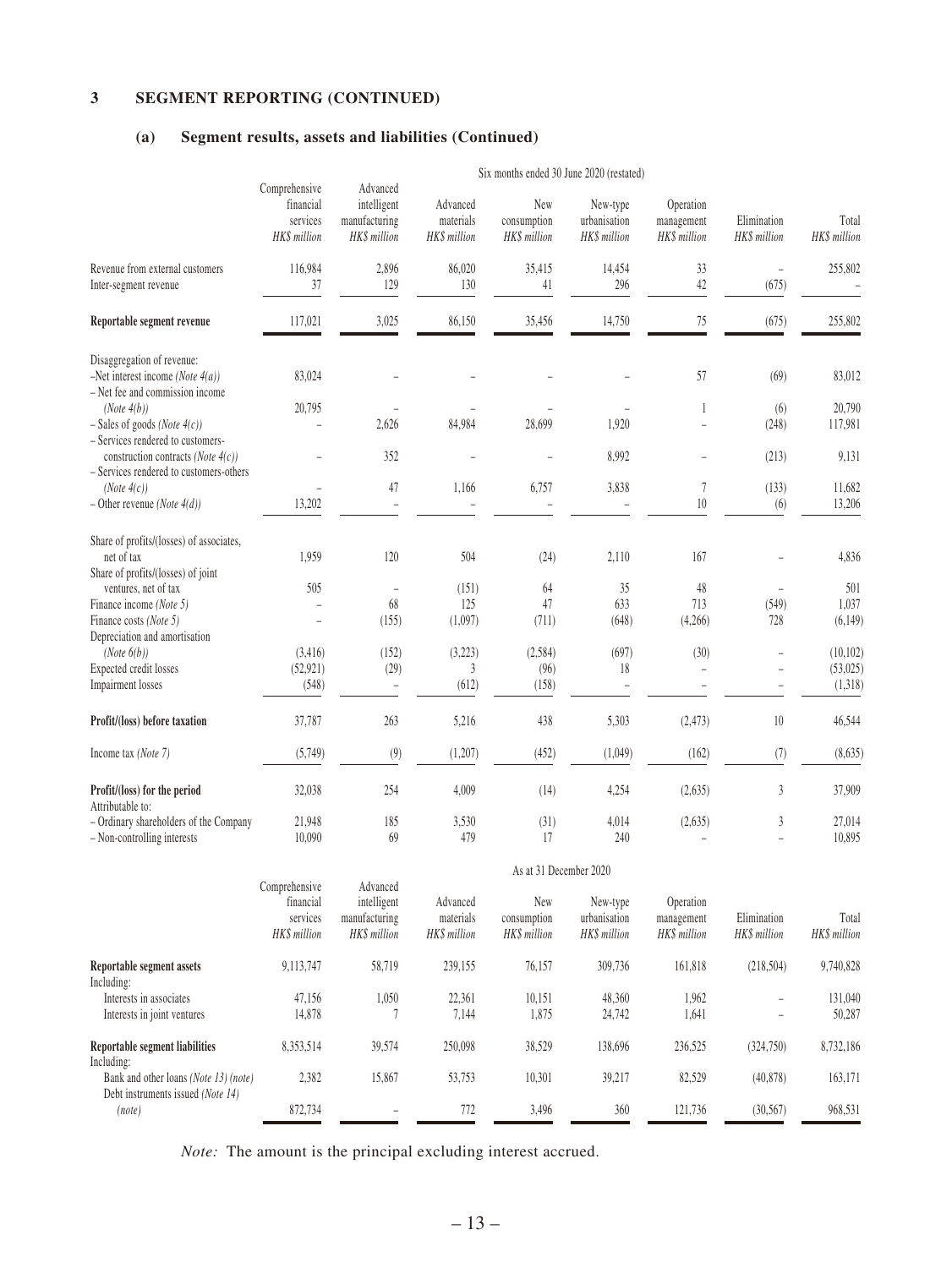### **3 SEGMENT REPORTING (CONTINUED)**

#### **(b) Geographical information**

An analysis of the Group's revenue and total assets by geographical area are as follows:

|                                                           | Revenue from external<br><b>customers</b><br>Six months ended 30 June |                                        | Reportable segment assets                     |                                              |
|-----------------------------------------------------------|-----------------------------------------------------------------------|----------------------------------------|-----------------------------------------------|----------------------------------------------|
|                                                           | 2021<br><b>HKS</b> million                                            | 2020<br>HK\$ million                   | 30 June<br>2021<br><b>HKS</b> million         | 31 December<br>2020<br>HK\$ million          |
| Mainland China<br>Hong Kong, Macau and Taiwan<br>Overseas | 304,389<br>26,155<br>22,377<br>352,921                                | 217,434<br>19,287<br>19,081<br>255,802 | 9,528,692<br>571,241<br>130,425<br>10,230,358 | 9,078,635<br>543,279<br>118,914<br>9.740.828 |

### **4 REVENUE**

As a multi-industry conglomerate, the Group is principally engaged in comprehensive financial services, advanced intelligent manufacturing, advanced materials, new consumption and new-type urbanisation.

For financial services segment, revenue mainly comprises net interest income, net fee and commission income and net trading gain (Notes  $4(a)$ ,  $4(b)$  and  $4(d)$ ). For non-financial services segment, revenue mainly comprises total invoiced value of sales of goods and services rendered to customers (Note 4(c)).

The Group's customer base is diversified and there is no single customer with which transactions have exceeded 10% of the Group's revenue.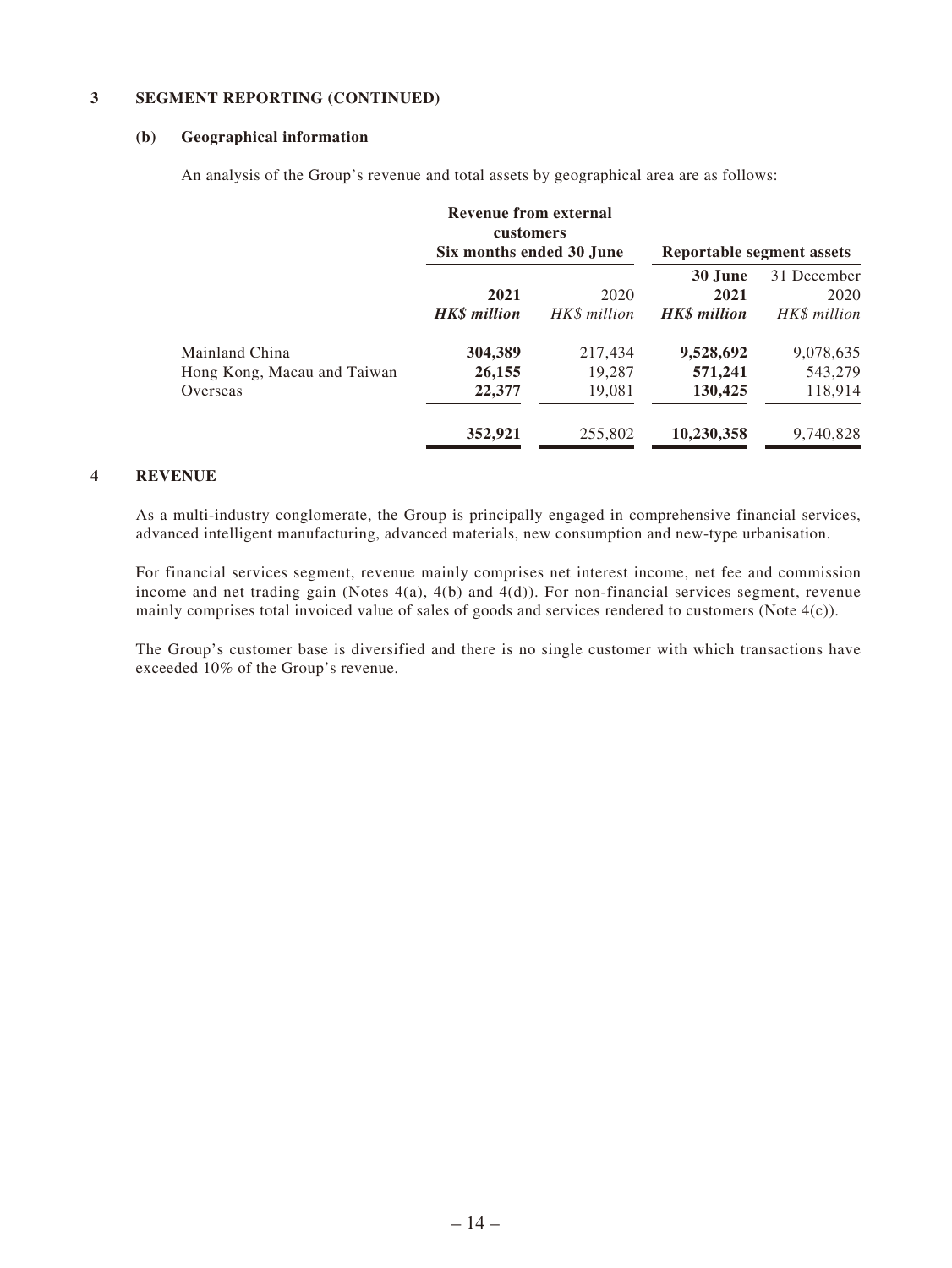### **4 REVENUE (CONTINUED)**

### **(a) Net interest income**

|                                                              | Six months ended 30 June |              |  |
|--------------------------------------------------------------|--------------------------|--------------|--|
|                                                              | 2021                     | 2020         |  |
|                                                              | <b>HK\$</b> million      | HK\$ million |  |
| Interest income arising from (note):                         |                          |              |  |
| Deposits with central banks, banks and non-bank financial    |                          |              |  |
| institutions                                                 | 5,091                    | 5,091        |  |
| Placements with banks and non-bank financial institutions    | 2,745                    | 2,864        |  |
| Financial assets held under resale agreements                | 583                      | 534          |  |
| Investments in financial assets                              |                          |              |  |
| - Financial assets at amortised cost                         | 23,221                   | 22,026       |  |
| - Debt investments at fair value through other comprehensive |                          |              |  |
| income ("FVOCI")                                             | 12,716                   | 11,359       |  |
| Loans and advances to customers and other parties            | 139,947                  | 124,119      |  |
| Others                                                       | 4                        | 3            |  |
|                                                              | 184,307                  | 165,996      |  |
| Interest expenses arising from:                              |                          |              |  |
| Borrowing from central banks                                 | (4,107)                  | (3,997)      |  |
| Deposits from banks and non-bank financial institutions      | (17, 113)                | (13, 678)    |  |
| Placements from banks and non-bank financial institutions    | (1, 551)                 | (1,519)      |  |
| Financial assets sold under repurchase agreements            | (1,122)                  | (1,156)      |  |
| Deposits from customers                                      | (54, 337)                | (50,790)     |  |
| Debt instruments issued                                      | (14, 926)                | (11, 484)    |  |
| Lease liabilities                                            | (272)                    | (265)        |  |
| Others                                                       | (45)                     | (95)         |  |
|                                                              | (93, 473)                | (82,984)     |  |
| Net interest income                                          | 90,834                   | 83,012       |  |
|                                                              |                          |              |  |

#### *Note:*

Interest income includes interest income accrued on credit-impaired financial assets of HK\$298 million for the six months ended 30 June 2021 (six months ended 30 June 2020: HK\$191 million).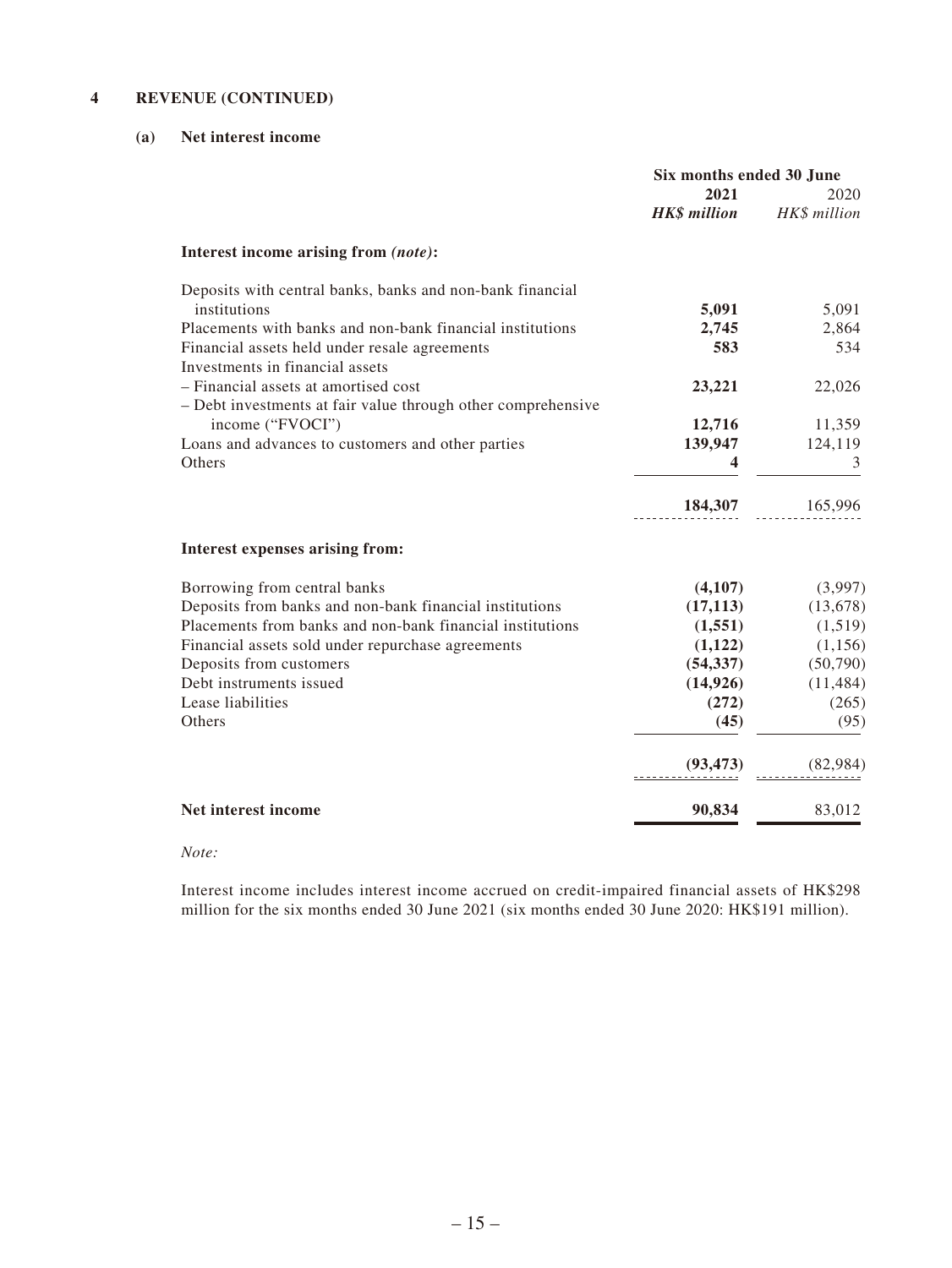### **4 REVENUE (CONTINUED)**

### **(b) Net fee and commission income**

|                               | Six months ended 30 June |              |  |
|-------------------------------|--------------------------|--------------|--|
|                               | 2021                     | 2020         |  |
|                               | <b>HK\$</b> million      | HK\$ million |  |
| Guarantee and advisory fees   | 3,102                    | 2,786        |  |
| Bank card fee                 | 9,343                    | 7,551        |  |
| Settlement and clearing fees  | 1,171                    | 750          |  |
| Agency fees and commission    | 4,554                    | 5,175        |  |
| Trustee commission and fees   | 10,746                   | 7,210        |  |
| Others                        | 191                      | 87           |  |
|                               | 29,107                   | 23,559       |  |
| Fee and commission expenses   | (2,803)                  | (2,769)      |  |
| Net fee and commission income | 26,304                   | 20,790       |  |

### **(c) Sales of goods and services**

|                                       | Six months ended 30 June |              |
|---------------------------------------|--------------------------|--------------|
|                                       | 2021                     | 2020         |
|                                       | <b>HK\$</b> million      | HK\$ million |
| Sales of goods                        | 191,298                  | 117,981      |
| Services rendered to customers        |                          |              |
| - Revenue from construction contracts | 15,853                   | 9,131        |
| - Revenue from other services         | 13,561                   | 11,682       |
|                                       | 220,712                  | 138,794      |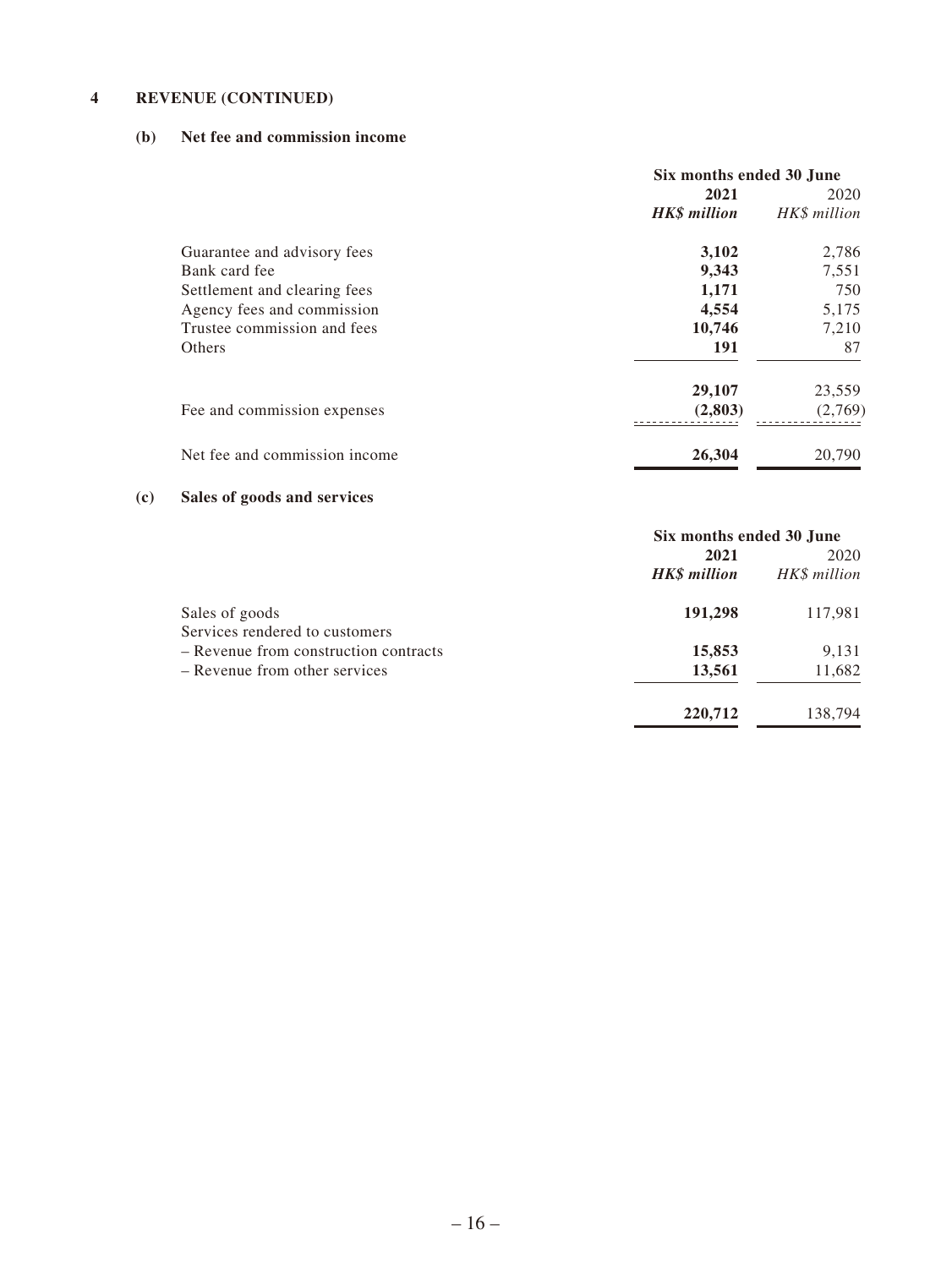### **4 REVENUE (CONTINUED)**

### **(d) Other revenue**

|                                                             | Six months ended 30 June |              |
|-------------------------------------------------------------|--------------------------|--------------|
|                                                             | 2021                     | 2020         |
|                                                             | <b>HK\$</b> million      | HK\$ million |
| Net trading gain ( <i>note</i> $(i)$ )                      | 4,534                    | 2,473        |
| Net gain on investments in financial assets under financial |                          |              |
| services segment                                            | 9,927                    | 10,641       |
| Net (loss)/gain from securitisation of financial assets     | (7)                      |              |
| Others                                                      | 617                      | 91           |
|                                                             | 15,071                   | 13,206       |

### *(i) Net trading gain*

|                                                | Six months ended 30 June |                |
|------------------------------------------------|--------------------------|----------------|
|                                                | 2021                     | 2020           |
|                                                | <b>HK\$</b> million      | HK\$ million   |
| Trading profit:                                |                          |                |
| - debt securities and certificates of deposits | 2,904                    | 1,320          |
| - foreign currencies                           | 1,509                    | 1,149          |
| – derivatives                                  | 121                      | $\overline{4}$ |
|                                                | 4,534                    | 2,473          |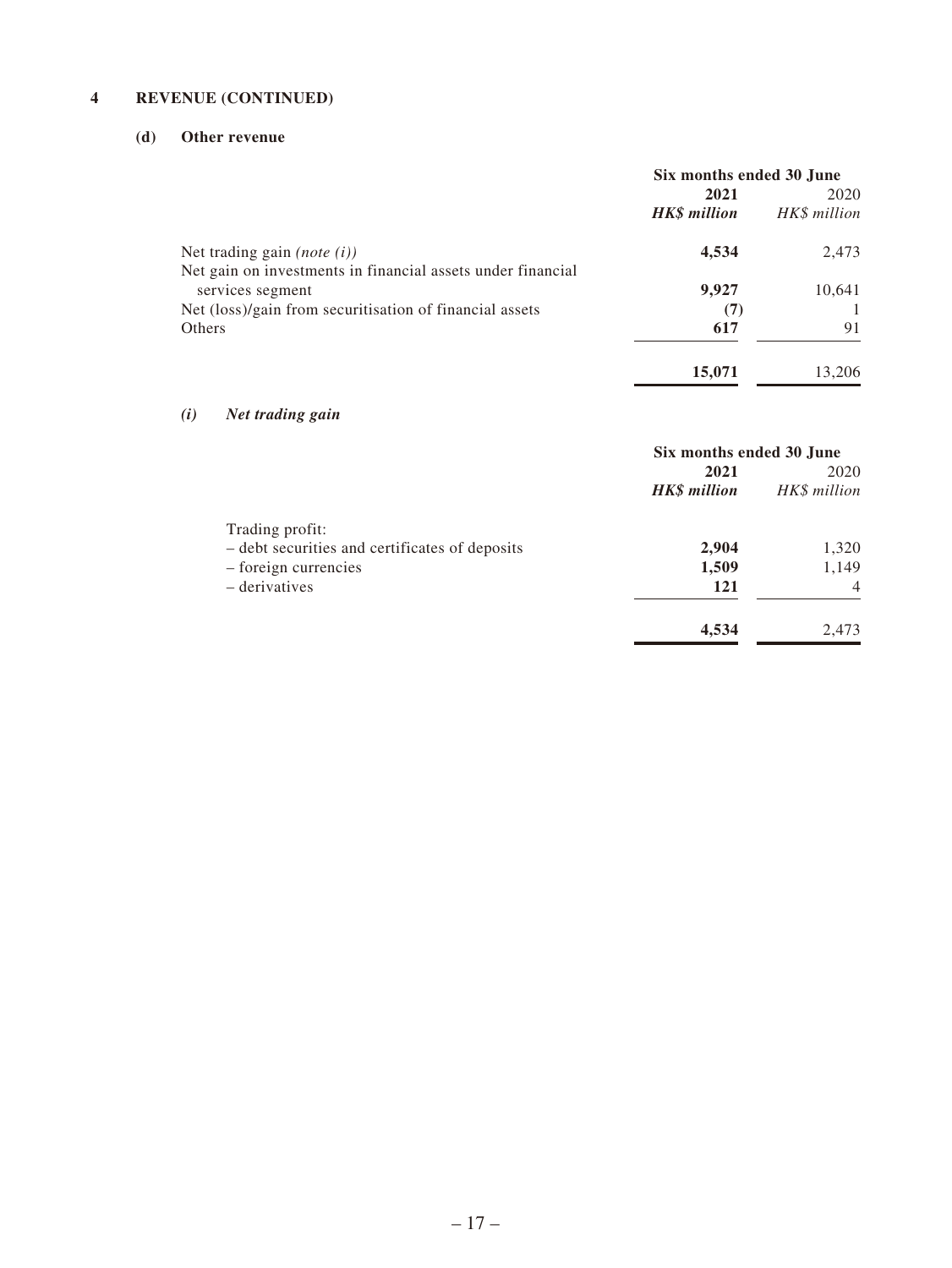### **5 NET FINANCE CHARGES**

|                                                           | Six months ended 30 June |              |
|-----------------------------------------------------------|--------------------------|--------------|
|                                                           | 2021                     | 2020         |
|                                                           | <b>HK\$</b> million      | HK\$ million |
| Finance costs                                             |                          |              |
| - Interest on bank and other loans                        | 1,919                    | 2,962        |
| - Interest on debt instruments issued                     | 2,916                    | 3,002        |
| - Interest and finance charges paid for lease liabilities | <b>120</b>               | 299          |
|                                                           | 4,955                    | 6,263        |
| Less: interest expense capitalised                        | (339)                    | (250)        |
|                                                           | 4,616                    | 6,013        |
| Other finance charges                                     | 168                      | 136          |
|                                                           | 4,784                    | 6,149        |
| Finance income                                            | (1, 424)                 | (1,037)      |
|                                                           | 3,360                    | 5,112        |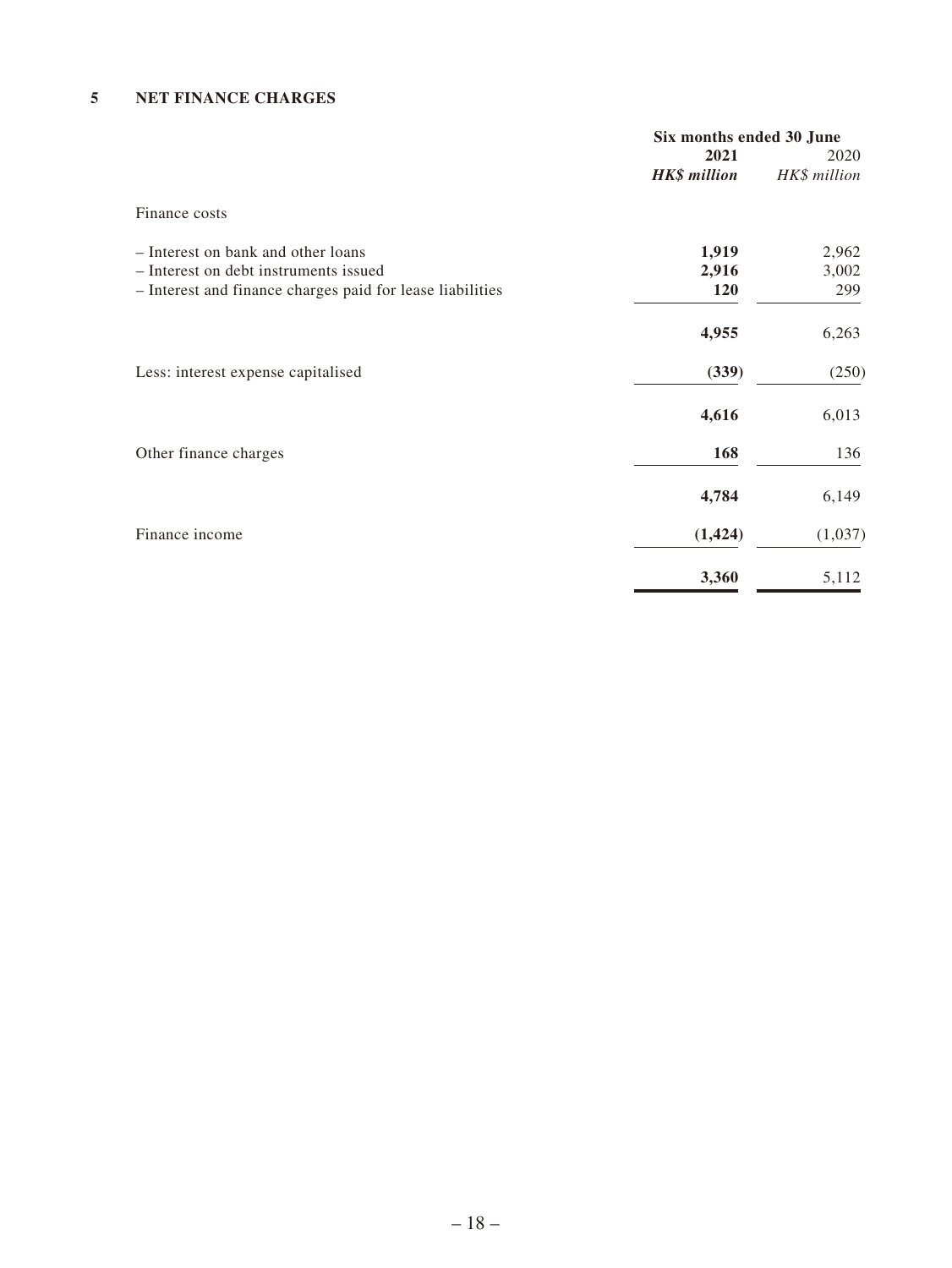### **6 PROFIT BEFORE TAXATION**

Profit before taxation is arrived at after charging below costs and expenses in cost of sales and services and other operating expenses:

### **(a) Staff costs**

|                                                          | Six months ended 30 June |              |
|----------------------------------------------------------|--------------------------|--------------|
|                                                          | 2021                     | 2020         |
|                                                          | <b>HK\$</b> million      | HK\$ million |
| Salaries and bonuses                                     | 21,438                   | 19,604       |
| Contributions to defined contribution retirement schemes | 2,559                    | 1,406        |
| <b>Others</b>                                            | 5,861                    | 4,159        |
|                                                          | 29,858                   | 25,169       |

#### **(b) Other items**

|                          | Six months ended 30 June |              |
|--------------------------|--------------------------|--------------|
|                          | 2021                     | 2020         |
|                          | <b>HK\$</b> million      | HK\$ million |
| Amortisation             | 1,206                    | 1,050        |
| Depreciation             | 9,107                    | 9,052        |
| Lease charges            | 289                      | 344          |
| Tax and surcharges       | 1,621                    | 1,333        |
| Property management fees | 434                      | 522          |
| Non-operating expenses   | 231                      | 284          |
| Professional fees        | 482                      | 373          |
|                          | 13,370                   | 12,958       |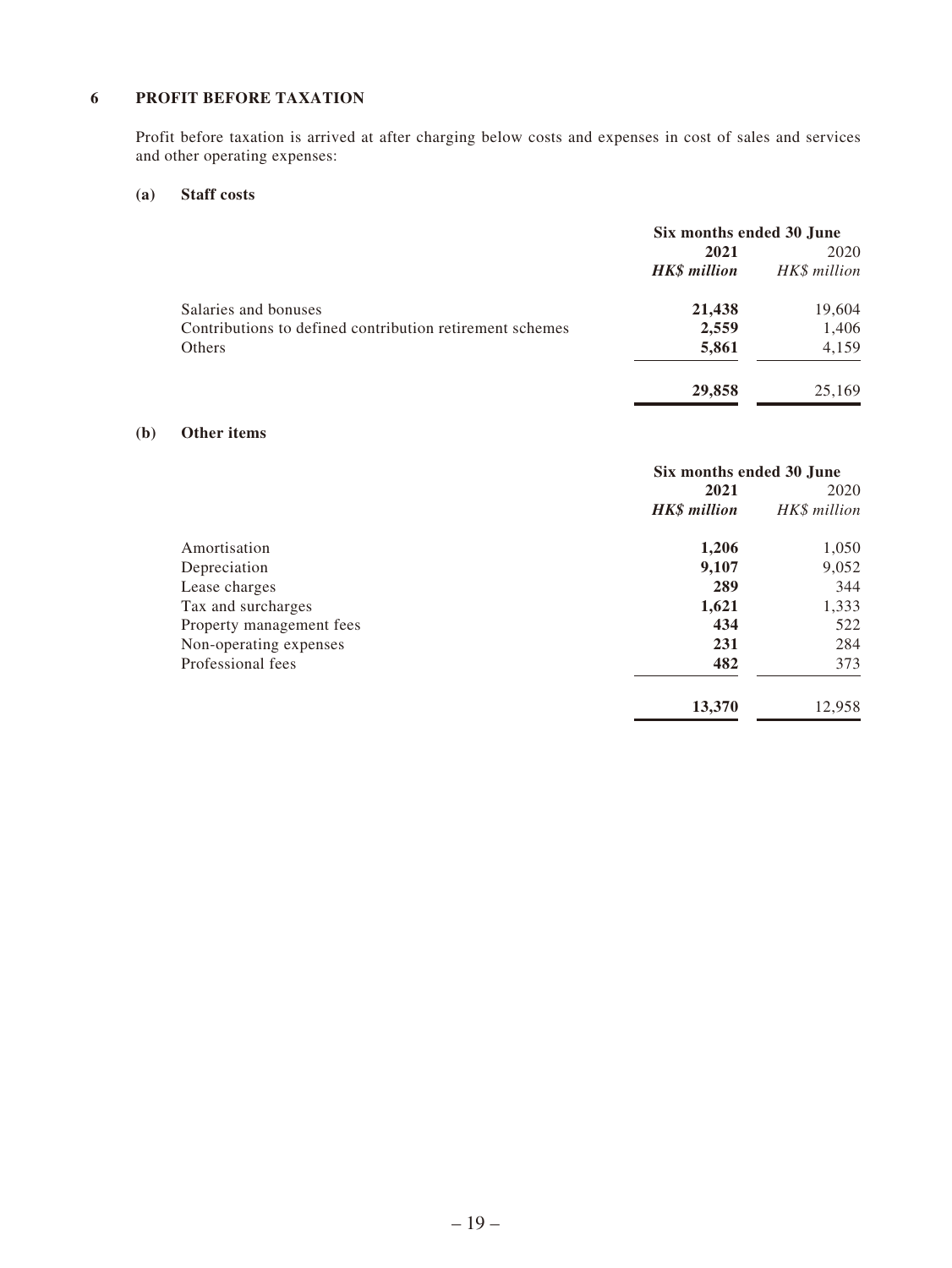#### **7 INCOME TAX EXPENSE**

|                                                   | Six months ended 30 June |              |
|---------------------------------------------------|--------------------------|--------------|
|                                                   | 2021                     | 2020         |
|                                                   | <b>HK\$</b> million      | HK\$ million |
| <b>Current tax - Mainland China</b>               |                          |              |
| Provision for enterprise income tax               | 15,190                   | 18,930       |
| Land appreciation tax                             | 205                      | (5)          |
|                                                   | 15,395                   | 18,925       |
| <b>Current tax - Hong Kong</b>                    |                          |              |
| Provision for Hong Kong profits tax               | 648                      | 298          |
| <b>Current tax - Overseas</b>                     |                          |              |
| Provision for the period                          | 39                       | 105          |
|                                                   | 16,082                   | 19,328       |
| Deferred tax                                      |                          |              |
| Origination and reversal of temporary differences | (5,634)                  | (10,693)     |
|                                                   | 10,448                   | 8,635        |

The statutory income tax rate of the Company and its subsidiaries located in Hong Kong for the six months ended 30 June 2021 is 16.5% (six months ended 30 June 2020: 16.5%).

Except for the preferential tax treatments, the income tax rate applicable to the Group's other subsidiaries in Mainland China for the six months ended 30 June 2021 is 25% (six months ended 30 June 2020: 25%).

Taxation for other overseas subsidiaries is charged at the rates of taxation prevailing in the countries/ jurisdiction in which the overseas subsidiaries operate.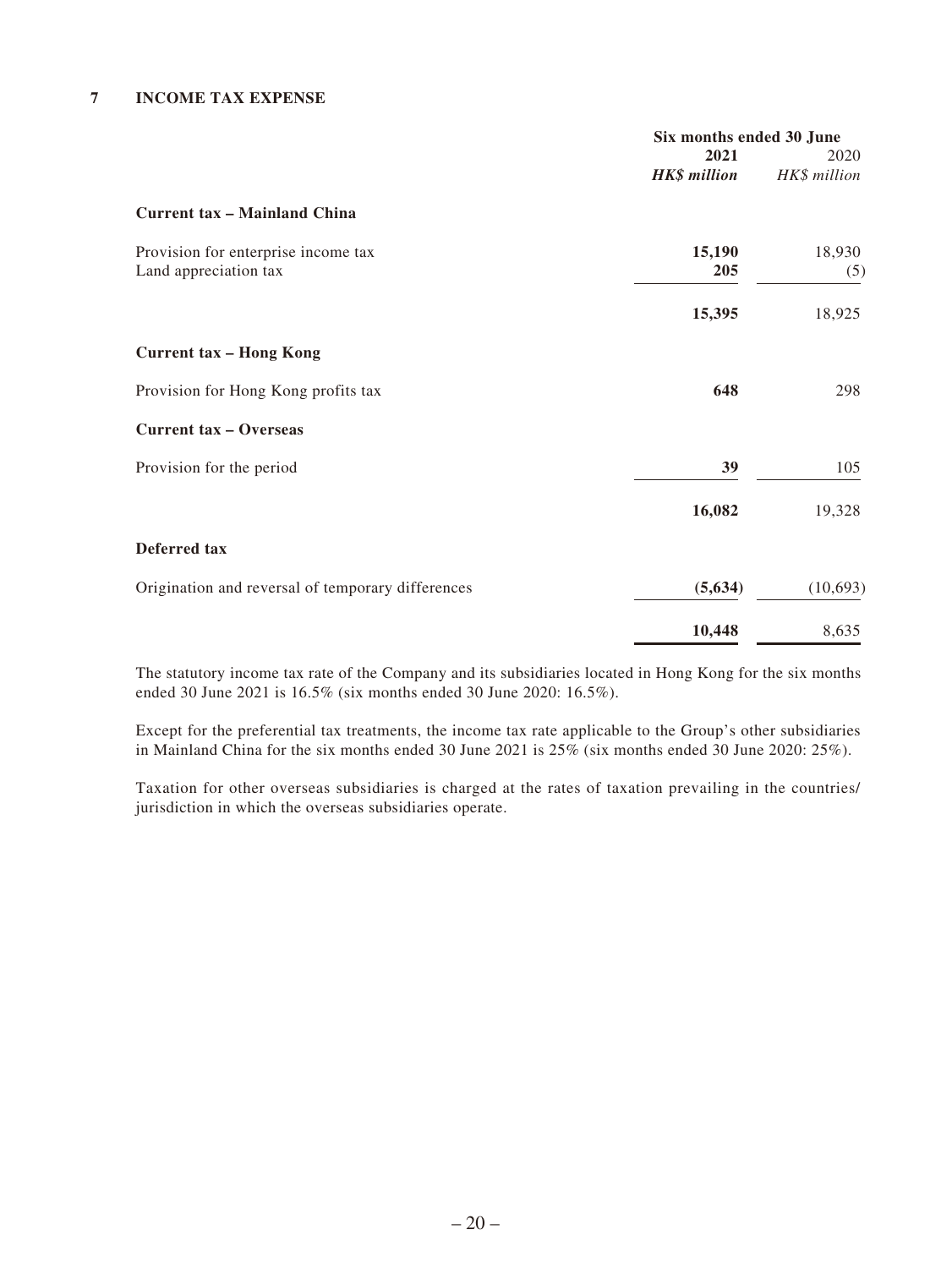### **8 DIVIDENDS**

|                                           | Six months ended 30 June |              |
|-------------------------------------------|--------------------------|--------------|
|                                           | 2021                     | 2020         |
|                                           | <b>HKS</b> million       | HK\$ million |
| 2020 Final dividend paid: HK\$0.388       |                          |              |
| $(2019 \text{ Final: HK$0.285) per share$ | 11,287                   | 8,291        |
| 2021 Interim dividend proposed: HK\$0.15  |                          |              |
| $(2020$ Interim: HK\$0.10) per share      | 4.364                    | 2.909        |

#### **9 EARNINGS PER SHARE**

The calculation of basic earnings per share and diluted earnings per share are based on the profit attributable to ordinary shareholders of the Company of HK\$44,175 million for the six months ended 30 June 2021 (six months ended 30 June 2020: HK\$27,014 million) calculated as follows:

|                                                                | Six months ended 30 June    |                      |
|----------------------------------------------------------------|-----------------------------|----------------------|
|                                                                | 2021<br><b>HK\$</b> million | 2020<br>HK\$ million |
| Profit attributable to ordinary shareholders of the Company    | 44,175                      | 27,014               |
| Weighted average number of ordinary shares <i>(in million)</i> | 29,090                      | 29,090               |

Diluted earnings per share for the six months ended 30 June 2021 and 2020 are same as basic earnings per share. As at 30 June 2021, there are no share options or other equity securities of the Company in issue which if exercised would have a dilutive effect on the issued ordinary share capital as at 30 June 2021 (30 June 2020: Nil).

The basic and diluted earnings per share for the six months ended 30 June 2021 are HK\$1.52(six months ended 30 June 2020: HK\$0.93).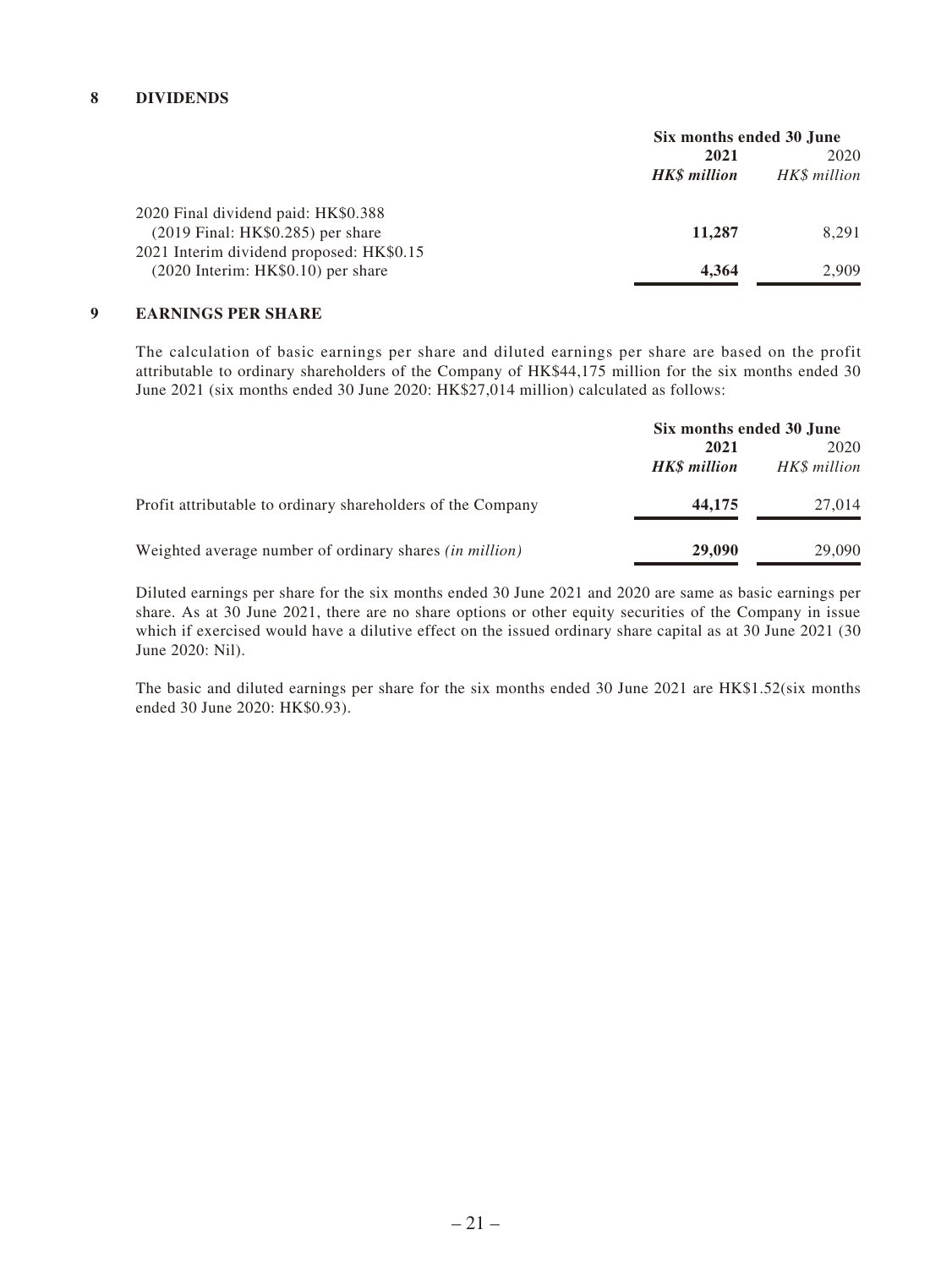## **10 LOANS AND ADVANCES TO CUSTOMERS AND OTHER PARTIES**

| Loans and advances to customers and other parties at<br>amortised cost<br>Corporate loans:<br>$-$ Loans<br>2,713,512<br>2,543,662<br>- Discounted bills<br>10,493<br>- Finance lease receivables<br>65,056<br>2,789,061<br>2,603,519<br>Personal loans:<br>- Residential mortgages<br>1,146,117<br>1,088,732<br>- Credit cards<br>610,866<br>576,969<br>279,709<br>- Personal consumption<br>243,052<br>- Business loans<br>345,757<br>337,643<br>2,382,449<br>2,246,396<br>5,171,510<br>4,849,915<br>Accrued interest<br>15,660<br>5,187,170<br>4,865,097<br>Less: allowance for impairment losses<br>(166, 814)<br>(156, 218)<br>Carrying amount of loans and advances to customers and<br>other parties at amortised cost<br>5,020,356<br>4,708,879<br>Loans and advances to customers and other parties at fair value<br>through profit or loss ("FVPL")<br>Personal loans<br>- Residential mortgages | 7,947<br>51,910 |
|-----------------------------------------------------------------------------------------------------------------------------------------------------------------------------------------------------------------------------------------------------------------------------------------------------------------------------------------------------------------------------------------------------------------------------------------------------------------------------------------------------------------------------------------------------------------------------------------------------------------------------------------------------------------------------------------------------------------------------------------------------------------------------------------------------------------------------------------------------------------------------------------------------------|-----------------|
|                                                                                                                                                                                                                                                                                                                                                                                                                                                                                                                                                                                                                                                                                                                                                                                                                                                                                                           |                 |
|                                                                                                                                                                                                                                                                                                                                                                                                                                                                                                                                                                                                                                                                                                                                                                                                                                                                                                           |                 |
|                                                                                                                                                                                                                                                                                                                                                                                                                                                                                                                                                                                                                                                                                                                                                                                                                                                                                                           |                 |
|                                                                                                                                                                                                                                                                                                                                                                                                                                                                                                                                                                                                                                                                                                                                                                                                                                                                                                           |                 |
|                                                                                                                                                                                                                                                                                                                                                                                                                                                                                                                                                                                                                                                                                                                                                                                                                                                                                                           |                 |
|                                                                                                                                                                                                                                                                                                                                                                                                                                                                                                                                                                                                                                                                                                                                                                                                                                                                                                           |                 |
|                                                                                                                                                                                                                                                                                                                                                                                                                                                                                                                                                                                                                                                                                                                                                                                                                                                                                                           |                 |
|                                                                                                                                                                                                                                                                                                                                                                                                                                                                                                                                                                                                                                                                                                                                                                                                                                                                                                           |                 |
|                                                                                                                                                                                                                                                                                                                                                                                                                                                                                                                                                                                                                                                                                                                                                                                                                                                                                                           |                 |
|                                                                                                                                                                                                                                                                                                                                                                                                                                                                                                                                                                                                                                                                                                                                                                                                                                                                                                           |                 |
|                                                                                                                                                                                                                                                                                                                                                                                                                                                                                                                                                                                                                                                                                                                                                                                                                                                                                                           |                 |
|                                                                                                                                                                                                                                                                                                                                                                                                                                                                                                                                                                                                                                                                                                                                                                                                                                                                                                           | 15,182          |
|                                                                                                                                                                                                                                                                                                                                                                                                                                                                                                                                                                                                                                                                                                                                                                                                                                                                                                           |                 |
|                                                                                                                                                                                                                                                                                                                                                                                                                                                                                                                                                                                                                                                                                                                                                                                                                                                                                                           |                 |
|                                                                                                                                                                                                                                                                                                                                                                                                                                                                                                                                                                                                                                                                                                                                                                                                                                                                                                           |                 |
|                                                                                                                                                                                                                                                                                                                                                                                                                                                                                                                                                                                                                                                                                                                                                                                                                                                                                                           |                 |
|                                                                                                                                                                                                                                                                                                                                                                                                                                                                                                                                                                                                                                                                                                                                                                                                                                                                                                           |                 |
|                                                                                                                                                                                                                                                                                                                                                                                                                                                                                                                                                                                                                                                                                                                                                                                                                                                                                                           |                 |
|                                                                                                                                                                                                                                                                                                                                                                                                                                                                                                                                                                                                                                                                                                                                                                                                                                                                                                           | 8,465           |
| Loans and advances to customers and other parties at FVOCI                                                                                                                                                                                                                                                                                                                                                                                                                                                                                                                                                                                                                                                                                                                                                                                                                                                |                 |
| Corporate loans:<br>$-$ Loans<br>33,357                                                                                                                                                                                                                                                                                                                                                                                                                                                                                                                                                                                                                                                                                                                                                                                                                                                                   | 3,203           |
| - Discounted bills<br>482,113<br>485,608                                                                                                                                                                                                                                                                                                                                                                                                                                                                                                                                                                                                                                                                                                                                                                                                                                                                  |                 |
| Carrying amount of loans and advances to customers and<br>other parties at FVOCI<br>515,470<br>488,811                                                                                                                                                                                                                                                                                                                                                                                                                                                                                                                                                                                                                                                                                                                                                                                                    |                 |
| Total carrying amount of loans and advances<br>5,535,826<br>5,206,155                                                                                                                                                                                                                                                                                                                                                                                                                                                                                                                                                                                                                                                                                                                                                                                                                                     |                 |
| Allowance for impairment losses on loans and advances to<br>(814)<br>customers and other parties at FVOCI                                                                                                                                                                                                                                                                                                                                                                                                                                                                                                                                                                                                                                                                                                                                                                                                 | (653)           |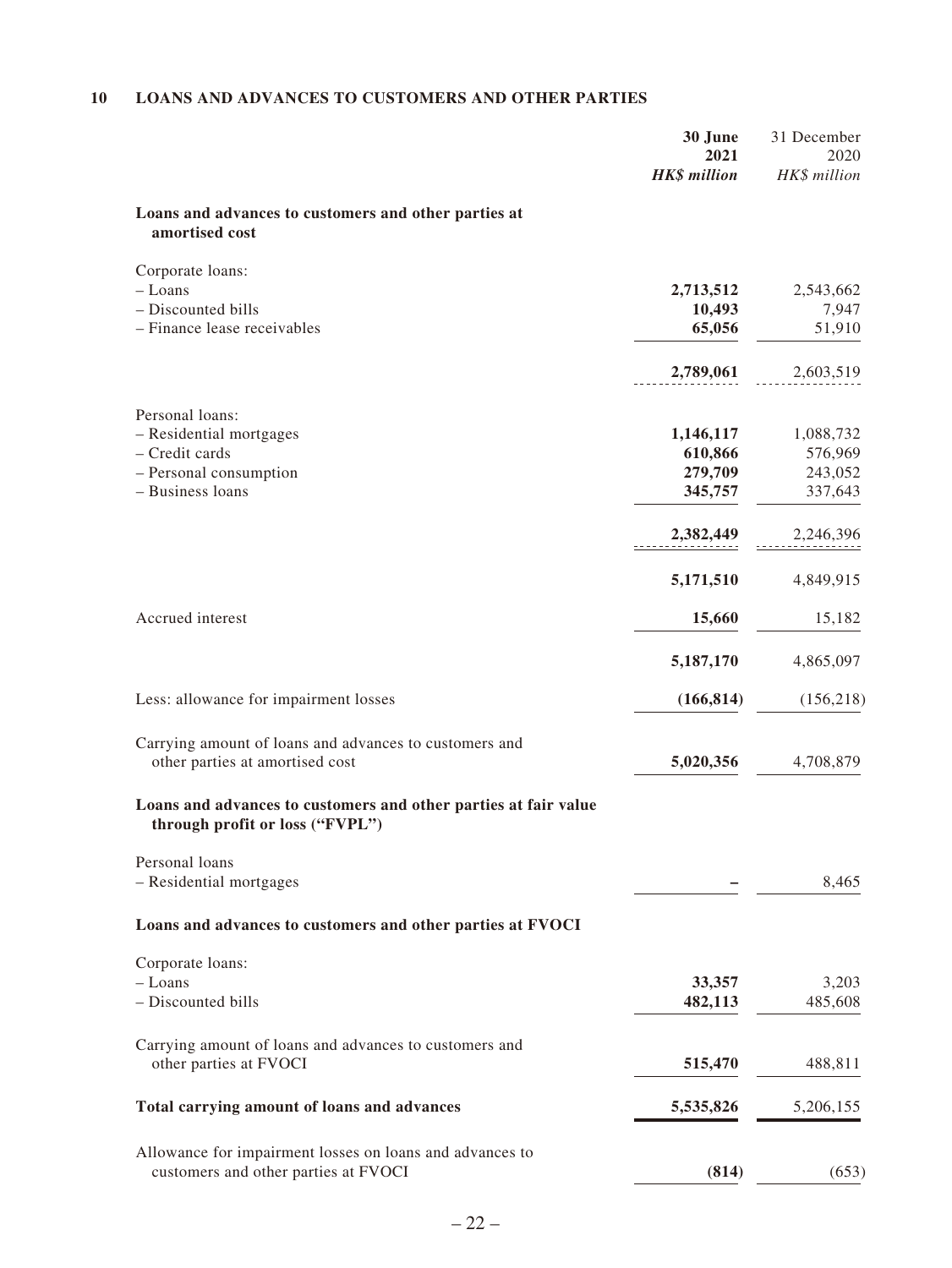### **11 INVESTMENTS IN FINANCIAL ASSETS**

|                                                                                                            | 30 June<br>2021<br><b>HK\$</b> million | 31 December<br>2020<br>HK\$ million |
|------------------------------------------------------------------------------------------------------------|----------------------------------------|-------------------------------------|
| <b>Financial assets at amortised cost</b>                                                                  |                                        |                                     |
| Debt securities<br>Investment management products managed by                                               | 975,858                                | 838,502                             |
| securities companies                                                                                       | 73,083                                 | 83,946                              |
| Trust investment plans                                                                                     | 277,750                                | 231,843                             |
| Certificates of deposit and certificates of interbank deposit                                              | 1,994                                  | 5,606                               |
| Investments in creditor's rights on assets<br>Others                                                       | 97<br>487                              | 96<br>1,803                         |
|                                                                                                            | 1,329,269                              | 1,161,796                           |
| Accrued interest                                                                                           | 14,976                                 | 12,162                              |
|                                                                                                            | 1,344,245                              | 1,173,958                           |
| Less: allowance for impairment losses                                                                      | (34, 168)                              | (17, 462)                           |
|                                                                                                            | 1,310,077                              | 1,156,496                           |
|                                                                                                            |                                        |                                     |
| <b>Financial assets at FVPL</b><br>Debt securities<br>Investment management products managed by            | 108,279                                | 68,495                              |
| securities companies                                                                                       | 7,234                                  | 3,338                               |
| Trust investment plans                                                                                     | 3,155                                  | 3,960                               |
| Certificates of deposit and certificates of interbank deposit                                              | 39,441                                 | 59,329                              |
| Wealth management products                                                                                 | 2,749                                  | 6,532                               |
| Investment funds                                                                                           | 471,772                                | 367,787                             |
| Equity investment                                                                                          | 19,800                                 | 18,546                              |
| Others                                                                                                     | 928                                    | 306                                 |
|                                                                                                            | 653,358                                | 528,293                             |
| Debt investments at FVOCI                                                                                  |                                        |                                     |
| Debt securities                                                                                            | 754,633                                | 806,506                             |
| Certificates of deposit and certificates of interbank deposit<br>Investment management products managed by | 5,235                                  | 5,192                               |
| securities companies                                                                                       | 13,024                                 | 40,751                              |
|                                                                                                            | 772,892                                | 852,449                             |
| Accrued interest                                                                                           | 7,327                                  | 7,806                               |
|                                                                                                            | 780,219                                | 860,255                             |
| Allowance for impairment losses on debt investments at FVOCI                                               | (2,747)                                | (3,148)                             |
|                                                                                                            |                                        |                                     |
| <b>Equity investments at FVOCI</b>                                                                         |                                        |                                     |
| Equity investment<br>Investment funds                                                                      | 8,661<br>395                           | 7,639<br>384                        |
|                                                                                                            |                                        |                                     |
|                                                                                                            | 9,056                                  | 8,023                               |
|                                                                                                            | 2,752,710                              | 2,553,067                           |
|                                                                                                            |                                        |                                     |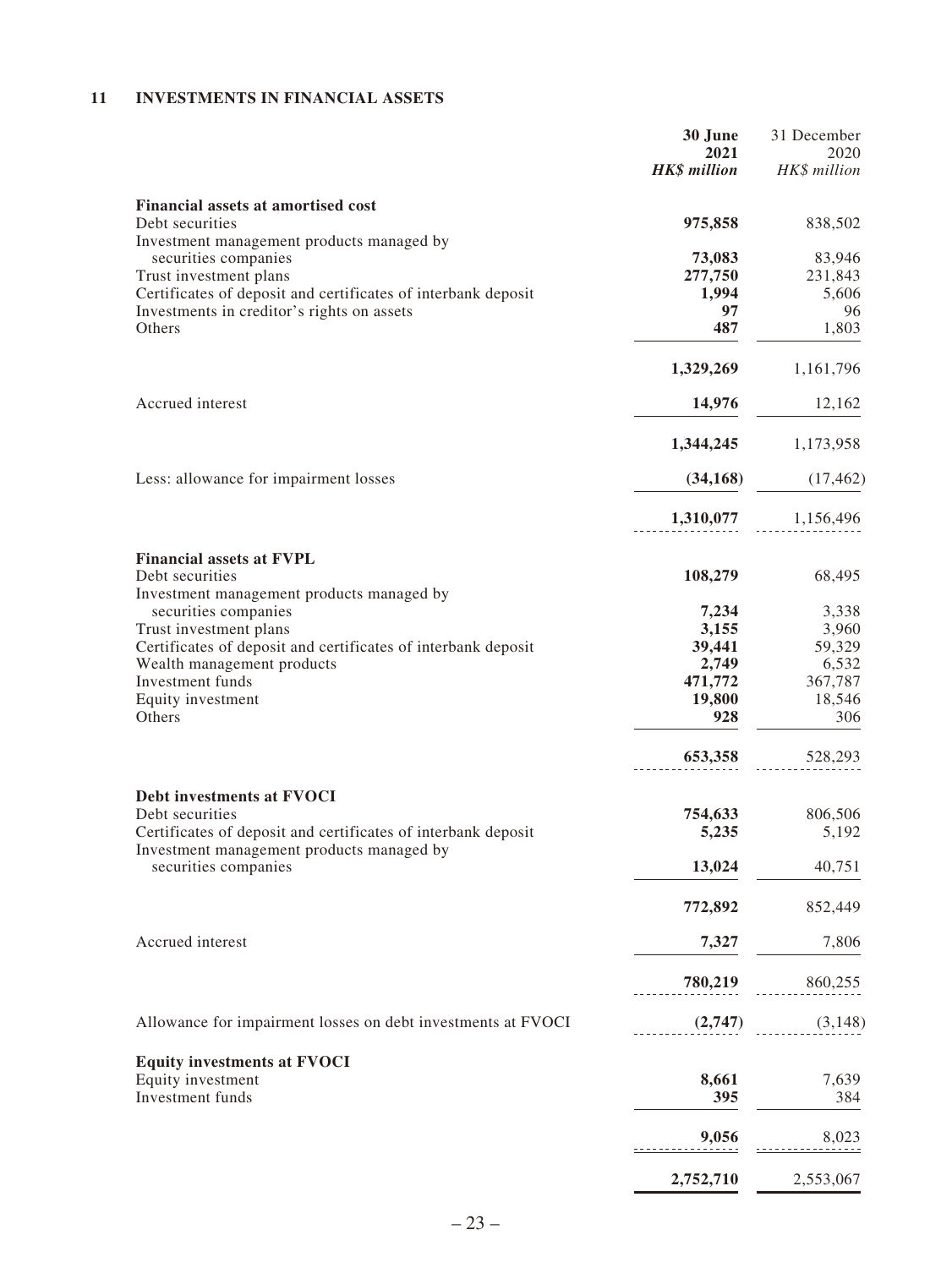### **12 DEPOSITS FROM CUSTOMERS**

### **(a) Types of deposits from customers**

|                                            | 30 June<br>2021     | 31 December<br>2020 |
|--------------------------------------------|---------------------|---------------------|
|                                            | <b>HK\$</b> million | HK\$ million        |
| <b>Demand deposits</b>                     |                     |                     |
| - Corporate customers                      | 2,261,119           | 2,258,627           |
| - Personal customers                       | 423,455             | 388,658             |
|                                            | 2,684,574           | 2,647,285           |
| Time and call deposits                     |                     |                     |
| - Corporate customers                      | 2,149,251           | 1,991,042           |
| - Personal customers                       | 740,679             | 726,173             |
|                                            |                     | 2,889,930 2,717,215 |
| Outward remittance and remittance payables | 13,689              | 10,763              |
| Accrued interest                           | 55,148              | 52,431              |
|                                            | 5,643,341           | 5,427,694           |

## **(b) Deposits from customers include pledged deposits for the following items:**

|                         | 30 June<br>2021<br><b>HK\$</b> million | 31 December<br>2020<br>HK\$ million |
|-------------------------|----------------------------------------|-------------------------------------|
| <b>Bank</b> acceptances | 252,115                                | 265,419                             |
| Letters of credit       | 20,214                                 | 13,112                              |
| Guarantees              | 16,595                                 | 13,399                              |
| Others                  | 123,758                                | 124,564                             |
|                         | 412,682                                | 416,494                             |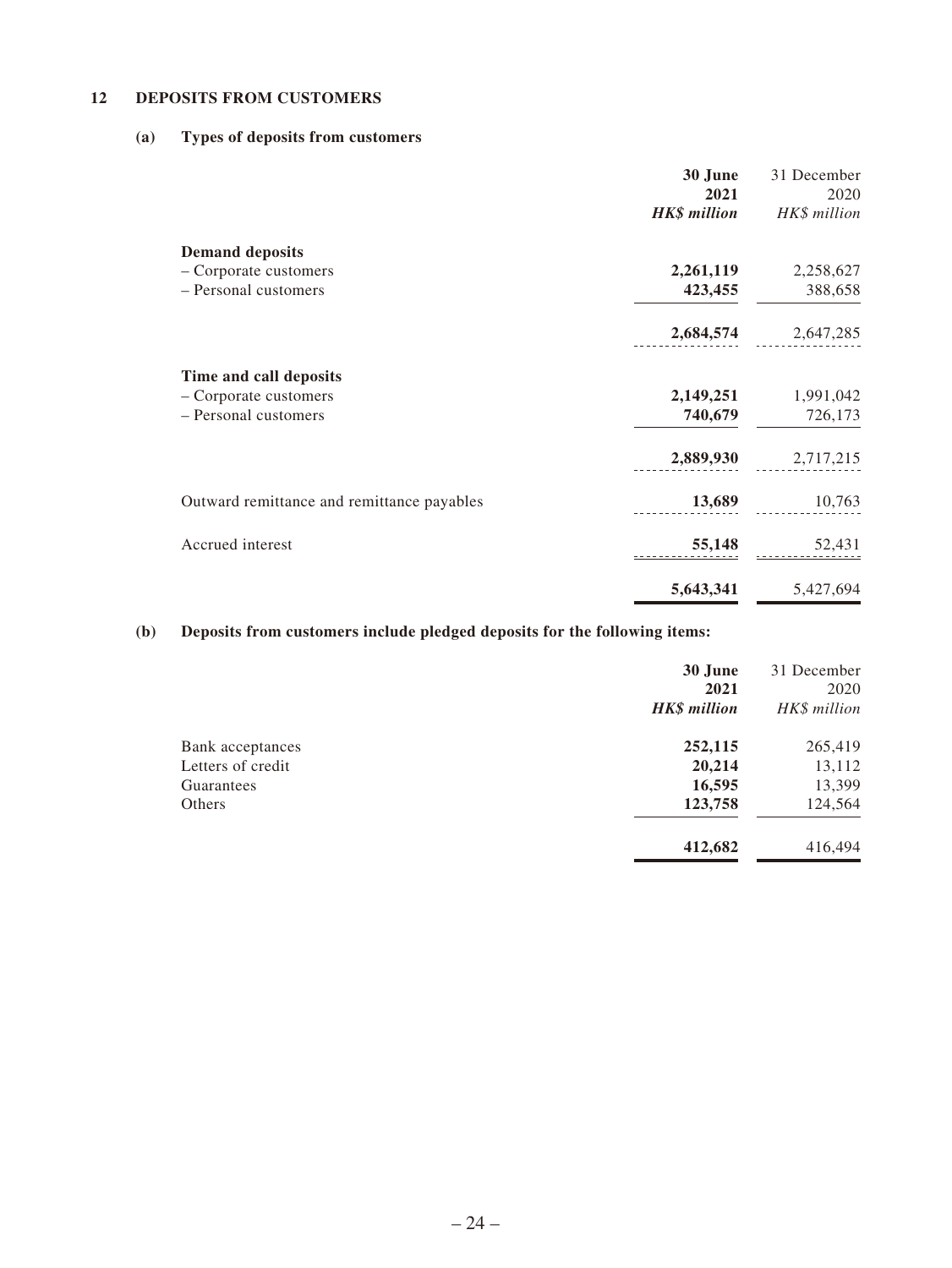### **13 BANK AND OTHER LOANS**

### **(a) Types of loans**

|                                             | 30 June<br>2021     | 31 December<br>2020 |
|---------------------------------------------|---------------------|---------------------|
|                                             | <b>HK\$</b> million | HK\$ million        |
| <b>Bank loans</b>                           |                     |                     |
| Unsecured loans<br>Loan pledged with assets | 121,905<br>19,406   | 116,984<br>17,842   |
|                                             | 141,311             | 134,826             |
| <b>Other loans</b>                          |                     |                     |
| Unsecured loans                             | 28,926              | 27,517              |
| Loan pledged with assets                    | 2,968               | 828                 |
|                                             | 31,894              | 28,345              |
|                                             | 173,205             | 163,171             |
| Accrued interest                            | 471                 | 433                 |
|                                             | 173,676             | 163,604             |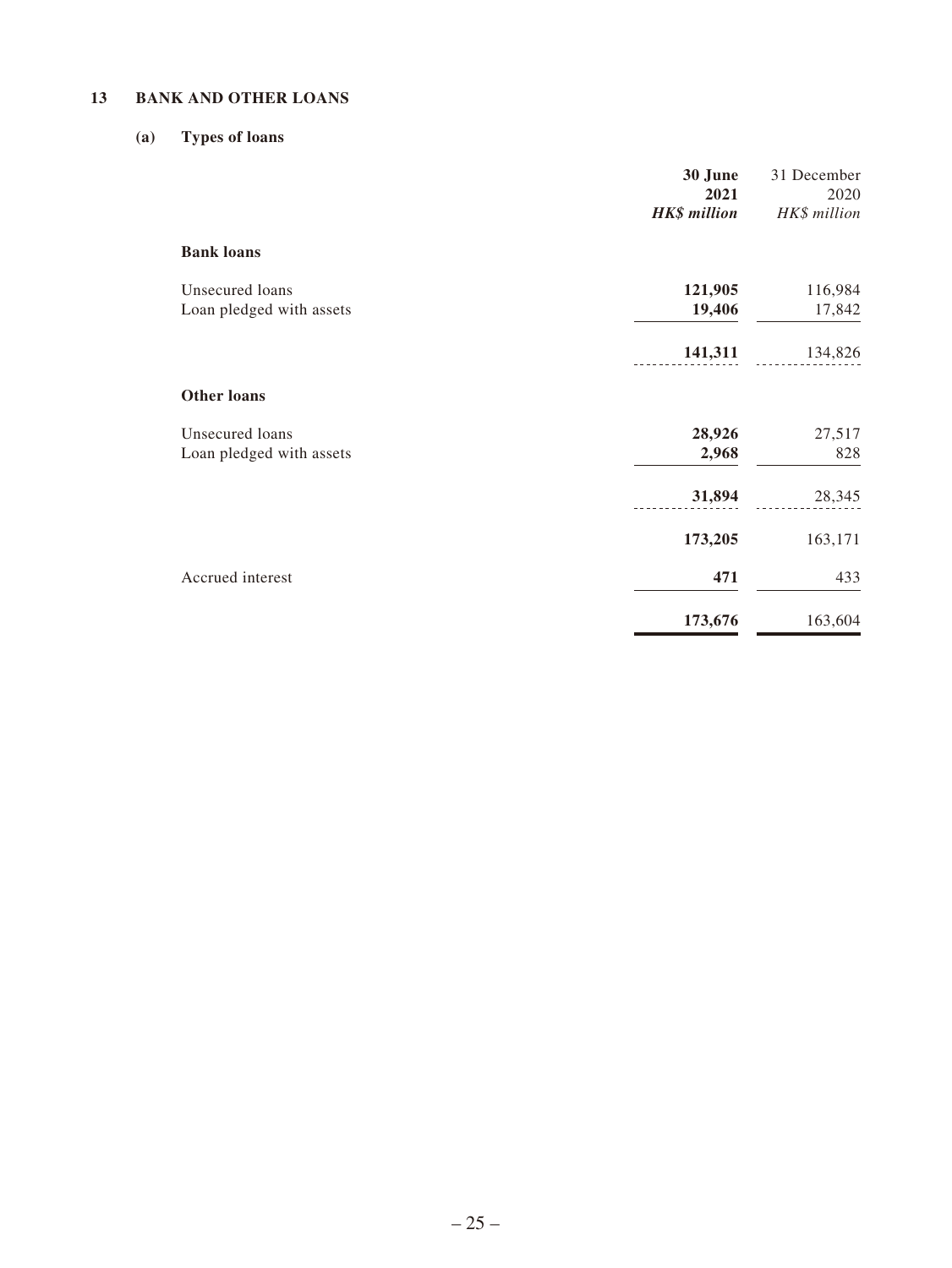### **13 BANK AND OTHER LOANS (CONTINUED)**

### **(b) Maturity of loans**

|                                                                                                        | 30 June<br>2020<br><b>HK\$</b> million          | 31 December<br>2019<br>HK\$ million             |
|--------------------------------------------------------------------------------------------------------|-------------------------------------------------|-------------------------------------------------|
| <b>Bank loans</b>                                                                                      |                                                 |                                                 |
| - Within 1 year or on demand<br>- Between 1 and 2 years<br>- Between 2 and 5 years<br>$-$ Over 5 years | 43,303<br>28,656<br>40,587<br>28,765<br>141,311 | 47,714<br>17,394<br>42,471<br>27,247<br>134,826 |
| <b>Other loans</b>                                                                                     |                                                 |                                                 |
| - Within 1 year or on demand<br>- Between 1 and 2 years<br>- Between 2 and 5 years<br>$-$ Over 5 years | 17,271<br>3,019<br>6,400<br>5,204               | 13,549<br>3,024<br>6,398<br>5,374               |
|                                                                                                        | 31,894                                          | 28,345                                          |
|                                                                                                        | 173,205                                         | 163,171                                         |
| Accrued interest                                                                                       | 471                                             | 433                                             |
|                                                                                                        | 173,676                                         | 163,604                                         |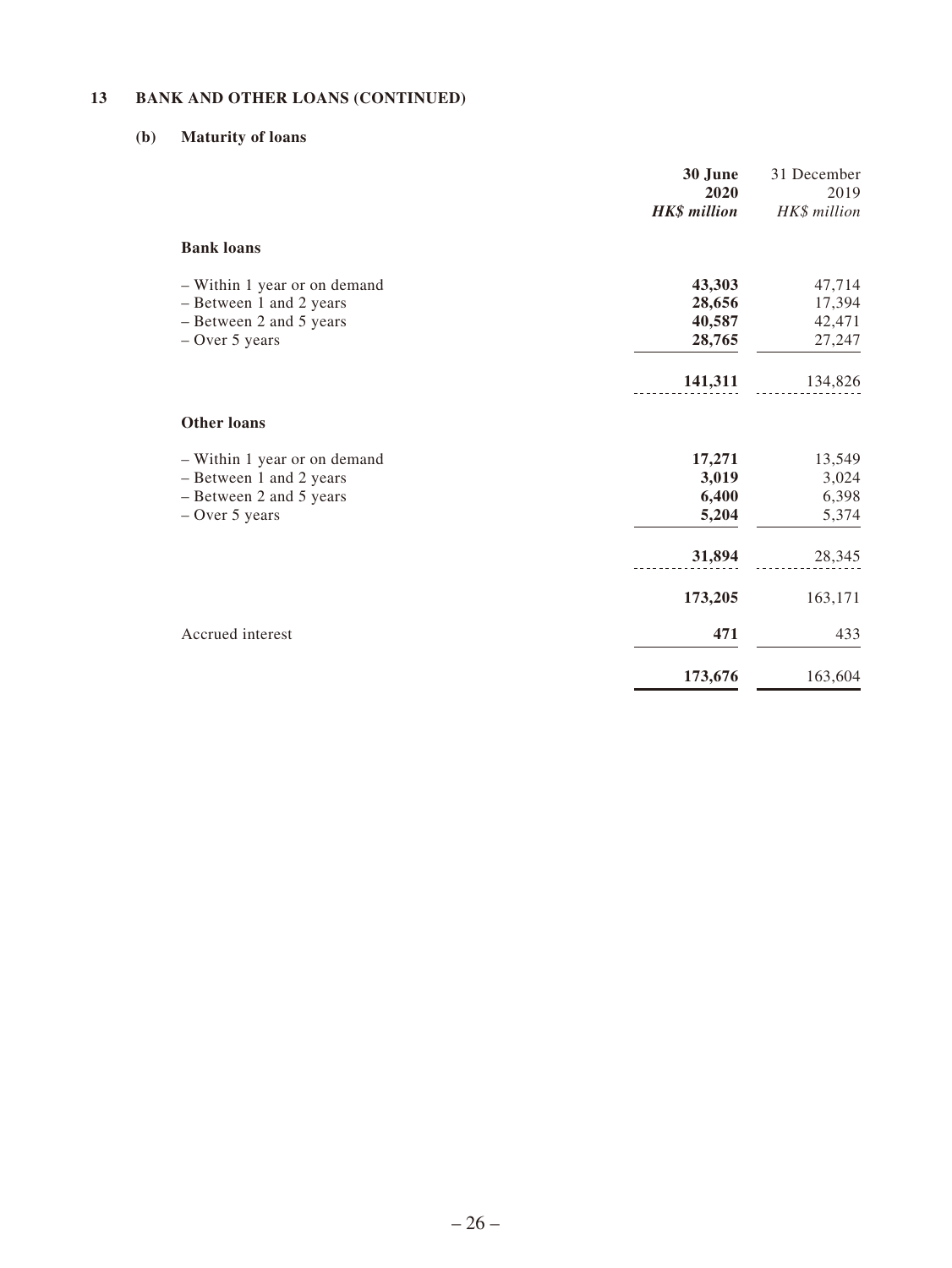### **14 DEBT INSTRUMENTS ISSUED**

|                                          | 30 June             | 31 December  |
|------------------------------------------|---------------------|--------------|
|                                          | 2021                | 2020         |
|                                          | <b>HK\$</b> million | HK\$ million |
| Corporate bonds issued                   | 105,603             | 112,959      |
| Notes issued                             | 84,100              | 60,208       |
| Subordinated bonds issued                | 136,030             | 134,526      |
| Certificates of deposit issued           | 1,475               |              |
| Certificates of interbank deposit issued | 824,061             | 645,179      |
| Convertible corporate bonds              | 16,005              | 15,659       |
|                                          | 1,167,274           | 968,531      |
| Accrued interest                         | 6,245               | 5,327        |
|                                          | 1,173,519           | 973,858      |
| Analysed by remaining maturity:          |                     |              |
| - Within 1 year or on demand             | 851,937             | 668,965      |
| - Between 1 and 2 years                  | 48,858              | 22,547       |
| - Between 2 and 5 years                  | 114,441             | 116,344      |
| $-$ Over 5 years                         | 152,038             | 160,675      |
|                                          | 1,167,274           | 968,531      |
| Accrued interest                         | 6,245               | 5,327        |
|                                          | 1,173,519           | 973,858      |

The Group did not have any defaults of principal, interest or other breaches with respect to its debt instruments issued for the six months ended 30 June 2021 (six months ended 30 June 2020: Nil).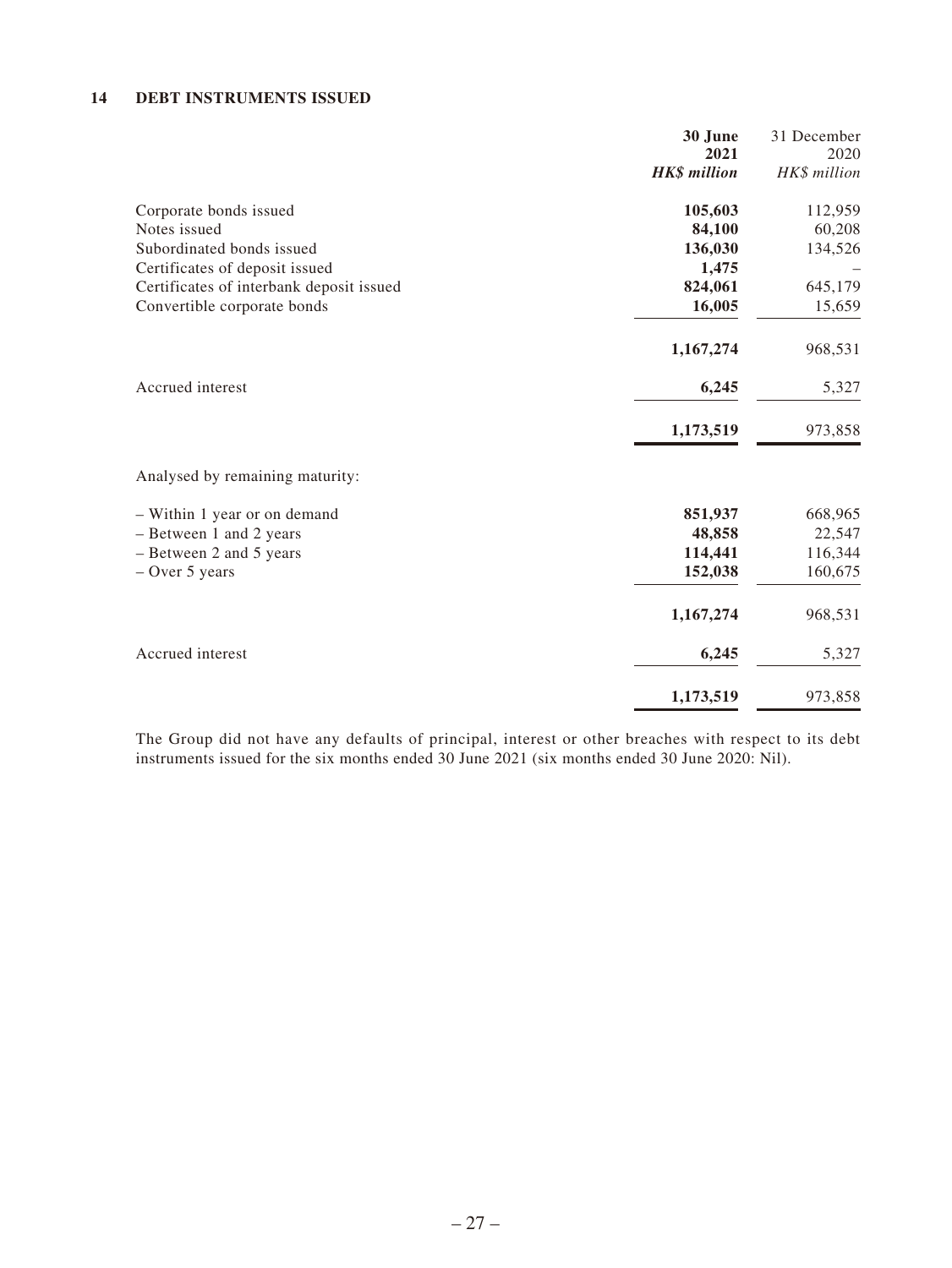The Group is involved in a number of current and pending legal proceedings. The Group provided for liabilities arising from those legal proceedings in which the outflow of economic benefit is probable and can be reliably estimated in the consolidated balance sheet. The Group believes that these accruals are reasonable and adequate.

#### **(a) Mineralogy Pty Ltd. ("Mineralogy") disputes**

Each of Sino Iron Pty Ltd. ("Sino Iron") and Korean Steel Pty Ltd. ("Korean Steel"), subsidiary companies of the Company, has entered into a Mining Right and Site Lease Agreement ("MRSLA") with Mineralogy. Among other things, those agreements, together with other project agreements, provide Sino Iron and Korean Steel the right to develop and operate the Group's Sino Iron project in Western Australia ("Sino Iron Project") and to take and process one billion tonnes each of magnetite ore for that purpose.

#### *Option Agreement Dispute*

The Company is a party to an Option Agreement ("Option Agreement") with Mineralogy and Mr. Clive Palmer pursuant to which the Company has options to acquire up to four further companies, each holding the right to mine one billion tonnes of magnetite ore in the vicinity of the Sino Iron Project. The Company exercised the first option under the Option Agreement on 13 April 2012. The remaining options have now lapsed. Following the exercise of the first option, Mineralogy and Mr. Palmer alleged that the Option Agreement had been repudiated by the Company, purported to accept that repudiation and stated that the Option Agreement was at an end.

The Company and its affected subsidiaries, Sino Iron and Korean Steel (together referred to as the "CITIC Parties"), commenced a legal proceeding in relation to the dispute in the Supreme Court of Western Australia. On 30 September 2015, the Court made declarations by consent, including that the Company had not repudiated the Option Agreement in the manner asserted by Mineralogy and Mr. Palmer.

Notwithstanding the making of these declarations, Mineralogy and Mr. Palmer have not taken the actions necessary to permit completion of the transaction resulting from the Company's exercise of the first option under the Option Agreement. On 31 March 2016, the CITIC Parties commenced a proceeding in the Supreme Court of Western Australia in relation to the Option Agreement ("Proceeding CIV 1514/2016") to seek orders compelling Mineralogy to take the steps necessary to complete the transfer of a further company having the right to mine one billion tonnes of magnetite ore. On 26 February 2018, Justice K Martin granted leave for Cape Preston Resource Holdings Pty Ltd. to be added as a plaintiff to the proceeding and for the writ to be amended for that purpose.

Mineralogy and Mr. Palmer had previously made allegations of breach, repudiation, frustration and termination of the Option Agreement in their respective defences. However, shortly before the trial, on 22 September 2020, Mineralogy and Mr. Palmer abandoned those pleas, and said that they were willing to complete the first option, but on the basis that the further company had to be Balmoral Iron Pty Ltd. ("Balmoral Iron"). On 29 November 2020, the Company accepted the nomination of Balmoral Iron on the basis of certain representations and subject to certain conditions concerning guarantees, indemnities and warranties which had been proffered by Mineralogy and Mr. Palmer in the preceding weeks.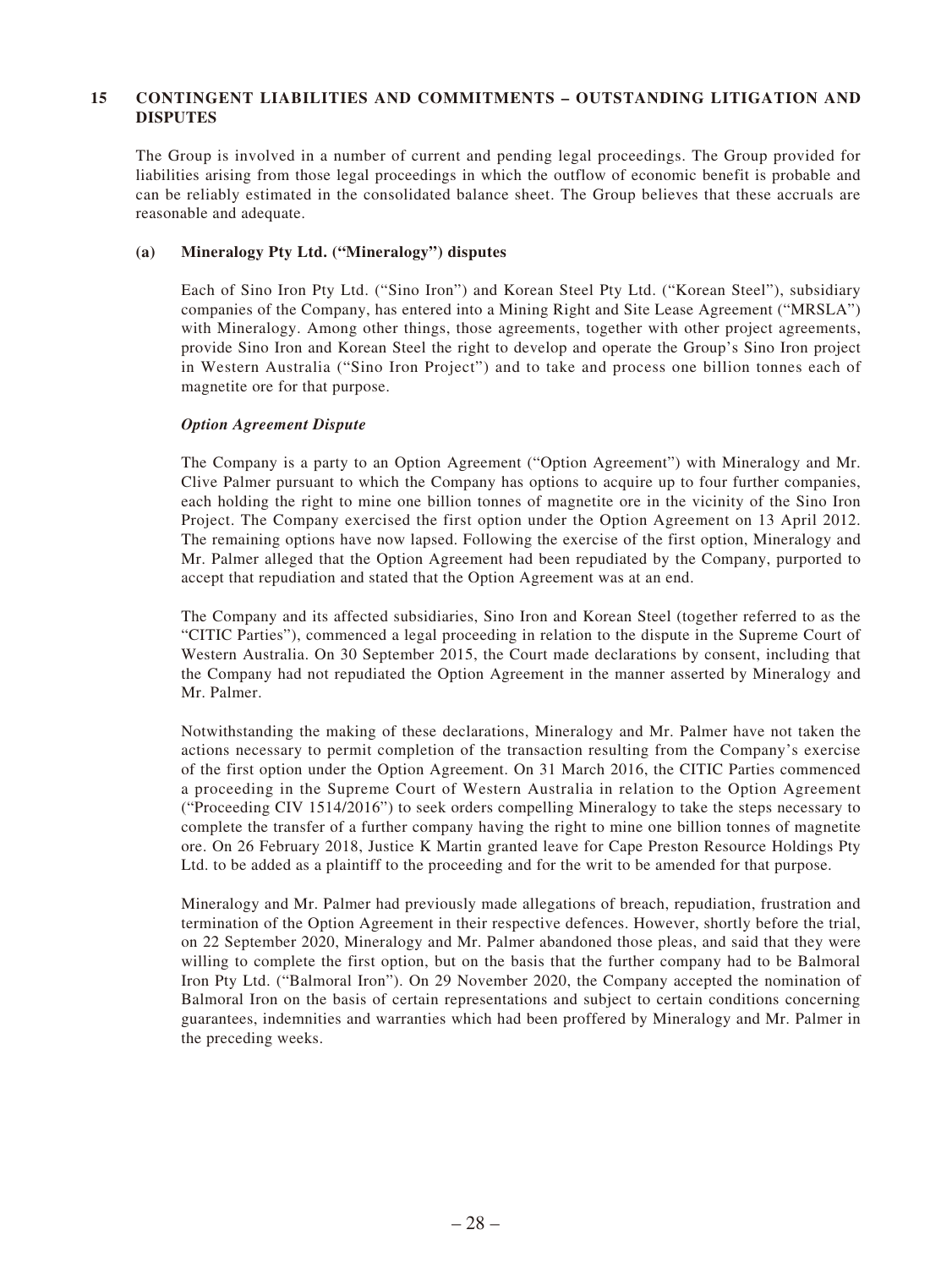#### **(a) Mineralogy Pty Ltd. ("Mineralogy") disputes (Continued)**

#### *Option Agreement Dispute (Continued)*

As the issues in dispute had narrowed, the principal remaining issue for determination at trial was the form of the Takeover Agreement and the project agreements to be entered into by Balmoral Iron.

On 30 March 2021, Justice K Martin delivered his reasons for decision. His Honour made various findings, including that Mineralogy had long been in breach of its first option performance obligations and that it was appropriate to make orders for specific performance. Among other things his Honour determined that the Option Agreement envisaged some permissible amendments to the Takeover Agreement and project agreements, but any amendments needed to be "benign, necessary and minimal".

Final orders for specific performance were made by Justice K Martin on 6 May 2021. Those orders annexed the Takeover Agreement and project agreements to be entered into by Balmoral Iron. The Takeover Agreement was signed and exchanged on 27 May 2021 and Cape Preston Resource Holdings Pty Ltd. has applied for Foreign Investment Review Board approval of the acquisition, which is required before completion.

#### *FCD Indemnity Disputes*

Mineralogy and Mr. Palmer have commenced and threatened to commence proceedings to pursue claims pursuant to an indemnity given by the Company under the Fortescue Coordination Deed ("FCD") to Mineralogy and Mr. Palmer. That indemnity extends to losses suffered by Mineralogy and Mr. Palmer in relation to the failure by Sino Iron and Korean Steel to perform their obligations under the project agreements.

#### *(i) Queensland Nickel FCD Indemnity Claim*

On 29 June 2017, the final day of the trial in Proceeding CIV 1808/2013, Mr. Palmer commenced a proceeding against the Company in the Supreme Court of Western Australia ("Proceeding CIV 2072/2017") claiming damages in the sum of AUD2,324,000,000 (now reduced by an amended statement of claim to AUD1,800,438,000). This amount is alleged to represent the reduction in the value of the assets of the joint venture business carried on by the Queensland Nickel group of companies controlled by Mr. Palmer. The joint venture business was a nickel and cobalt refinery located at Yabulu in North Queensland.

As Sino Iron and Korean Steel had not paid amounts sought by Mineralogy on account of the royalty on products produced by Sino Iron and Korean Steel ("Royalty Component B"), Mr. Palmer claims that Mineralogy did not, and was unable to, provide the funds to Queensland Nickel Pty Limited to enable it to continue managing and operating the joint venture business. Mr. Palmer alleges that Queensland Nickel Pty Limited was subsequently placed in administration, followed by liquidation, because it did not receive those funds from Mineralogy.

After commencing this proceeding, Mr. Palmer joined Mineralogy as a second plaintiff and Sino Iron and Korean Steel as second and third defendants.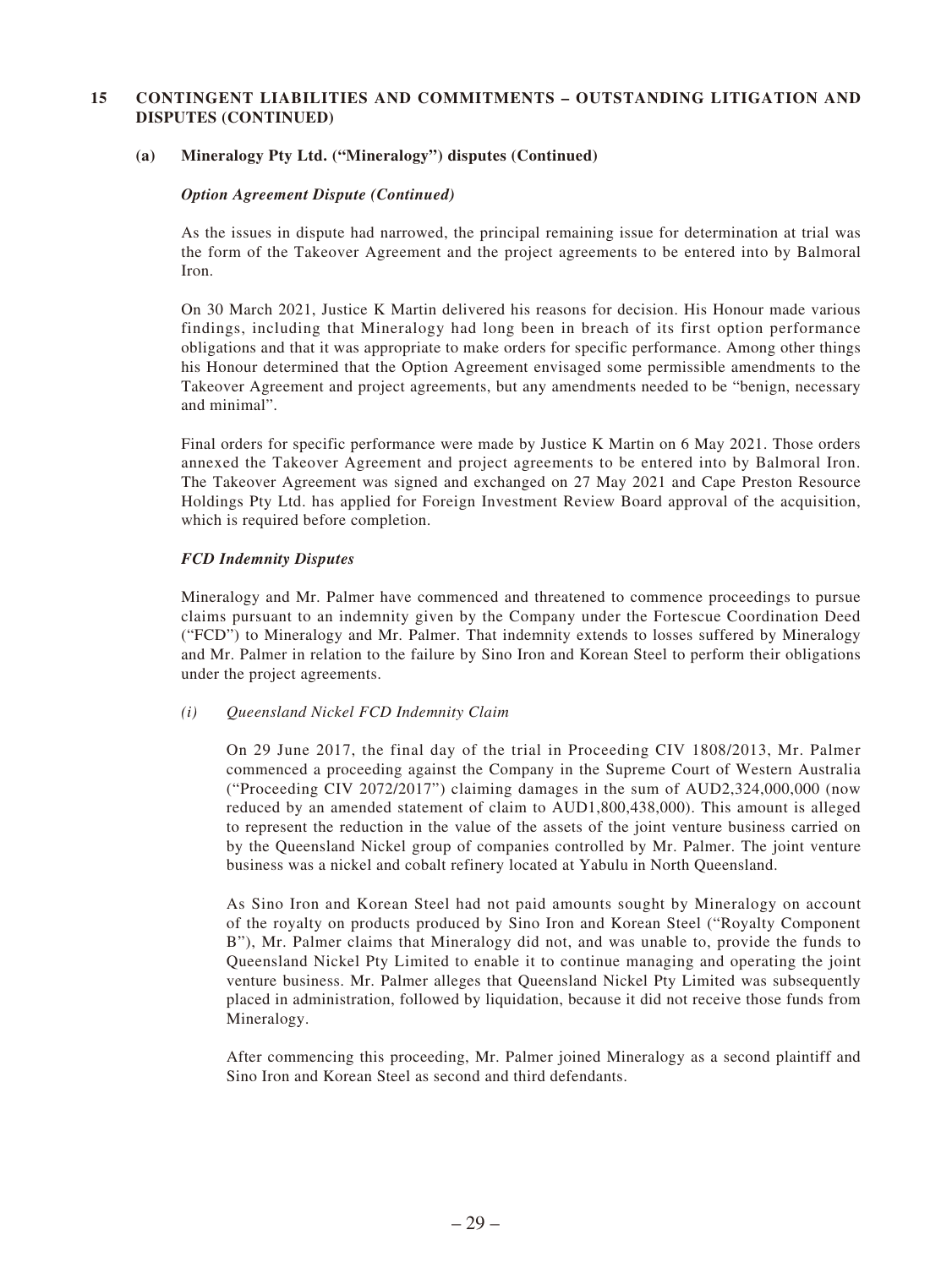#### **(a) Mineralogy Pty Ltd. ("Mineralogy") disputes (Continued)**

*FCD Indemnity Disputes (Continued)*

#### *(i) Queensland Nickel FCD Indemnity Claim (Continued)*

On 16 April 2018, the CITIC Parties filed an amended defence, which pleaded a number of defences, including that there has been no breach of the project agreements, construction arguments, causation and mitigation.

On 14 September 2020, Justice K Martin ordered that:

- (a) this proceeding be heard together with Proceeding CIV 1267/2018; and
- (b) damages be determined separately and subsequently to liability.

On 3 March 2021, Mineralogy and Mr. Palmer filed an application for leave to amend their statement of claim to introduce an allegation that the CITIC Parties' purpose in failing to pay Royalty Component B was to apply commercial pressure upon Mineralogy and Mr. Palmer to agree to alter the contractual relationship between the parties. In Mineralogy and Mr. Palmer's view, that alleged purpose amounts to the commission of the tort of collateral abuse of process and unconscionable conduct in contravention of section 21 of the Australian Consumer Law. The CITIC Parties rejected those allegations on various grounds. The application was dismissed by consent on 28 May 2021 following Chief Justice Quinlan's dismissal of the permanent stay application by Mineralogy and Mr. Palmer in Proceeding CIV 1915/2019, referred to below.

By Court orders made on 4 August 2021, the CITIC Parties are required to file and serve an amended defence in this proceeding by 22 October 2021, and Mineralogy and Mr. Palmer are required to file and serve any amended reply by 3 December 2021. The proceeding is to be listed for a strategic conference before the Case Manager at a date to be fixed in December 2021.

No trial date has been set for this proceeding.

*(ii) Palmer Petroleum FCD Indemnity Claim*

On 16 February 2018, Mineralogy commenced another proceeding against the CITIC Parties in the Supreme Court of Western Australia ("Proceeding CIV 1267/2018") in which it claims damages in the sum of AUD2,675,400,000. The statement of claim pleads that Mineralogy had agreed to provide:

- (a) from December 2009, funding; and
- (b) in or about 2013, all future working capital,

to its wholly owned subsidiary, Palmer Petroleum Pty Ltd. (now named Aspenglow Pty Ltd.) ("Palmer Petroleum"). As Sino Iron and Korean Steel had not paid Royalty Component B from the fourth quarter of 2013 to the second quarter of 2016, it is claimed that Mineralogy did not, and was unable to, provide the funding to Palmer Petroleum.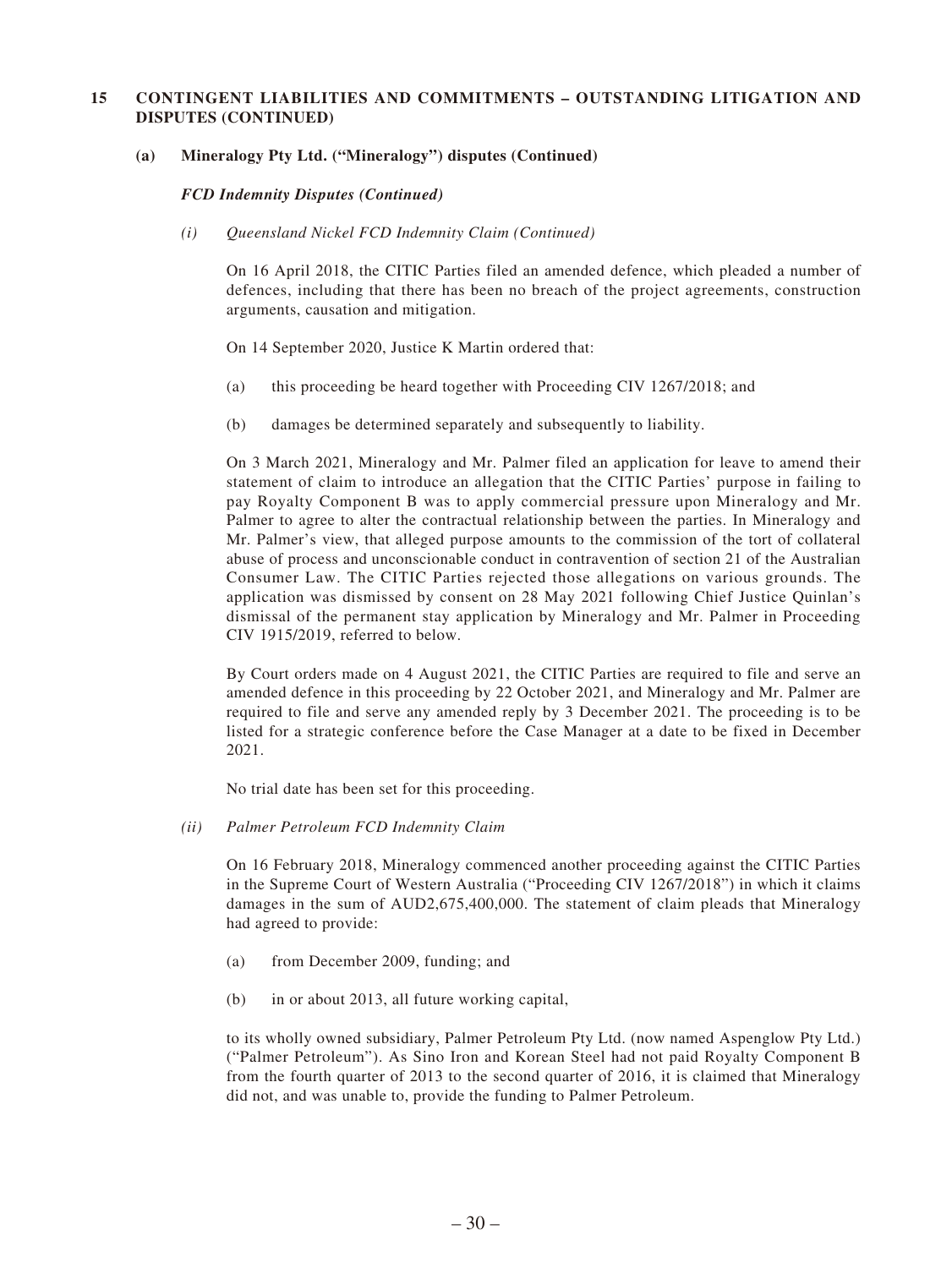#### **(a) Mineralogy Pty Ltd. ("Mineralogy") disputes (Continued)**

*FCD Indemnity Disputes (Continued)*

#### *(ii) Palmer Petroleum FCD Indemnity Claim (Continued)*

Mineralogy alleges that as a result, Palmer Petroleum was wound up in insolvency. The statement of claim pleads that Palmer Petroleum subsequently lost rights to a Papua New Guinea petroleum prospecting licence and suffered a diminution in value, equivalent to the sale value of oil that allegedly would have been recoverable under that licence. Mineralogy claims that it suffered a loss equivalent to the diminution in value of its shareholding in Palmer Petroleum.

On 24 April 2018, the CITIC Parties filed and served their defence, which is in similar terms to their defence in Proceeding CIV 2072/2017. The CITIC Parties have pleaded a number of defences including that there has been no breach of the project agreements, construction arguments, causation and mitigation.

On 14 September 2020, Justice K Martin ordered that:

- (a) this proceeding be heard together with Proceeding CIV 2072/2017; and
- (b) damages be determined separately and subsequently to liability.

On 3 March 2021, Mineralogy filed an application for leave to amend its statement of claim to introduce an allegation that the CITIC Parties' purpose in failing to pay Royalty Component B was to apply commercial pressure upon Mineralogy to agree to alter the contractual relationship between the parties. In Mineralogy's view, that alleged purpose amounts to the commission of the tort of collateral abuse of process and unconscionable conduct in contravention of section 21 of the Australian Consumer Law. The CITIC Parties rejected those allegations on various grounds. The application was dismissed by consent on 28 May 2021 following Chief Justice Quinlan's dismissal of the permanent stay application by Mineralogy and Mr. Palmer in Proceeding CIV 1915/2019, referred to below.

By Court orders made on 4 August 2021, the CITIC Parties are required to file and serve an amended defence in this proceeding by 22 October 2021, and Mineralogy is required to file and serve any amended reply by 3 December 2021. The proceeding is to be listed for a strategic conference before the Case Manager at a date to be fixed in December 2021.

No trial date has been set for this proceeding.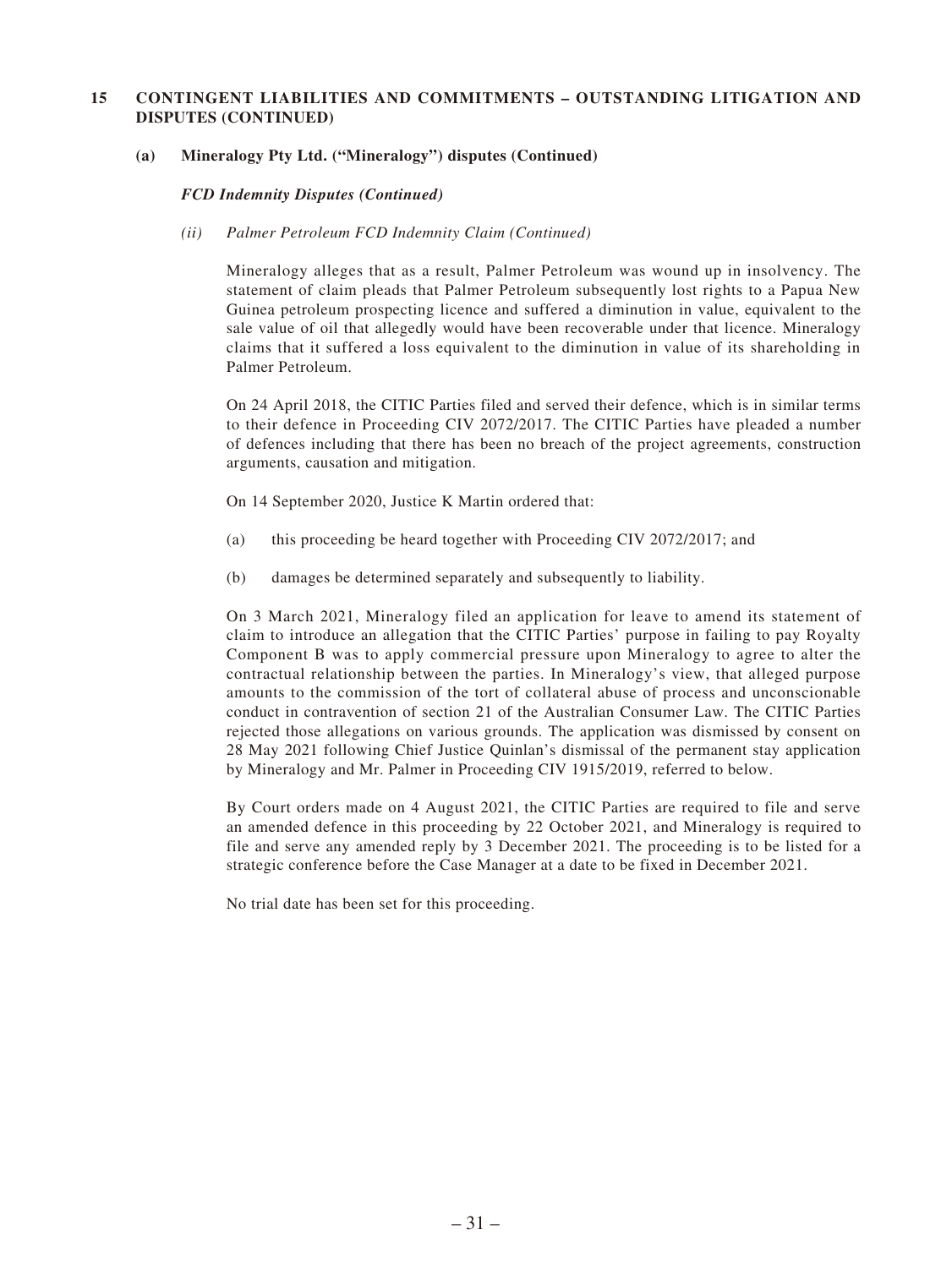#### **(a) Mineralogy Pty Ltd. ("Mineralogy") disputes (Continued)**

#### *Mine Continuation Proposals Dispute*

The continued operation of the Sino Iron Project requires it to extend beyond the footprint it currently occupies. The need for extension is primarily driven by the need to accommodate waste rock and tailings, which are necessary by-products of the mining process. The mining tenements upon which the Sino Iron Project is currently conducted, and those into which the CITIC Parties wish to extend in order to continue operation, are all held by Mineralogy. Without an increased footprint, it will be necessary to suspend operations at the Sino Iron Project.

The CITIC Parties commenced a proceeding against Mineralogy and Mr. Palmer in the Federal Court of Australia ("Proceeding WAD 471/2018"). Following a cross-vesting application by the defendants, the proceeding was transferred to the Supreme Court of Western Australia and admitted to the Commercial Managed Cases List of Justice K Martin on 10 June 2019 ("Proceeding CIV 1915/2019"). The proceeding relates to the failure and refusal of Mineralogy to:

- (a) submit mine continuation proposals for the Sino Iron Project to the State of Western Australia under the State Agreement;
- (b) grant further necessary tenure for the Sino Iron Project;
- (c) take steps to secure the re-purposing of general-purpose leases for the Sino Iron Project; and
- (d) submit a Programme of Works for the Sino Iron Project to the State of Western Australia.

The CITIC Parties brought claims for breach of contract, of unconscionable conduct under the Australian Consumer Law, and in estoppel. Mr. Palmer is sued as an accessory to the unconscionable conduct claim. The CITIC Parties seek orders requiring Mineralogy to take the four steps listed above, and to pay the CITIC Parties damages for its failure and refusal to do those things. Damages are also sought from Mr. Palmer. The State of Western Australia is joined to the proceeding as a necessary party because it is a party to the State Agreement, but no relief is sought against it.

Mediation was conducted in late 2019 but was unsuccessful.

On 10 March 2020, Mineralogy and Mr. Palmer filed their further amended defences. The amendments alleged breaches of various project agreements, and that Mineralogy and Mr. Palmer have allocated parts of certain tenements to other projects. On 23 March 2020, the CITIC Parties filed their reply. On 17 September 2020, following a successful application by the CITIC Parties to strike out aspects of Mineralogy's further amended defence, Mineralogy filed a second further amended defence to remove the defences that were struck out.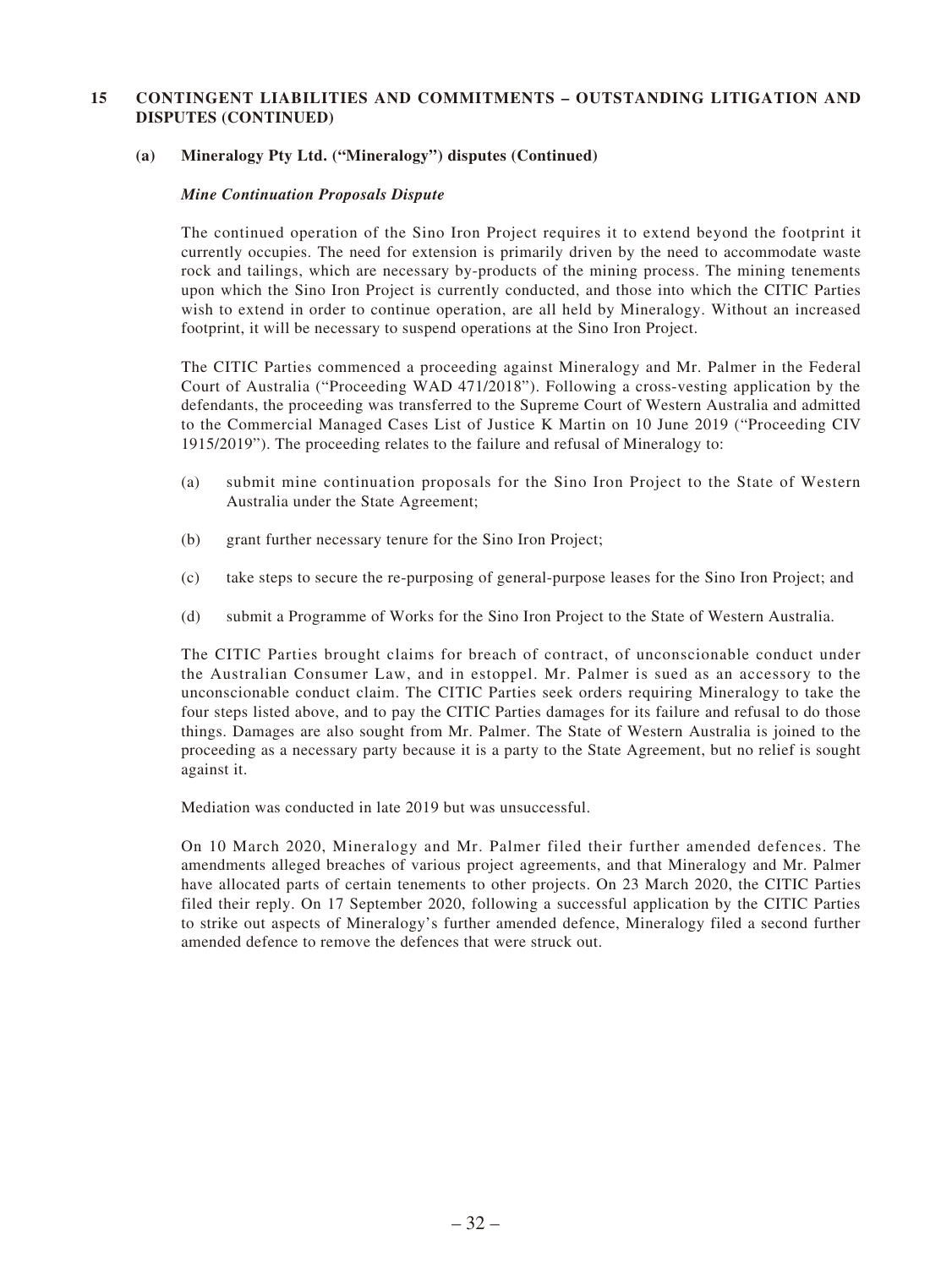### **(a) Mineralogy Pty Ltd. ("Mineralogy") disputes (Continued)**

#### *Mine Continuation Proposals Dispute (Continued)*

On 5 January 2021, Mineralogy and Mr. Palmer filed an application to permanently stay the proceeding, alleging that the proceeding had been brought for an illegitimate or collateral purpose (namely, to apply commercial pressure upon Mineralogy and Mr. Palmer to agree to alter the contractual relationship between the parties) and was an abuse of process.

On 26 February 2021, the CITIC Parties filed an application to summarily dismiss or strike out Mineralogy and Mr. Palmer's permanent stay application. On 12 April 2021, Mineralogy and Mr. Palmer amended their points of claim. Among other things, those amendments sought alternative relief that Proceeding CIV 1915/2019 should be permanently stayed to the extent it raises matters the subject of issue, Anshun or abuse of process estoppels arising by reason of judgments in past proceedings between the parties concerning the Port of Cape Preston and the CITIC Parties' port terminal facilities (in which the CITIC Parties were wholly successful).

The CITIC Parties' application to summarily dismiss or strike out Mineralogy's and Mr. Palmer's permanent stay application was heard by Chief Justice Quinlan on 15 and 21 April 2021. On 28 May 2021, Chief Justice Quinlan summarily dismissed the permanent stay application and the application for discovery within that application. His Honour rejected all the grounds advanced by Mineralogy and Mr. Palmer in support of the permanent stay application, including finding that there was no reasonably arguable basis for Mineralogy and Mr. Palmer to argue Proceeding CIV 1915/2019 should be stayed as an abuse of process.

Mineralogy and Mr. Palmer appealed the decision of Chief Justice Quinlan to dismiss the permanent stay application but, on 1 July 2021, discontinued those appeals.

On 30 June 2021, Mineralogy and Mr. Palmer filed a chamber summons seeking a stay of Proceeding CIV 1915/2019 until after the CITIC Parties obtain approval under the Foreign Acquisitions and Takeovers Act 1975 (Cth) in respect of matters the subject of the specific performance orders or injunctions sought by the CITIC Parties. However, on 15 July 2021, Mineralogy and Mr. Palmer advised the CITIC Parties' solicitors that they do not intend to pursue that application.

Mineralogy and Mr. Palmer were required to file and serve any amended defence by 6 August 2021. On 17 August 2021, Mineralogy filed a third further amended defence and Mr. Palmer filed a second further amended defence.

On 6 August 2021, Mineralogy and Mr. Palmer filed a chamber summons seeking orders that the CITIC Parties produce unredacted or complete copies of documents that were redacted or not produced by the CITIC Parties during discovery on the basis of legal professional privilege. The chamber summons is listed for a directions hearing before Justice K Martin on 30 August 2021 and is provisionally listed for a special appointment before Justice K Martin on 6 October 2021.

On 23 June 2021, the proceeding was provisionally listed for a trial before Justice K Martin from 31 January 2022 to 29 April 2022.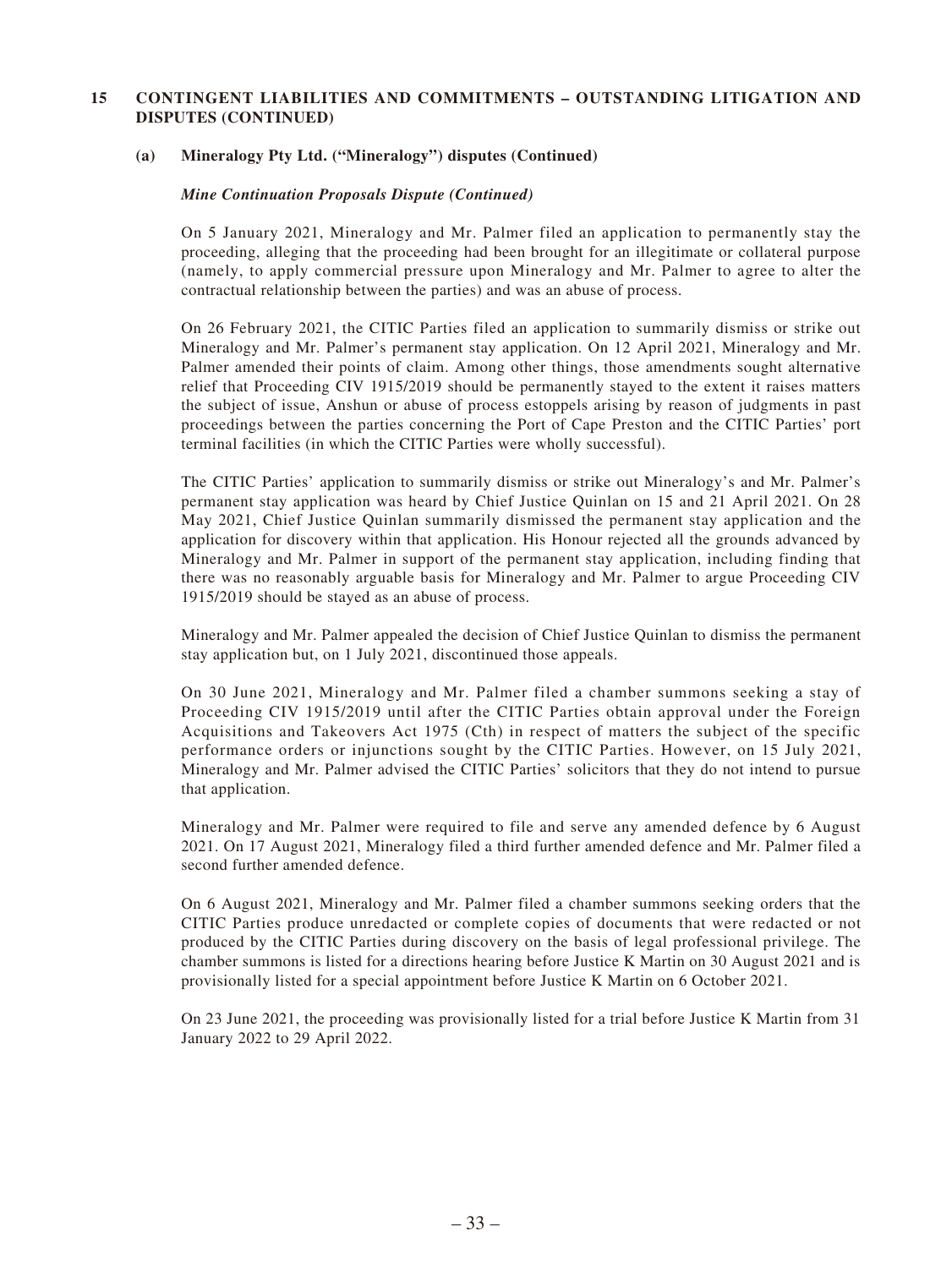#### **(a) Mineralogy Pty Ltd. ("Mineralogy") disputes (Continued)**

#### *Minimum Production Royalty Disputes*

The MRSLAs required each of Sino Iron and Korean Steel to produce a minimum of six million tonnes of product by 21 March 2013, unless prevented from doing so by:

- (a) an act, matter or thing outside their control;
- (b) Mineralogy doing, or failing to do an act (under the MRSLAs or otherwise); or
- (c) a failure to obtain all government approvals necessary to allow them to do so (provided Sino Iron and Korean Steel used their best endeavours to obtain such approvals in a timely manner).

If Sino Iron and Korean Steel failed to do so, they were each required, within one month of that date, to pay Mineralogy the equivalent of the Mineralogy Royalty payable on the amount of magnetite ore required to produce six million tonnes of iron ore concentrate ("Minimum Production Royalty"). The Minimum Production Royalty has been the subject of earlier proceedings, including Proceeding CIV 1808/2013, Proceeding CIV 2303/2015, Proceeding CIV 3011/2017 and Proceeding CIV 3166/2017.

On 11 December 2018, Mineralogy and Mr. Palmer commenced a new proceeding against the CITIC Parties and Sino Iron Holdings Pty Ltd. ("SIH") in the Supreme Court of Western Australia ("Proceeding CIV 3129/2018"), in which the claim for the Minimum Production Royalty was again revived. In their statement of claim in Proceeding CIV 3129/2018, Mineralogy and Mr. Palmer pleaded that each of Sino Iron and Korean Steel failed to produce at least six million tonnes of product by 21 March 2013 (and were not prevented from doing so for any of the reasons set out in clause 6.3 (a) of the MRSLAs), and accordingly became liable to pay the Minimum Production Royalty by 21 April 2013. In the event that Mineralogy and Mr. Palmer were unsuccessful against Sino Iron and Korean Steel, Mineralogy and Mr. Palmer also pursued a separate claim against the Company pursuant to the guarantee and indemnity in the FCD.

Mineralogy sought relief including an order that the Company pay Mineralogy AUD13,731,970 plus US\$174,209,266, plus interest (pursuant to the guarantee under the FCD). In the event that Mineralogy was estopped or precluded from seeking relief in Proceeding CIV 3129/2018, Mr. Palmer also sought payment by the Company of US\$187,941,236 pursuant to the guarantee and indemnity in the FCD.

On 23 January 2019, the CITIC Parties and SIH filed and served an application to stay or permanently dismiss Proceeding CIV 3129/2018, or strike out the statement of claim. Justice K Martin delivered his reasons on 13 February 2020, finding in favour of the CITIC Parties. His Honour found that Proceeding CIV 3129/2018 was an abuse of process of the Court by Mineralogy and Mr. Palmer and on 20 February 2020 his Honour ordered that the proceeding be permanently stayed.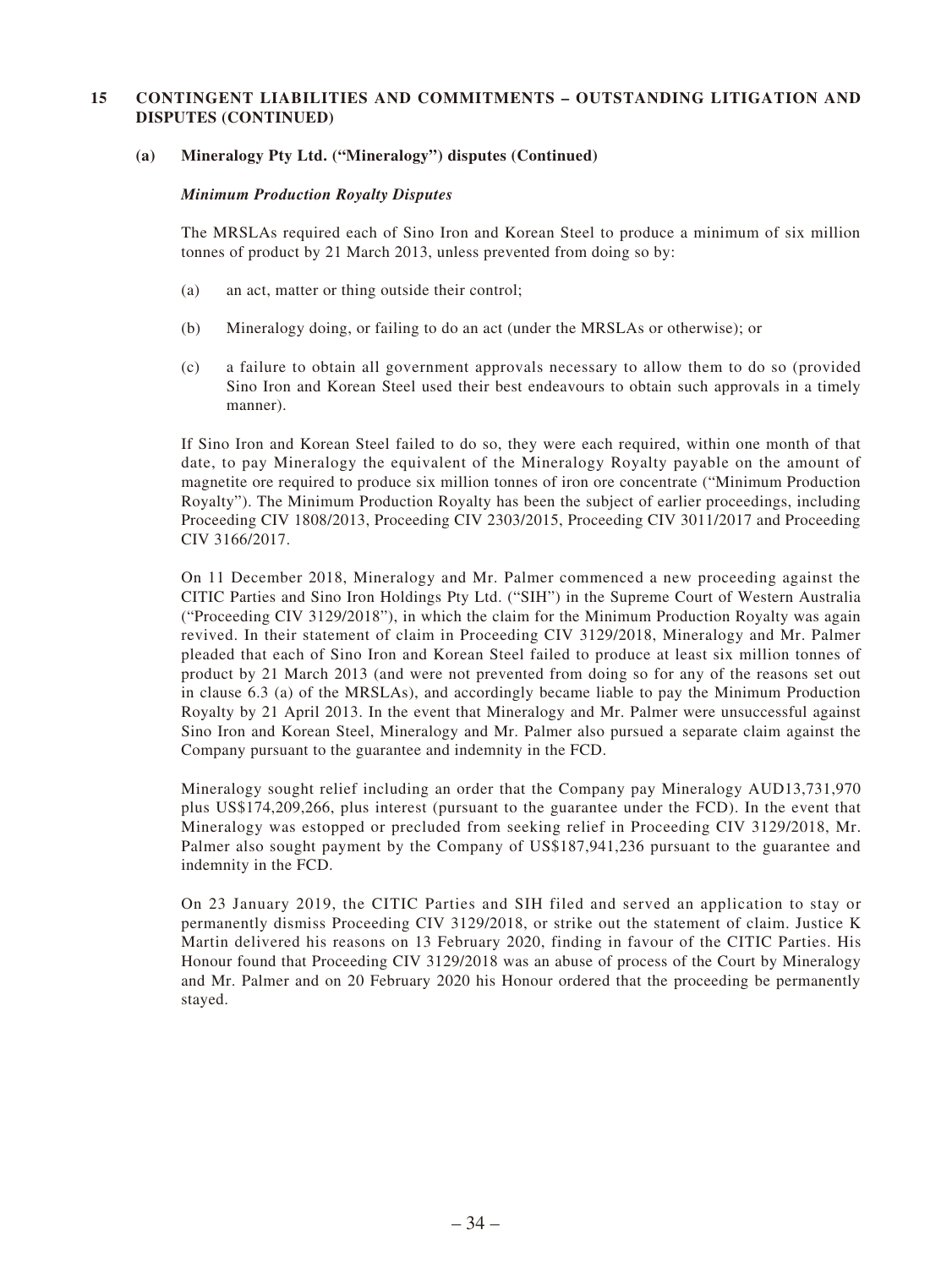#### **(a) Mineralogy Pty Ltd. ("Mineralogy") disputes (Continued)**

#### *Minimum Production Royalty Disputes (Continued)*

On 4 March 2020, Justice K Martin's decision to permanently stay Proceeding CIV 3129/2018 was appealed by Mineralogy ("Proceeding CACV 27/2020") and Mr. Palmer ("Proceeding CACV 29/2020"). Mineralogy and Mr. Palmer argued, among other things, that it was not open to Justice K Martin to find that the commencement of Proceeding CIV 3129/2018 was an abuse of process.

On 25 June 2021, the Court of Appeal dismissed Proceeding CACV 27/2020. The Court considered that Mineralogy's claim in Proceeding CIV 3129/2018 was an abuse of process, because allowing Mineralogy to prosecute the proceeding would serve to bring the administration of justice into disrepute. The Court of Appeal also dismissed Mr. Palmer's appeal in Proceeding CACV 29/2020. The Court agreed that Mr. Palmer's claim failed to disclose a reasonably arguable cause of action. Given the effect of Mr. Palmer's claim would have been to avoid the Court's stay of Proceeding CIV 3129/2018, that claim was also found to have brought the administration of justice into disrepute, and to have comprised an abuse of process.

On 23 July 2021, Mineralogy ("Proceeding P 23/2021") and Mr. Palmer ("Proceeding P 24/2021") filed applications with the High Court of Australia seeking special leave to appeal against the decision of the Court of Appeal in Proceeding CACV 27/2020 and Proceeding CACV 29/2020. On 13 August 2021, the CITIC Parties filed responsive submissions in Proceeding P 23/2021 and Proceeding P 24/2021. On 23 August 2021, Mineralogy filed its reply in Proceeding P 23/2021 and, on 20 August 2021, Mr. Palmer filed his reply submissions in Proceeding P 24/2021.

The High Court of Australia has not yet determined the applications by Mineralogy and Mr. Palmer for special leave to appeal.

#### *Site Remediation Fund Disputes*

#### *(i) 2018 Site Remediation Fund Dispute*

Under clause 20.5 of the MRSLAs, Mineralogy may require Sino Iron and Korean Steel to provide reasonable security for the performance of their obligations under clause 20 of the MRSLAs, relating to the protection of the environment and rehabilitation following Mine Closure. Such security is to be provided by way of contributions by Sino Iron and Korean Steel into a Site Remediation Fund. Clause 20.6 of the MRSLAs provides for the operation of the Site Remediation Fund, and requires that:

- (a) Mineralogy will establish the Site Remediation Fund, which will be maintained in a separate interest-bearing trust account, designated as a trust account, and Sino Iron and Korean Steel will make contributions into the Site Remediation Fund; and
- (b) for each Operating Year, Mineralogy will "determine an annual charge on account of future Site Remediation Costs … having regard to … Mineralogy's best prevailing estimate of the amount of future Site Remediation Costs … and the number of years remaining until Mine Closure".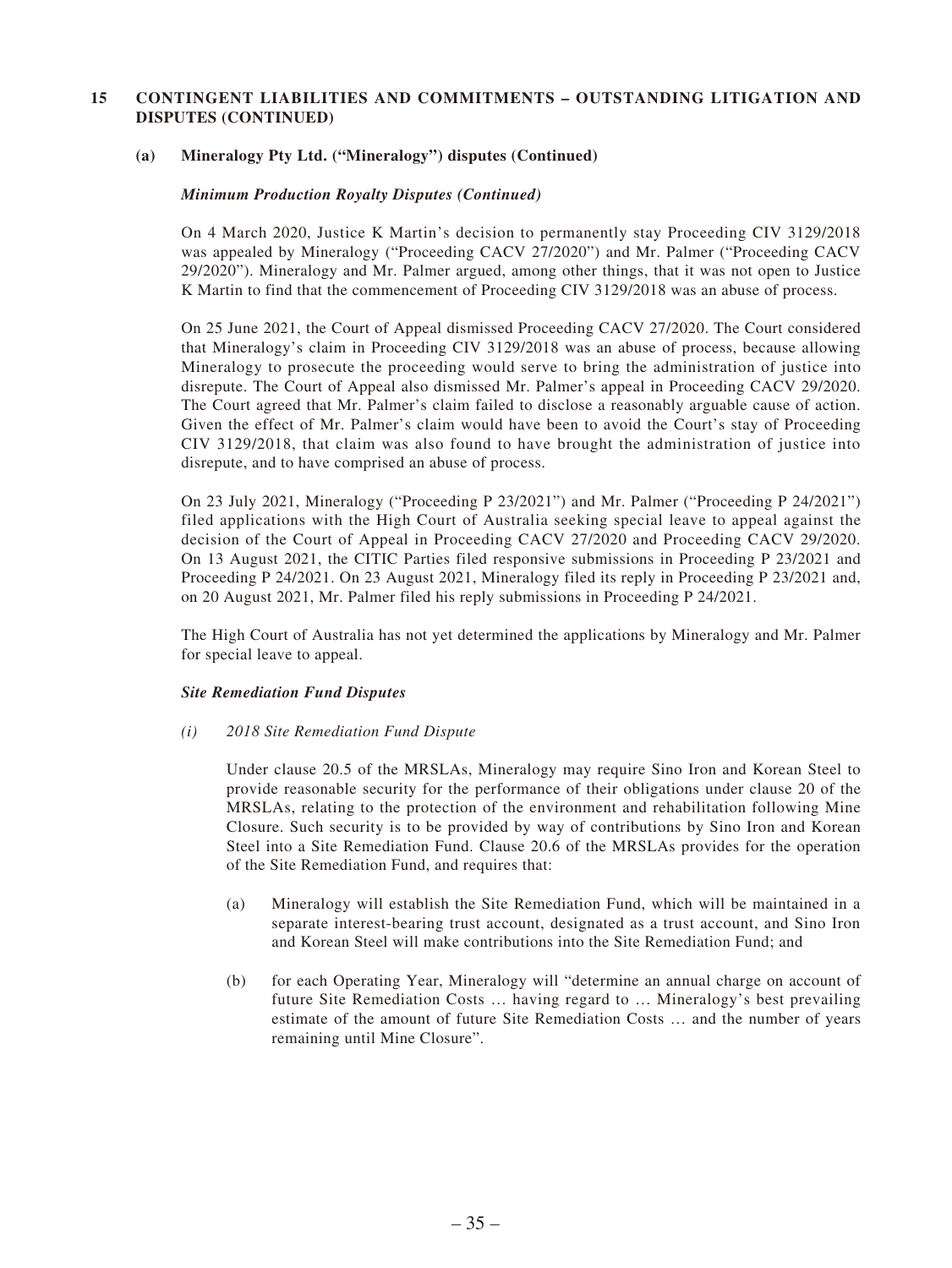#### **(a) Mineralogy Pty Ltd. ("Mineralogy") disputes (Continued)**

*Site Remediation Fund Disputes (Continued)*

#### *(i) 2018 Site Remediation Fund Dispute (Continued)*

On 22 October 2018, Mineralogy commenced a proceeding against the CITIC Parties in the Supreme Court of Western Australia ("Proceeding CIV 2840/2018") concerning the Site Remediation Fund. Mineralogy claimed that the CITIC Parties were required to contribute AUD529,378,207 into the Site Remediation Fund established under the MRSLAs, as security for the performance of their obligations relating to the protection of the environment and rehabilitation. The CITIC Parties filed a defence and counterclaim in Proceeding CIV 2840/2018 seeking, among other things, orders appointing an independent trustee in place of Mineralogy.

While the CITIC Parties have always acknowledged their site remediation obligations and their obligations under clauses 20.5 and 20.6 of the MRSLAs, they disputed the amount claimed by Mineralogy. Among other arguments, the CITIC Parties considered that the amount demanded by Mineralogy was not an "annual charge" as required by clause 20.6(e) of the MRSLAs. Further, the CITIC Parties did not consider that the amount demanded was a "best prevailing estimate" of future site remediation costs, as required by clause 20.6(e) of the MRSLAs.

The trial took place between 16 and 24 November 2020. On 24 February 2021, Justice K Martin published his reasons for decision. His Honour held that Mineralogy's claim should be dismissed, and that the CITIC Parties' counterclaim should also be dismissed. His Honour found, consistent with the submissions of the CITIC Parties, that the formulation of an "annual charge" pursuant to clause 20.6(e) requires Mineralogy to take its best prevailing estimate, subtract the amount already in the Site Remediation Fund, and then divide that amount by the number of years remaining until mine closure.

On 10 June 2021, Mineralogy appealed Justice K Martin's decision to dismiss Mineralogy's claim in Proceeding CIV 2840/2018 ("Proceeding CACV 42/2021"). On 23 August 2021, the CITIC Parties filed and served their respondents' answer to the appellant's case.

No date has been set for the hearing of the appeal in Proceeding CACV 42/2021.

#### *(ii) 2021/22 Site Remediation Fund contributions sought by Mineralogy*

Separately, the CITIC Parties received a purported annual charge for the 2021–2022 Operating Year from Mineralogy seeking payment of AUD580,504,721 into the Site Remediation Fund by 31 December 2021. The CITIC Parties have sought further information from Mineralogy in relation to that determination and are considering their response to it in light of the requirements of the MRSLAs and the decision of Justice K Martin in Proceeding CIV 2840/2018.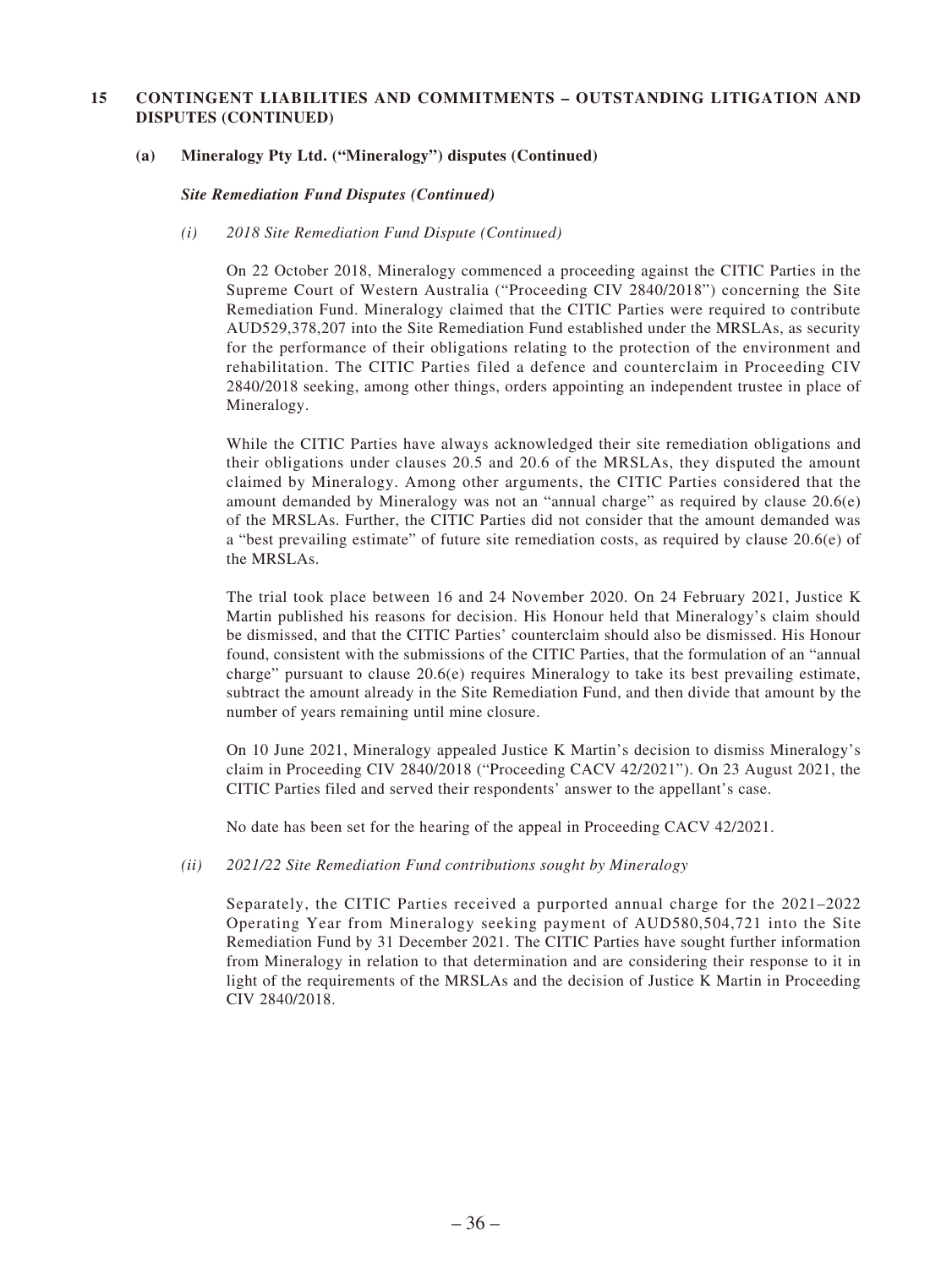#### **(b) Metallurgical Corporation of China ("MCC") claim**

MCC was appointed as the EPC (engineering, procurement and construction) contractor for the processing area and related facilities at the Sino Iron Project. The fixed price contract amount was US\$3.4 billion.

On 30 January 2013, MCC announced that it had incurred costs over the value of the contract and had provided additional funding of US\$858 million to MCC Mining (Western Australia) Pty Ltd. ("MCC WA"), its wholly owned subsidiary company responsible for delivering MCC's obligations under the contract.

As at the date of issuance of these financial statements, MCC has not claimed any additional costs from Sino Iron or its subsidiary companies, other than minor contract variations in the normal course of operations, and the Group believes it has satisfied all of its obligations under the contract.

Under the contract, the Group has a right to claim liquidated damages from MCC WA for certain delays in the completion of their project scope at a daily amount of 0.15% of the value of the main contract (approximately US\$5 million per day, with a cap of approximately US\$530 million in total). As at balance sheet date the cumulative days of delay that has been incurred has resulted in the contractual cap to the liquidated damages being reached.

As set out in the Company's announcement dated 24 December 2013, Sino Iron and MCC WA entered into a supplemental contract pursuant to which Sino Iron will take over the management of the construction and commissioning of the remaining four production lines of the Sino Iron Project. An independent audit will opine on various matters including the contract price for the hand over pursuant to the supplemental contract and related fees and expenses, the value of the supporting services provided by Sino Iron to MCC WA in carrying out its responsibilities under the contract, the extent of the works completed by MCC WA in respect of the first two production lines, and the liability of MCC WA in respect of the extensive delays on completion of the works under the contract. By reference to such findings of the independent audit, Sino Iron and MCC WA expect to enter into further negotiations to determine the amount of liabilities to be borne between the parties. Outcomes are not yet known as at 30 June 2021.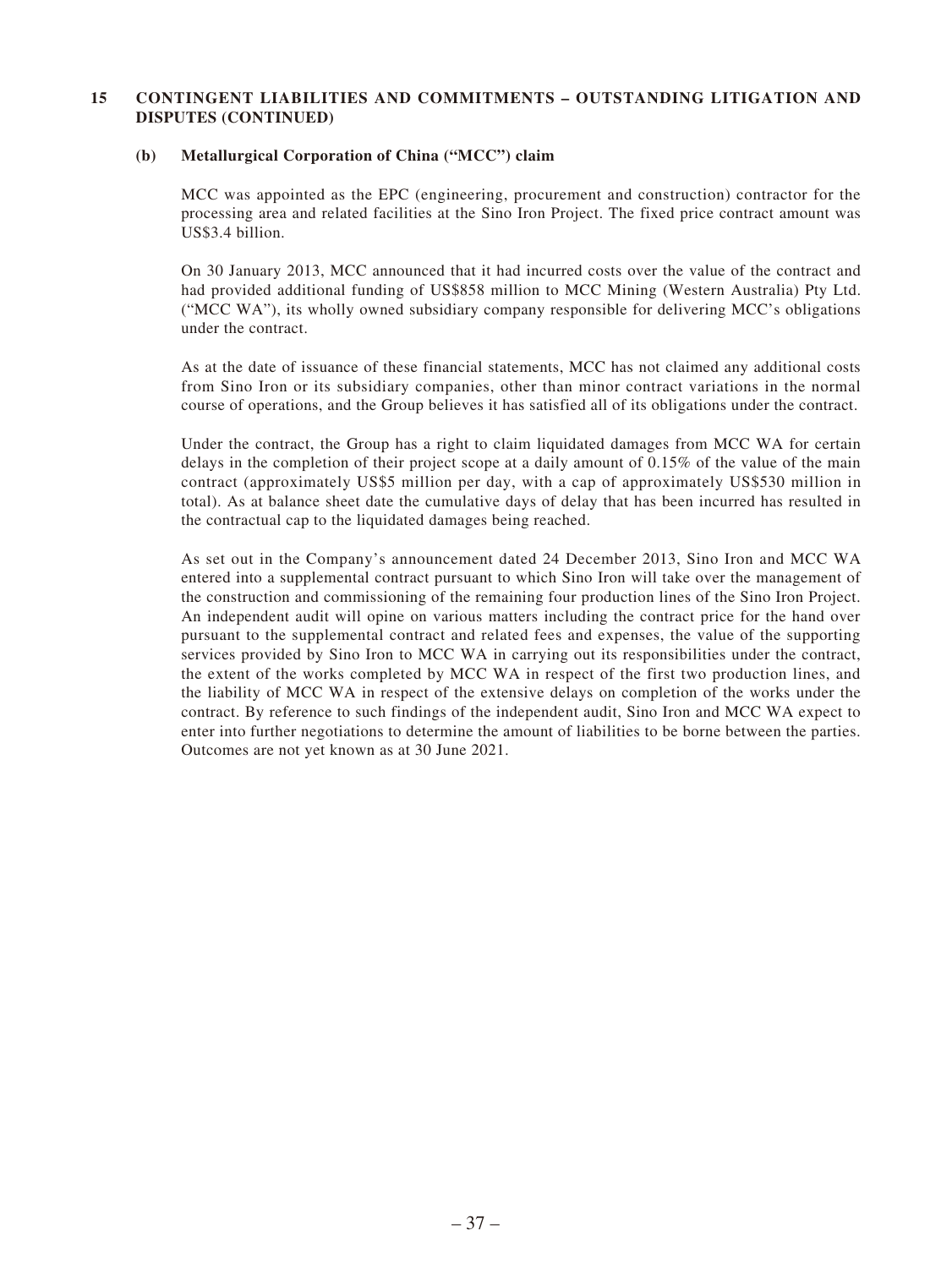## **FINANCIAL REVIEW AND ANALYSIS**

| HK\$ million                                     |            | Six months ended 30 June |                    |  |
|--------------------------------------------------|------------|--------------------------|--------------------|--|
|                                                  | 2021       | 2020                     | (Decrease)<br>$\%$ |  |
| Revenue                                          | 352,921    | 255,802                  | 38%                |  |
| Profit before taxation                           | 69,137     | 46,544                   | 49%                |  |
| Net profit                                       | 58,689     | 37,909                   | 55%                |  |
| Net Profit attributable to ordinary shareholders | 44,175     | 27,014                   | 64%                |  |
| Basic earnings per share $(HK\$ )                | 1.52       | 0.93                     | 64%                |  |
| Diluted earnings per share $(HK\$ )              | 1.52       | 0.93                     | 64%                |  |
| Dividend per share $(HK\$ )                      | 0.15       | 0.10                     | 50%                |  |
| Net cash generated from operating activities     | (226, 732) | 73,458                   | $(409\%)$          |  |
| Capital expenditure                              | 19,080     | 10,683                   | 79%                |  |
|                                                  | As at      | As at                    | Increase/          |  |
|                                                  | 30 June    | 31 December              | (Decrease)         |  |
|                                                  | 2021       | 2020                     | $\%$               |  |
| Total assets                                     | 10,230,358 | 9,740,828                | $5.0\%$            |  |
| Total liabilities                                | 9,121,462  | 8,732,186                | $4.5\%$            |  |
| Total ordinary shareholders' funds               | 715,068    | 674,276                  | $6.0\%$            |  |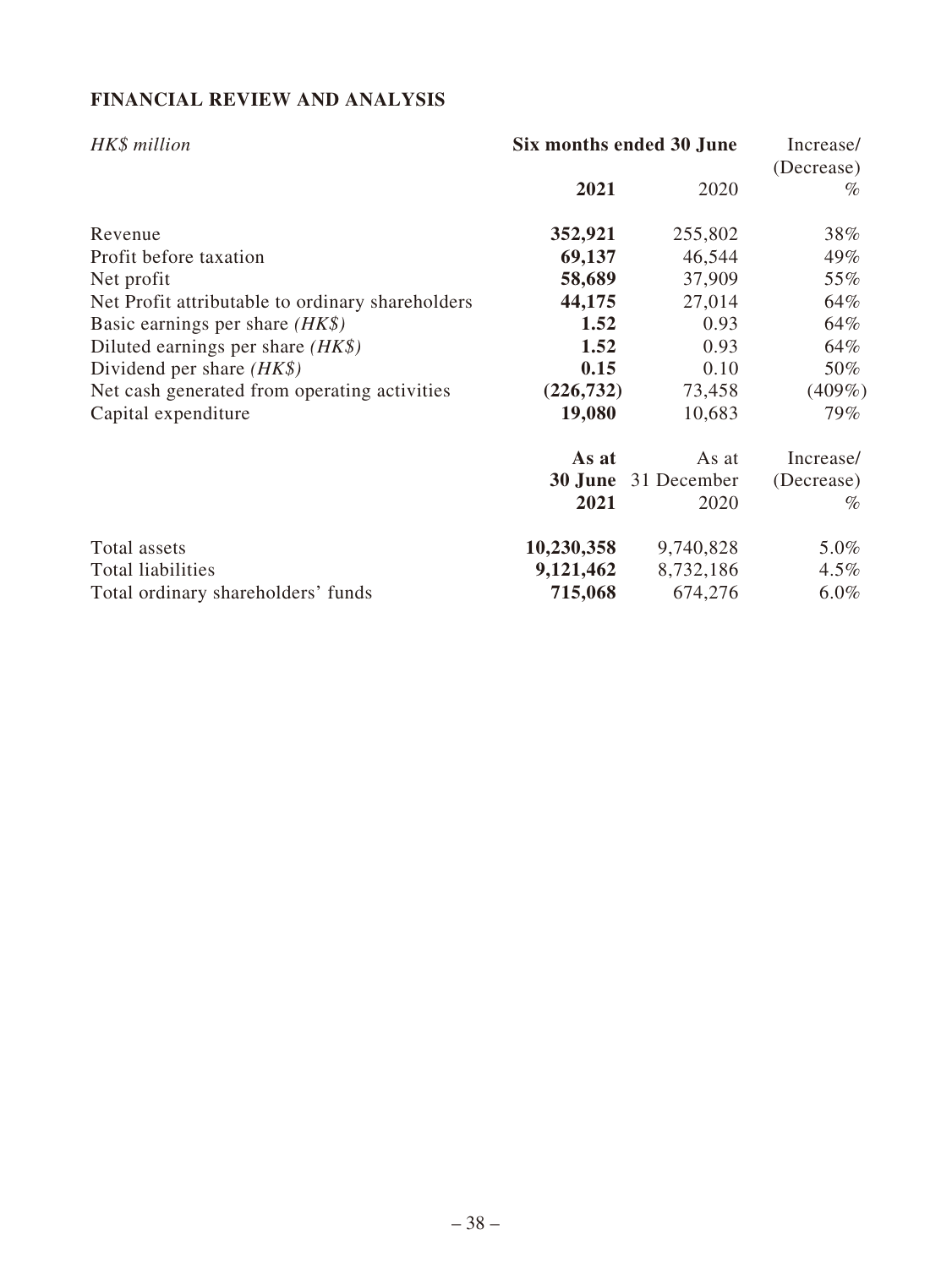### **Major indicators by business**

### *Revenue from external customers*

|                                                             |                             |         |         | Increase/(Decrease) |                                                                    |
|-------------------------------------------------------------|-----------------------------|---------|---------|---------------------|--------------------------------------------------------------------|
|                                                             | Six months ended<br>30 June |         |         |                     | $\%$<br>(excluding)<br>the effect<br>of currency<br>translation on |
| HK\$ million                                                | 2021                        | 2020    | Amount  | $\%$                | a comparable<br>basis)                                             |
| Comprehensive financial<br>services<br>Advanced intelligent | 132,245                     | 116,984 | 15,261  | 13%                 | $4.1\%$                                                            |
| manufacturing                                               | 23,071                      | 2,896   | 20,175  | 697%                | $45\%$                                                             |
| Advanced materials                                          | 142,504                     | 86,020  | 56,484  | 66%                 | 59%                                                                |
| New consumption                                             | 32,885                      | 35,415  | (2,530) | $(7.1\%)$           | $17\%$                                                             |
| New-type urbanisation                                       | 22,195                      | 14,454  | 7,741   | 54%                 | 42%                                                                |

*Note:* The comparable basis refers to the assumption that CITIC Dicastal's financial statements in the advanced intelligent manufacturing segment were consolidated for the half year of 2020, while McDonald's China financial statements in the new consumption segment not consolidated for the half year of 2020 were consisted with the half year of 2021.

### *Profit*

|                                                             | Increase/(Decrease)         |                      |                        |                           |                                                                    |
|-------------------------------------------------------------|-----------------------------|----------------------|------------------------|---------------------------|--------------------------------------------------------------------|
|                                                             | Six months ended<br>30 June |                      |                        |                           | $\%$<br>(excluding)<br>the effect<br>of currency<br>translation on |
| HK\$ million                                                | 2021                        | 2020                 | Amount                 | $\%$                      | a comparable<br>basis)                                             |
| Comprehensive financial<br>services<br>Advanced intelligent | 41,454                      | 32,038               | 9,416                  | 29%                       | 19%                                                                |
| manufacturing<br>Advanced materials<br>New consumption      | 742<br>14,532<br>1,182      | 254<br>4,009<br>(14) | 488<br>10,523<br>1,196 | 192%<br>262%<br>Turn loss | 56%<br>208%<br>Turn loss                                           |
| New-type urbanisation                                       | 3,338                       | 4,254                | (916)                  | to profit<br>(22%)        | to profit<br>(23%)                                                 |

*Note:* The comparable basis refers to the assumption that CITIC Dicastal's financial statements in the advanced intelligent manufacturing segment were consolidated for the half year of 2020, while McDonald's China financial statements in the new consumption segment not consolidated for the half year of 2020 were consisted with the half year of 2021.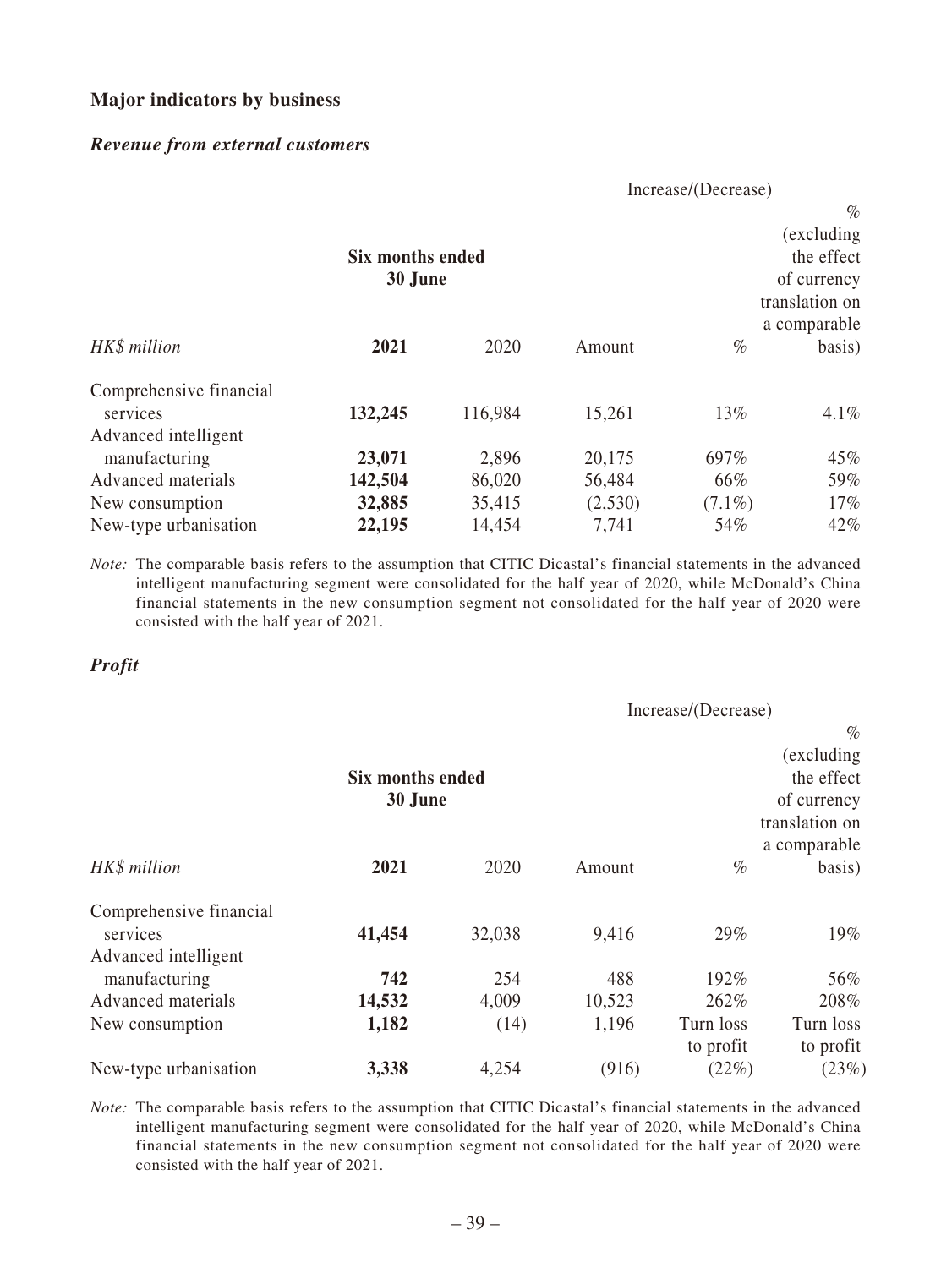## *Profit attributable to ordinary shareholders*

Increase/(Decrease)

|                         | Six months ended<br>30 June |        |        |                    | $\%$<br>(excluding)<br>the effect<br>of currency |
|-------------------------|-----------------------------|--------|--------|--------------------|--------------------------------------------------|
| HK\$ million            | 2021                        | 2020   | Amount | $\%$               | translation)                                     |
| Comprehensive financial |                             |        |        |                    |                                                  |
| services                | 29,052                      | 21,948 | 7,104  | 32%                | 26%                                              |
| Advanced intelligent    |                             |        |        |                    |                                                  |
| manufacturing           | 344                         | 185    | 159    | 86%                | 71%                                              |
| Advanced materials      | 13,402                      | 3,530  | 9,872  | 280%               | 254%                                             |
| New consumption         | 791                         | (31)   | 822    | Turn loss          | Turn loss                                        |
| New-type urbanisation   | 3,145                       | 4,014  | (869)  | to profit<br>(22%) | to profit<br>(23%)                               |

*Assets*

Increase/(Decrease)

|                                                             | Six months ended<br>30 June |           |         |           | $\%$<br>(excluding)<br>the effect<br>of currency |
|-------------------------------------------------------------|-----------------------------|-----------|---------|-----------|--------------------------------------------------|
| HK\$ million                                                | 2021                        | 2020      | Amount  | $\%$      | translation)                                     |
| Comprehensive financial<br>services<br>Advanced intelligent | 9,578,001                   | 9,113,747 | 464,254 | 5.1%      | $3.9\%$                                          |
| manufacturing                                               | 57,608                      | 58,719    | (1,111) | $(1.9\%)$ | $(3.0\%)$                                        |
| Advanced materials                                          | 260,769                     | 239,155   | 21,614  | $9.0\%$   | $8.5\%$                                          |
| New consumption                                             | 75,602                      | 76,157    | (555)   | $(0.7\%)$ | $(1.5\%)$                                        |
| New-type urbanisation                                       | 319,719                     | 309,736   | 9,983   | $3.2\%$   | $2.6\%$                                          |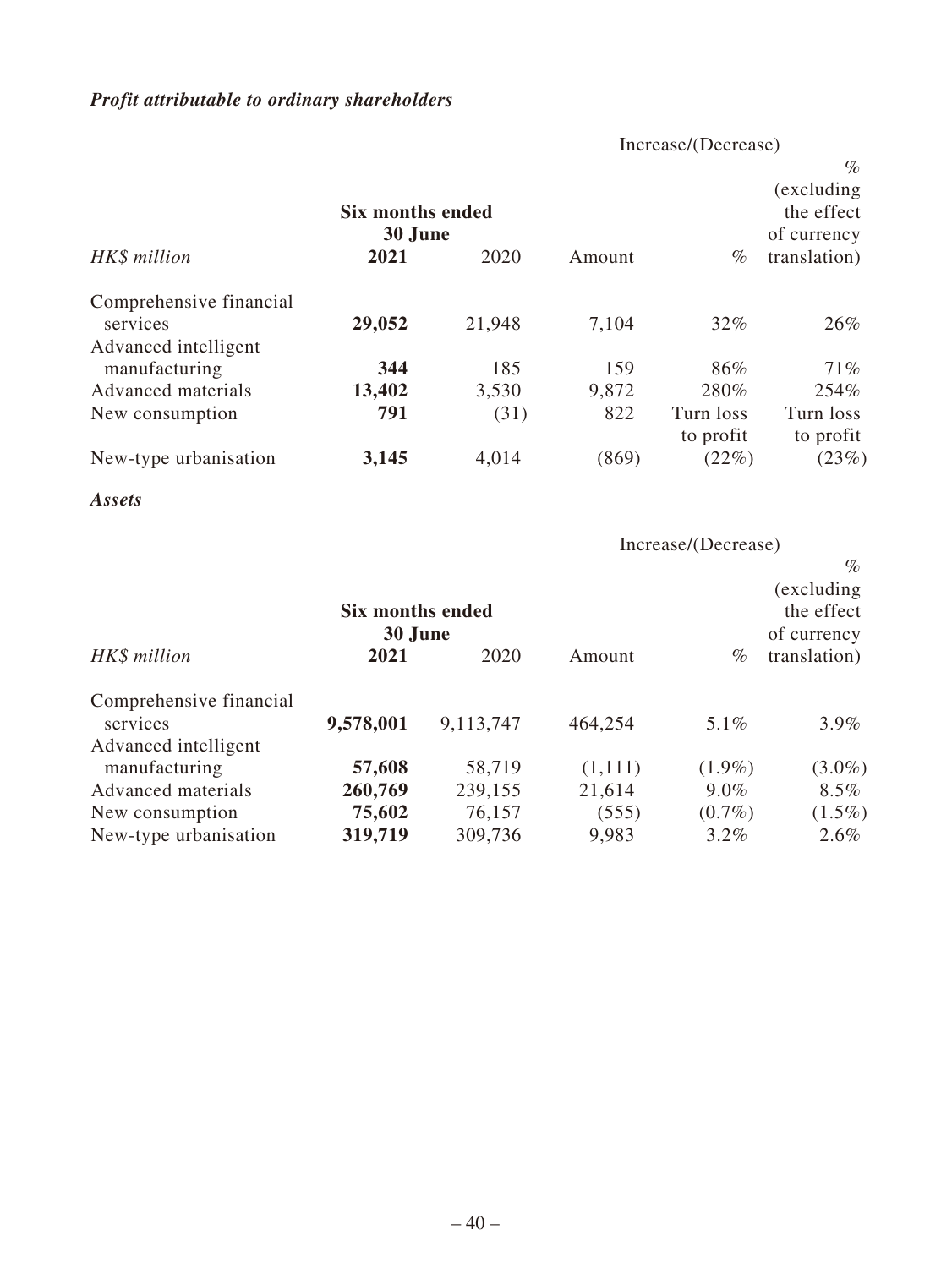## **Revenue by nature**

|                               | Six months ended 30 June |         | Increase/(Decrease) |         |
|-------------------------------|--------------------------|---------|---------------------|---------|
| HK\$ million                  | 2021                     | 2020    | Amount              | $\%$    |
| Net interest income           | 90,834                   | 83,012  | 7,822               | $9.4\%$ |
| Net fee and commission income | 26,304                   | 20,790  | 5,514               | 27%     |
| Sales of goods and services   | 220,712                  | 138,794 | 81,918              | 59%     |
| - Sales of goods              | 191,298                  | 117,981 | 73,317              | 62%     |
| - Revenue from construction   |                          |         |                     |         |
| contracts                     | 15,853                   | 9,131   | 6,722               | 74%     |
| - Revenue from other services | 13,561                   | 11,682  | 1,879               | $16\%$  |
| Other revenue                 | 15,071                   | 13,206  | 1,865               | 14%     |

*Note:* The CITIC Bank reclassified the installment income of credit card based consumption from fee income to interest income as of 2020, and financial indicators related to interest income and non-interest income during the comparable periods were restated.

## **Capital Expenditures**

|                                  | Six months ended 30 June |        | Increase/(Decrease) |          |
|----------------------------------|--------------------------|--------|---------------------|----------|
| HK\$ million                     | 2021                     | 2020   | Amount              | $\%$     |
| Comprehensive financial services | 8,274                    | 1,657  | 6,617               | 399%     |
| Advanced intelligent             |                          |        |                     |          |
| manufacturing                    | 537                      | 194    | 343                 | $177\%$  |
| Advanced materials               | 5,775                    | 3,063  | 2,712               | 89%      |
| New consumption                  | 730                      | 1,556  | (826)               | (53%)    |
| New-type urbanisation            | 3,764                    | 4,213  | (449)               | $(11\%)$ |
| <b>Total</b>                     | 19,080                   | 10,683 | 8,397               | 79%      |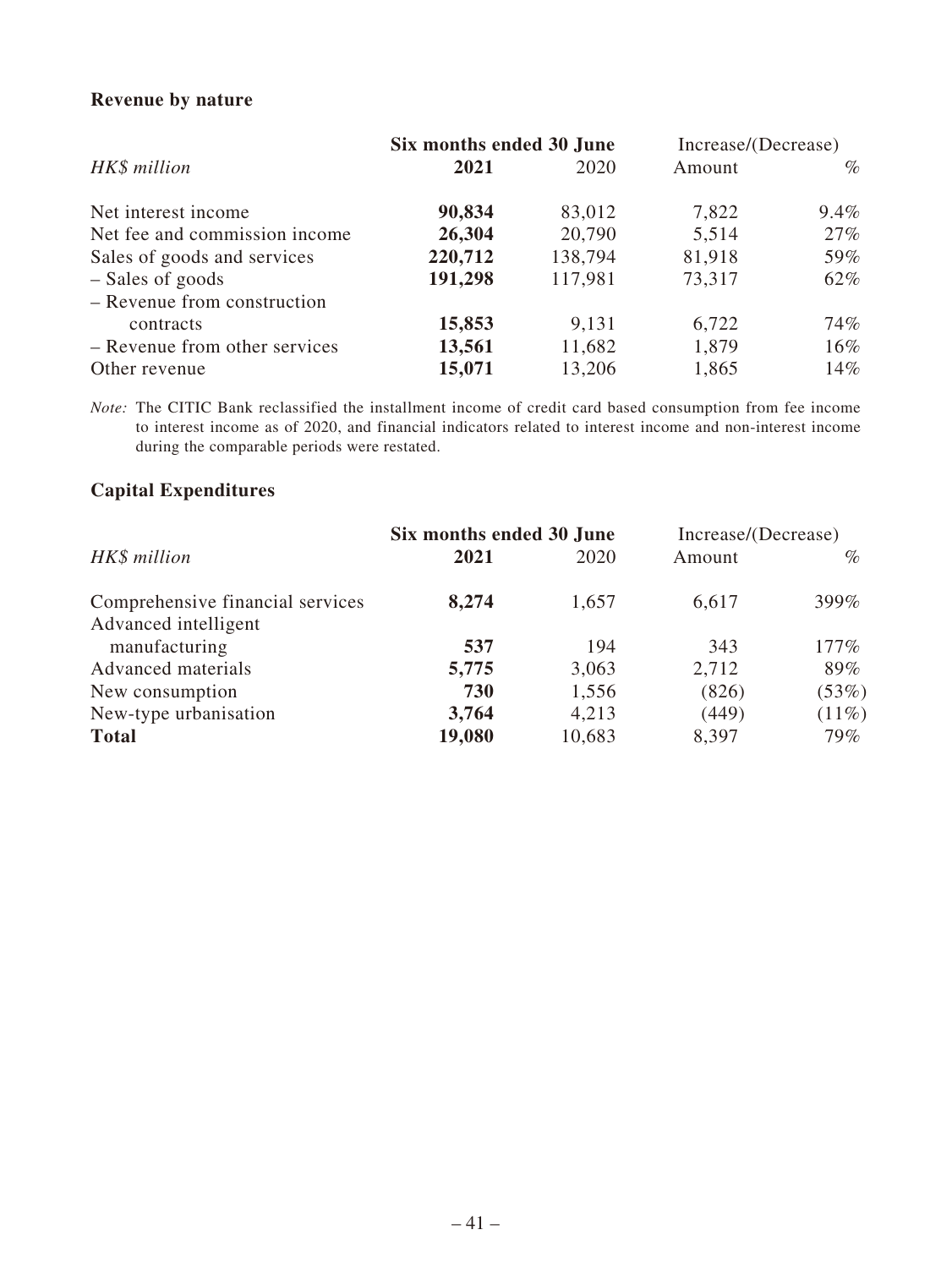## **Group Financial Position**

|                                  | As at      | As at       |                     |           |
|----------------------------------|------------|-------------|---------------------|-----------|
|                                  | 30 June    | 31 December | Increase/(decrease) |           |
| HK\$ million                     | 2021       | 2020        | Amount              | $\%$      |
| <b>Total assets</b>              | 10,230,358 | 9,740,828   | 489,530             | 5.0%      |
| Loans and advances to customers  |            |             |                     |           |
| and other parties                | 5,535,826  | 5,206,155   | 329,671             | $6.3\%$   |
| Investments in financial assets  | 2,752,710  | 2,553,067   | 199,643             | 7.8%      |
| Cash and deposits                | 704,169    | 755,386     | (51,217)            | $(6.8\%)$ |
| Trade and other receivables      | 191,289    | 169,723     | 21,566              | 13%       |
| Fixed assets                     | 170,552    | 167,840     | 2,712               | $1.6\%$   |
| Placements with banks and non-   |            |             |                     |           |
| bank financial institutions      | 169,753    | 198,513     | (28,760)            | (15%)     |
| <b>Total liabilities</b>         | 9,121,462  | 8,732,186   | 389,276             | $4.5\%$   |
| Deposits from customers          | 5,643,341  | 5,427,694   | 215,647             | $4.0\%$   |
| Deposits from banks and non-bank |            |             |                     |           |
| financial institutions           | 1,311,503  | 1,370,439   | (58, 936)           | $(4.3\%)$ |
| Debt instruments issued          | 1,173,519  | 973,858     | 199,661             | 21%       |
| Borrowing from central banks     | 292,287    | 266,611     | 25,676              | $10\%$    |
| Trade and other payables         | 181,335    | 160,943     | 20,392              | 13%       |
| Bank and other loans             | 173,676    | 163,604     | 10,072              | $6.2\%$   |
| Total ordinary shareholders'     |            |             |                     |           |
| funds                            | 715,068    | 674,276     | 40,792              | $6.0\%$   |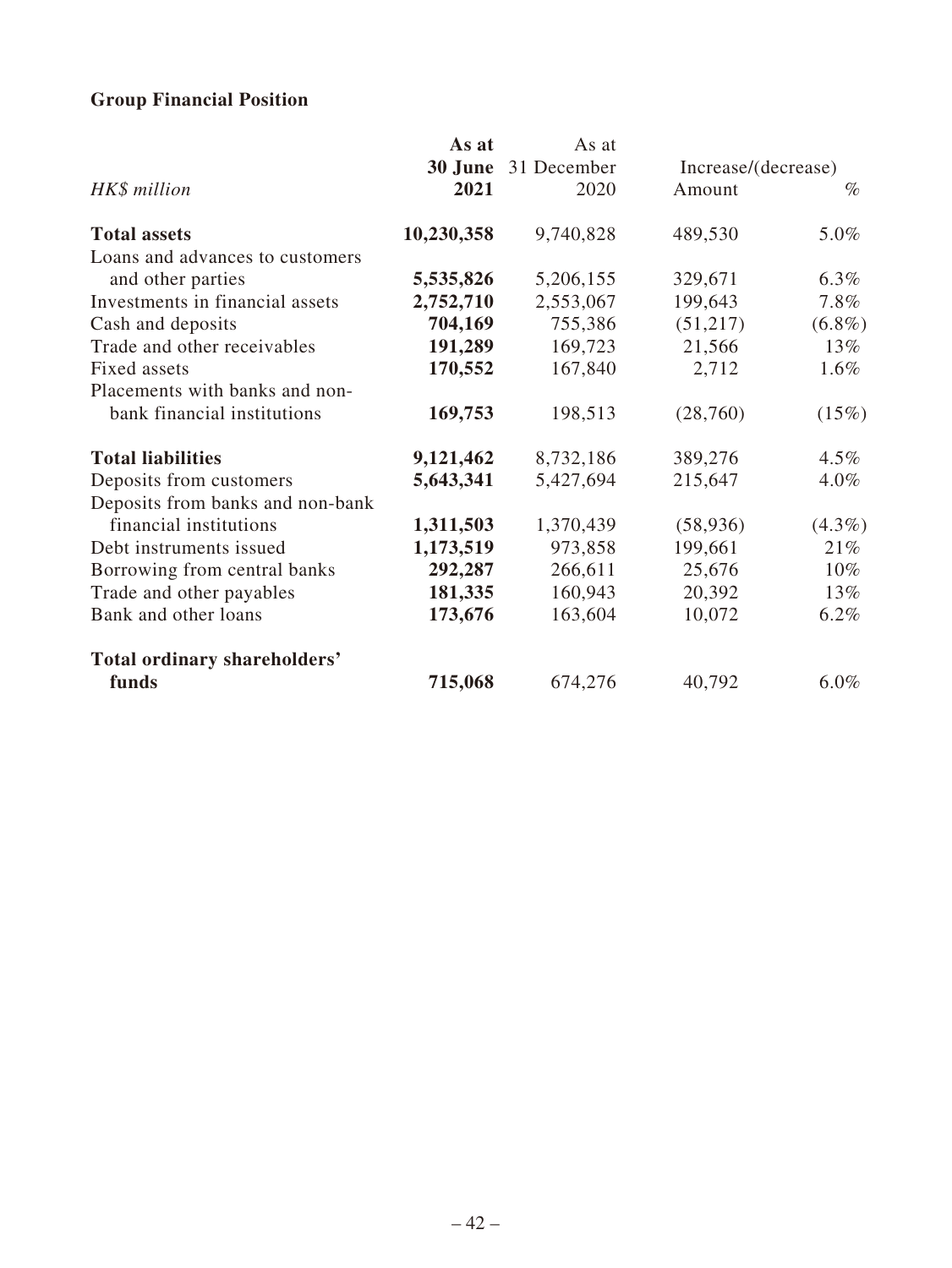### **Loans and advances to customers and other parties**

As at 30 June 2021, the net loans and advances to customers and other parties of the Group was HK\$5,535,826 million, an increase of HK\$329,671 million, increased 6.3% compared with 31 December 2020. The proportion of loans and advances to customers and other parties to total assets was 54.11%, an increase of 0.66% compared with 31 December 2020.

|                                                                                                                      | As at      | As at               |           |                     |
|----------------------------------------------------------------------------------------------------------------------|------------|---------------------|-----------|---------------------|
|                                                                                                                      |            | 30 June 31 December |           | Increase/(decrease) |
| HK\$ million                                                                                                         | 2021       | 2020                | Amount    | $\%$                |
| Loans and advances to customers<br>and other parties measured at<br>amortised cost                                   |            |                     |           |                     |
| Corporate loans                                                                                                      | 2,778,568  | 2,595,572           | 182,996   | 7.1%                |
| Discounted bills                                                                                                     | 10,493     | 7,947               | 2,546     | 32%                 |
| Personal loans                                                                                                       | 2,382,449  | 2,246,396           | 136,053   | 6.1%                |
| Accrued interest                                                                                                     | 15,660     | 15,182              | 478       | 3.1%                |
| <b>Total loans and advances to</b>                                                                                   |            |                     |           |                     |
| customers and other parties                                                                                          |            |                     |           |                     |
| measured at amortised cost                                                                                           | 5,187,170  | 4,865,097           | 322,073   | $6.6\%$             |
| Impairment allowances                                                                                                | (166, 814) | (156, 218)          | (10, 596) | $(6.8\%)$           |
| <b>Carrying amount of loans and</b>                                                                                  |            |                     |           |                     |
| advances to customers and<br>other parties measured at<br>amortised cost                                             | 5,020,356  | 4,708,879           | 311,477   | 6.6%                |
| Loans and advances to customers<br>and other parties at fair value                                                   |            |                     |           |                     |
| through other comprehensive<br>income                                                                                |            |                     |           |                     |
| Personal loans                                                                                                       |            | 8,465               | (8, 465)  | $(100\%)$           |
| Loans and advances to customers<br>and other parties measured<br>at fair value through other<br>comprehensive income |            |                     |           |                     |
| Corporate loans                                                                                                      | 33,357     | 3,203               | 30,154    | 941%                |
| Discounted bills                                                                                                     | 482,113    | 485,608             | (3,495)   | $(0.7\%)$           |
| Carrying amount of loans and<br>advances to customers and<br>other parties measured at<br>fair value through other   |            |                     |           |                     |
| comprehensive income<br>Net loans and advances to                                                                    | 515,470    | 488,811             | 26,659    | 5.5%                |
| customers and other parties                                                                                          | 5,535,826  | 5,206,155           | 329,671   | 6.3%                |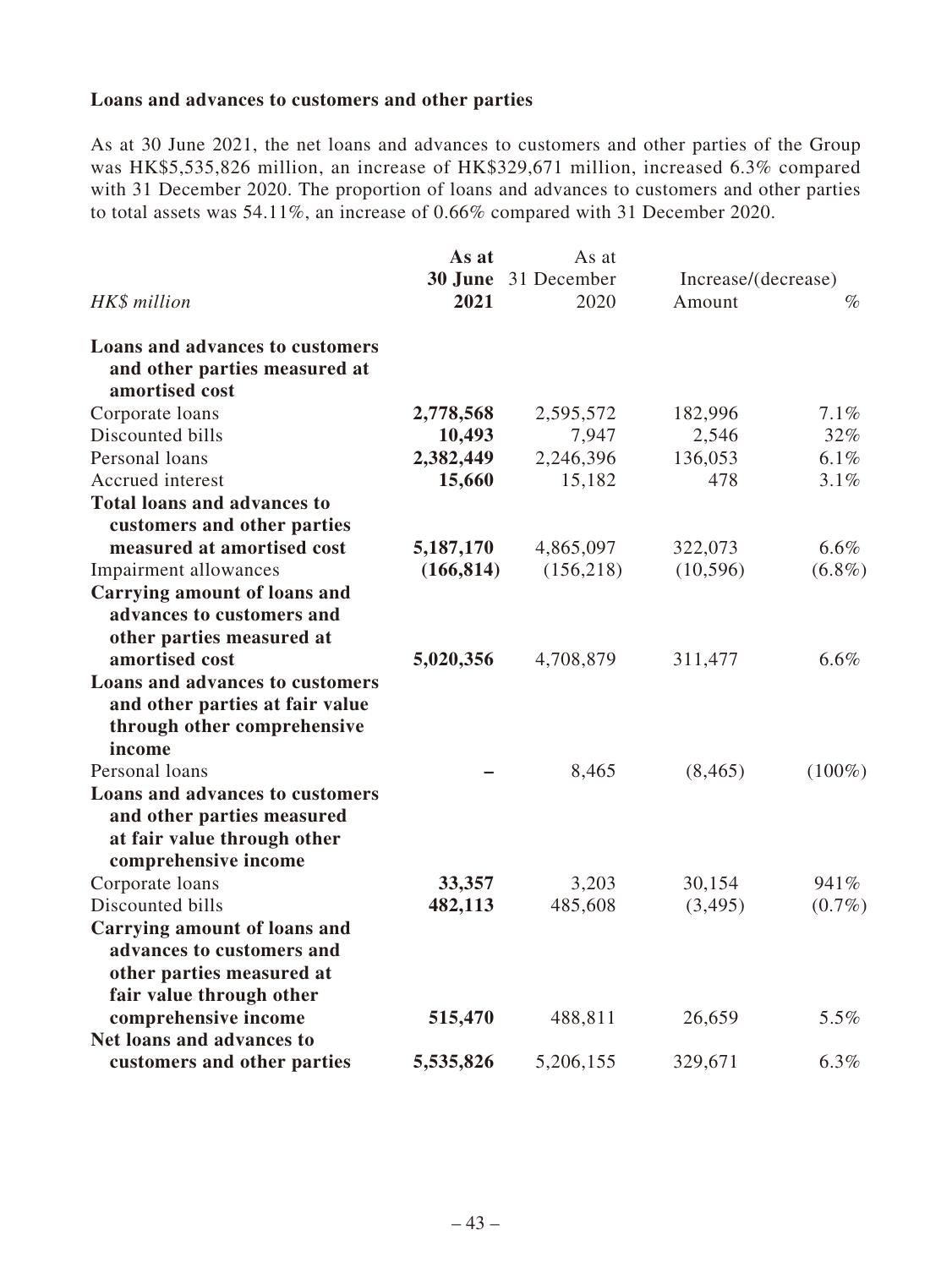### **Investments in financial assets**

As at 30 June 2021, the Investments in financial assets of the Group was HK\$2,752,710 million, an increase of HK\$199,643 million, increased 7.8% compared with 31 December 2020. The proportion of Investments in financial assets to total assets was 26.91%, an increase of 0.7% compared with 31 December 2020.

## *(a) Analysed by types*

|                                                          | As at     | As at<br><b>30 June</b> 31 December | Increase/(decrease) |         |
|----------------------------------------------------------|-----------|-------------------------------------|---------------------|---------|
| HK\$ million                                             | 2021      | 2020                                | Amount              | $\%$    |
| Debt securities                                          | 1,838,770 | 1,713,503                           | 125,267             | 7.3%    |
| Investment management                                    |           |                                     |                     |         |
| products managed by                                      |           |                                     |                     |         |
| securities companies                                     | 93,341    | 128,035                             | (34,694)            | (27%)   |
| Investment funds                                         | 472,167   | 368,171                             | 103,996             | 28%     |
| Trust investment plans                                   | 280,905   | 235,803                             | 45,102              | $19\%$  |
| Certificates of deposit and<br>certificates of interbank |           |                                     |                     |         |
| deposit                                                  | 46,670    | 70,127                              | (23, 457)           | (33%)   |
| Equity investment                                        | 28,461    | 26,185                              | 2,276               | $8.7\%$ |
| Wealth management products                               | 2,749     | 6,532                               | (3,783)             | (58%)   |
| Investments in creditor's                                |           |                                     |                     |         |
| rights on assets                                         | 97        | 96                                  | 1                   | $1.0\%$ |
| Others                                                   | 1,415     | 2,109                               | (694)               | (33%)   |
| <b>Subtotal</b>                                          | 2,764,575 | 2,550,561                           | 214,014             | 8.4%    |
| <b>Accrued</b> interest                                  | 22,303    | 19,968                              | 2,335               | $12\%$  |
| <b>Less: allowance for</b>                               |           |                                     |                     |         |
| impairment losses                                        | (34, 168) | (17, 462)                           | (16,706)            | (96%)   |
| <b>Total</b>                                             | 2,752,710 | 2,553,067                           | 199,643             | 7.8%    |

### *(b) Analysed by measurement attribution*

| As at     | As at     |                            | Increase/(decrease) |  |
|-----------|-----------|----------------------------|---------------------|--|
| 2021      | 2020      | Amount                     | $\%$                |  |
|           |           |                            |                     |  |
| 1,310,077 | 1,156,496 | 153,581                    | 13%                 |  |
| 653,358   | 528,293   | 125,065                    | 24%                 |  |
| 780,219   | 860,255   | (80,036)                   | $(9.3\%)$           |  |
| 9,056     | 8,023     | 1,033                      | 13%                 |  |
| 2,752,710 | 2,553,067 | 199,643                    | 7.8%                |  |
|           |           | <b>30 June</b> 31 December |                     |  |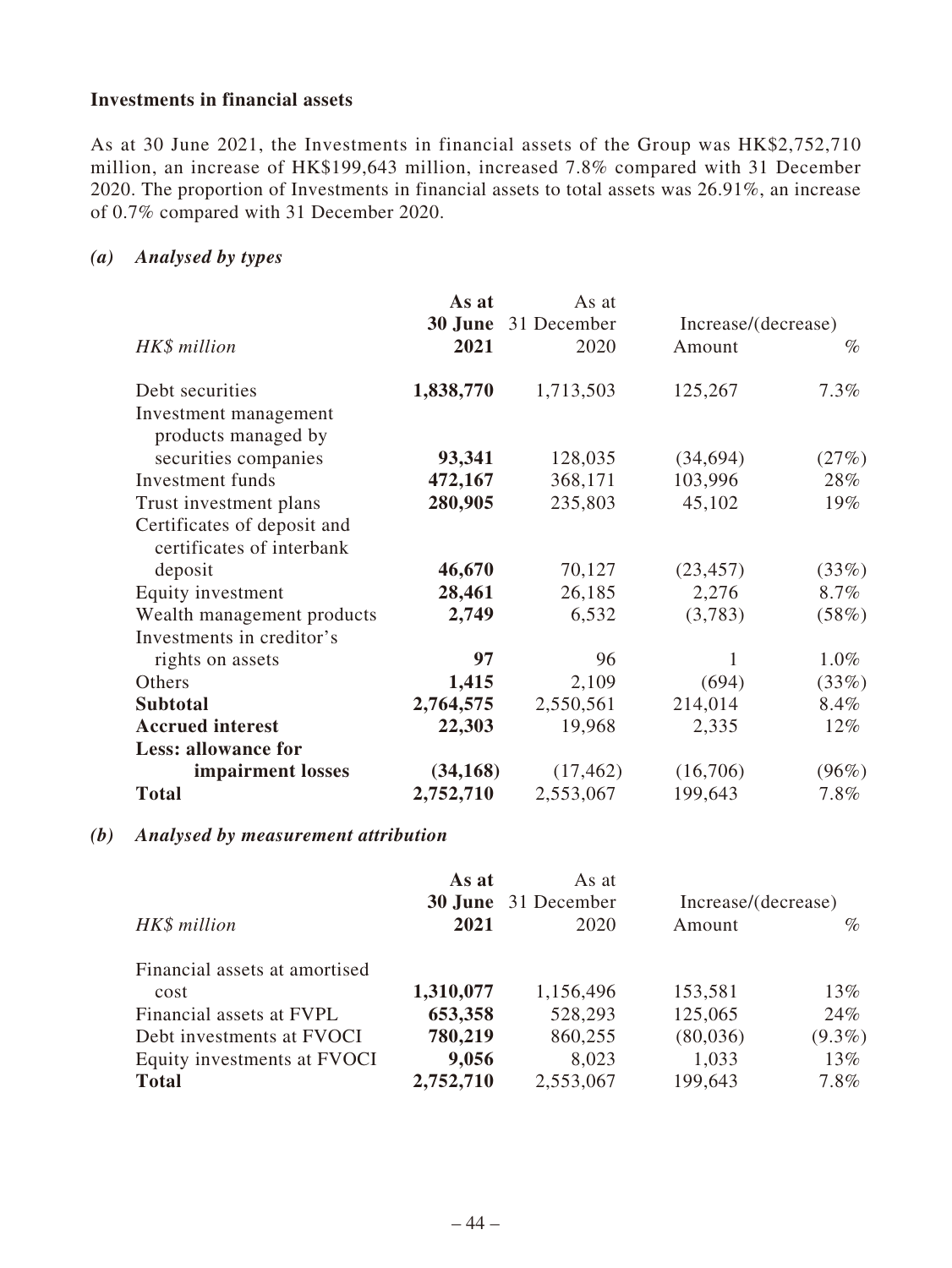### **Deposits from customers**

As at 30 June 2021, total deposits from customers of the financial institutions under the Group was HK\$5,643,341 million, an increase of HK\$215,647 million, or 4.0% compared with 31 December 2020. The proportion of deposits from customers to total liabilities was 61.87%, an increase of 0.29% compared with 31 December 2020.

| As at                      |                     |         |
|----------------------------|---------------------|---------|
| <b>30 June</b> 31 December | Increase/(decrease) |         |
| 2020                       | Amount              | $\%$    |
|                            |                     |         |
| 1,991,042                  | 158,209             | $7.9\%$ |
| 2,258,627                  | 2,492               | $0.1\%$ |
| 4,249,669                  | 160,701             | $3.8\%$ |
|                            |                     |         |
| 726,173                    | 14,506              | $2.0\%$ |
| 388,658                    | 34,797              | $9.0\%$ |
| 1,114,831                  | 49,303              | $4.4\%$ |
|                            |                     |         |
| 10,763                     | 2,926               | 27%     |
| 52,431                     | 2,717               | 5.2%    |
| 5,427,694                  | 215,647             | $4.0\%$ |
|                            |                     |         |

### **RISK MANAGEMENT**

CITIC Limited has established a risk management and internal control system covering all business segments to identify, assess and manage various risks in the Group's business activities. The business, operating results, financial position and profitability of CITIC Limited may be subject to a number of risk factors and uncertainties, directly or indirectly, relating to the Group. The risk factors set out below are not exhaustive and CITIC Limited, in addition to these risk factors, may also be exposed to other unknown risks or risks that may not be material at present but may become material in future.

### **Financial Risk**

As a sub-committee of the Executive Committee, the Asset and Liability Management Committee ("ALCO") has been established to monitor financial risks of the Group in accordance with the relevant treasury and financial risk management policies.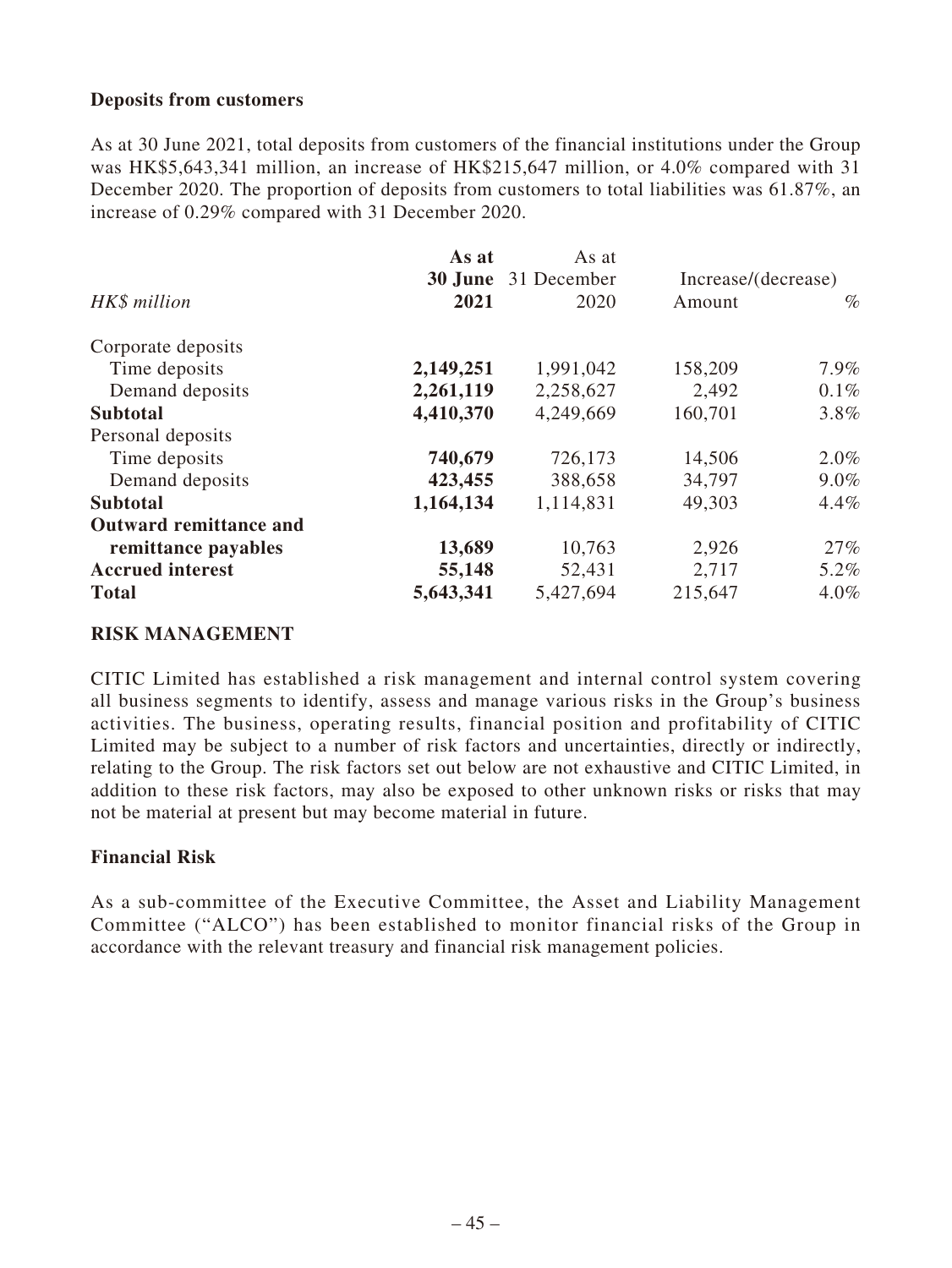### *Asset and liability management*

CITIC Limited's sources of funds for different businesses include long-term and short-term debt and equity, of which ordinary shares, preferred shares and perpetual securities are the alternative forms of equity financing instruments. CITIC Limited manages its capital structure to finance its overall operations and growth by using different sources of funds. The type of funding is targeted to match the characteristics of our underlying business.

*1. Debt*

ALCO centrally manages and regularly monitors the existing and projected debt levels of CITIC Limited and its major non-financial subsidiaries to ensure that the Group's debt size, structure and cost are at reasonable levels.

As at 30 June 2021, consolidated debt of CITIC Limited<sup>(1)</sup> was HK\$1,340,479 million, including loans of HK\$173,205 million and debt instruments issued<sup>(2)</sup> of HK\$1,167,274 million. Debt of CITIC Bank<sup>(3)</sup> accounted for HK\$1,048,112 million. CITIC Limited attaches importance to cash flow management, the head office of CITIC Limited had cash and deposits of HK\$4,849 million and available committed facilities of HK\$32,801 million.

The details of debt are as follows:

| As at 30 June 2021                 | HK\$ million |
|------------------------------------|--------------|
| Consolidated debt of CITIC Limited | 1,340,479    |
| Among which: Debt of CITIC Bank    | 1,048,112    |

*Note:*

- (1) Consolidated debt of CITIC Limited is the sum of "bank and other loans" and "debt instruments issued" in the Consolidated Balance Sheet of CITIC Limited excluding interest accrued;
- (2) Debt instruments issued include corporate bonds, notes, subordinated bonds, certificates of deposit, certificates of interbank deposit issued and convertible corporate bonds excluding interest accrued;
- (3) Debt of CITIC Bank refers to CITIC Bank's consolidated debt securities issued, including longterm debt securities, subordinated bonds, certificates of deposit, certificates of interbank deposit issued and convertible corporate bonds excluding interest accrued and convertible corporate bonds that has been subscribed by another subsidiary of the group.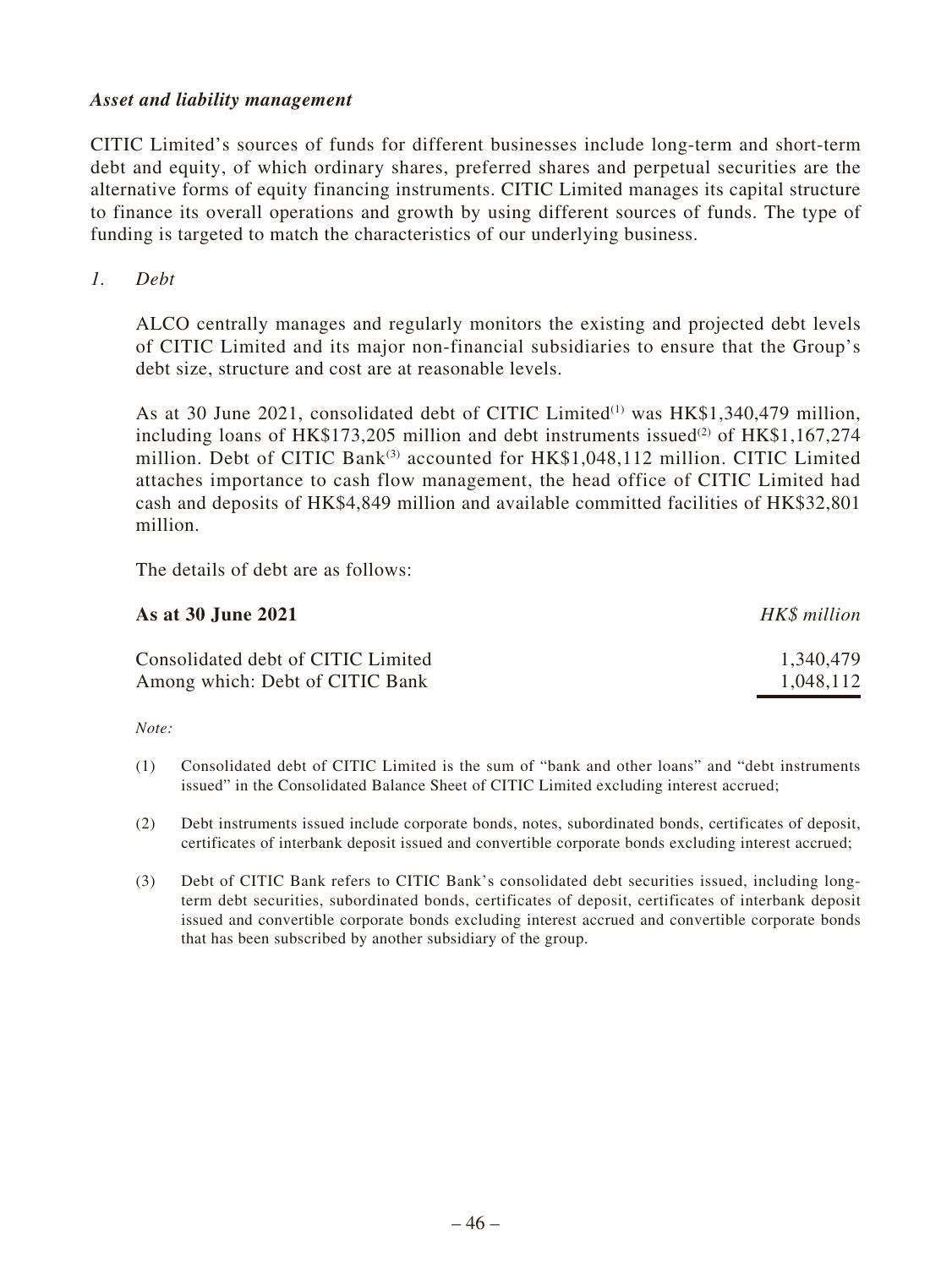

## **Consolidated debt by maturity as at 30 June 2021**

## **Consolidated debt by type as at 30 June 2021**



The debt to equity ratio of CITIC Limited as at 30 June 2021 is as follows:

| In HK\$ million             | Consolidated |
|-----------------------------|--------------|
| Debt                        | 1,340,479    |
| Total equity <sup>(4)</sup> | 1,108,896    |
| Debt to equity ratio        | 121%         |

*Note:*

(4) Total consolidated equity is based on the "total equity" in the Consolidated Balance Sheet.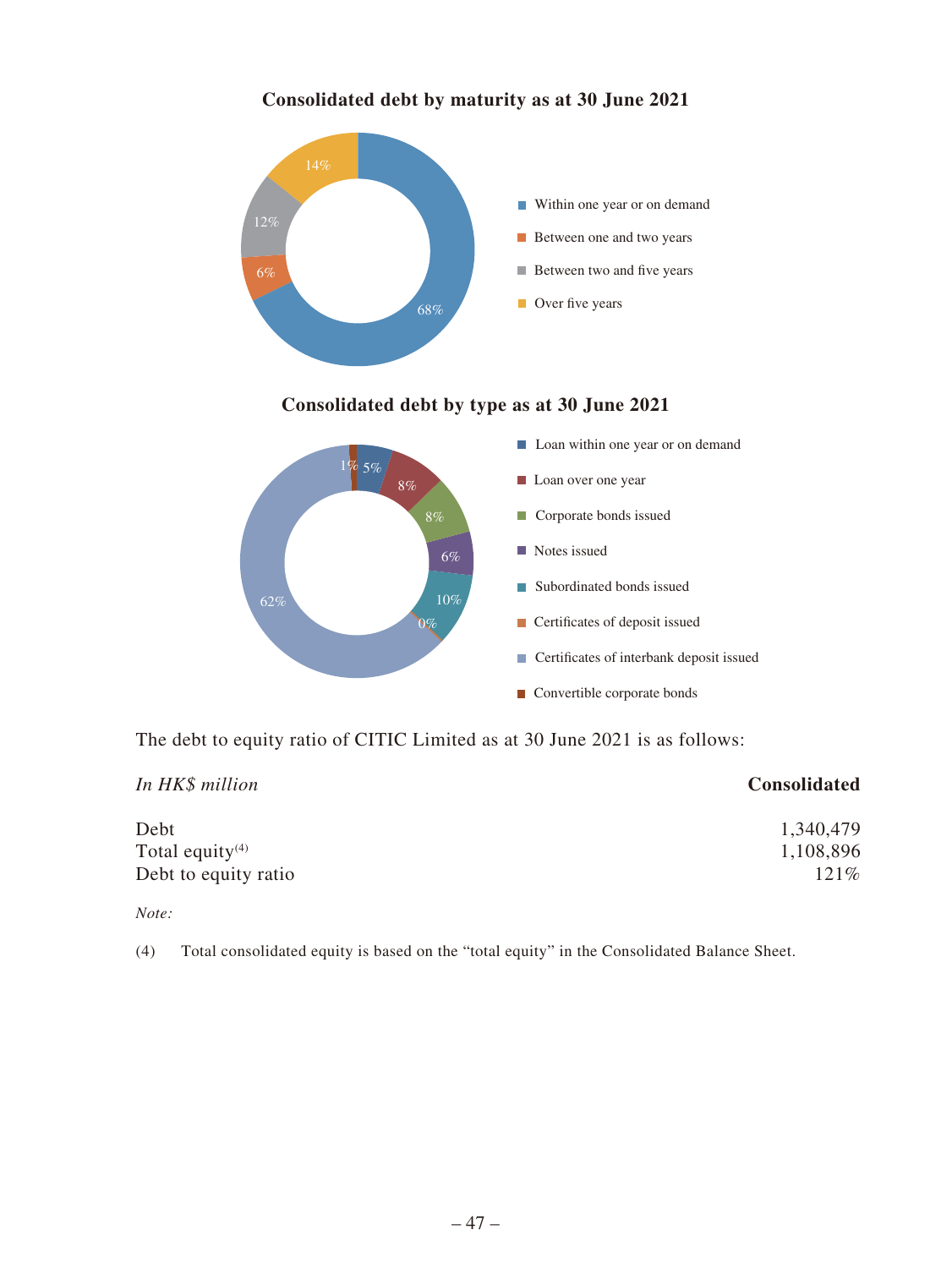### *2. Liquidity risk management*

The objective of liquidity risk management is to ensure that CITIC Limited always has sufficient cash to repay its maturing debt, perform other payment obligations and meet other funding requirements for normal business development.

CITIC Limited's liquidity management involves the regular cash flow forecast for the next three years and the consideration of its liquid assets level and new financings necessary to meet future cash flow requirements.

CITIC Limited centrally manages its own liquidity and that of its major non-financial subsidiaries and improves the efficiency of fund utilisation. With flexible access to domestic and overseas markets, CITIC Limited seeks to diversify sources of funding through different financing instruments, in order to raise low-cost funding of medium and long terms, maintain a mix of staggered maturities and minimise refinancing risk.

### *3. Credit ratings*

|              | <b>Standard &amp; Poor's</b> | Moody's   |
|--------------|------------------------------|-----------|
| 30 June 2021 | BBB+/Stable                  | A3/Stable |

### *Treasury risk management*

Treasury risk management essentially covers the following financial risks inherent in CITIC Limited's businesses:

- Interest rate risk
- Currency risk
- Counterparty risk for financial products
- Commodity risk
- Market price risk

CITIC Limited manages the above risks by using appropriate financial derivatives or other means, and priority will be given to simple, cost-efficient and effective hedge instruments which meet the HKFRS 9 in performing treasury risk management responsibilities. To the extent possible, gains and losses of the derivatives offset the losses and gains of the assets, liabilities or transactions being hedged.

CITIC Limited is committed to establishing a comprehensive and uniform treasury risk management system. Within the group-wide treasury risk management framework, member companies are required to, according to their respective business characteristics and regulatory requirements, implement suitable treasury risk management strategies and procedures and submit reports on a regular and ad hoc basis.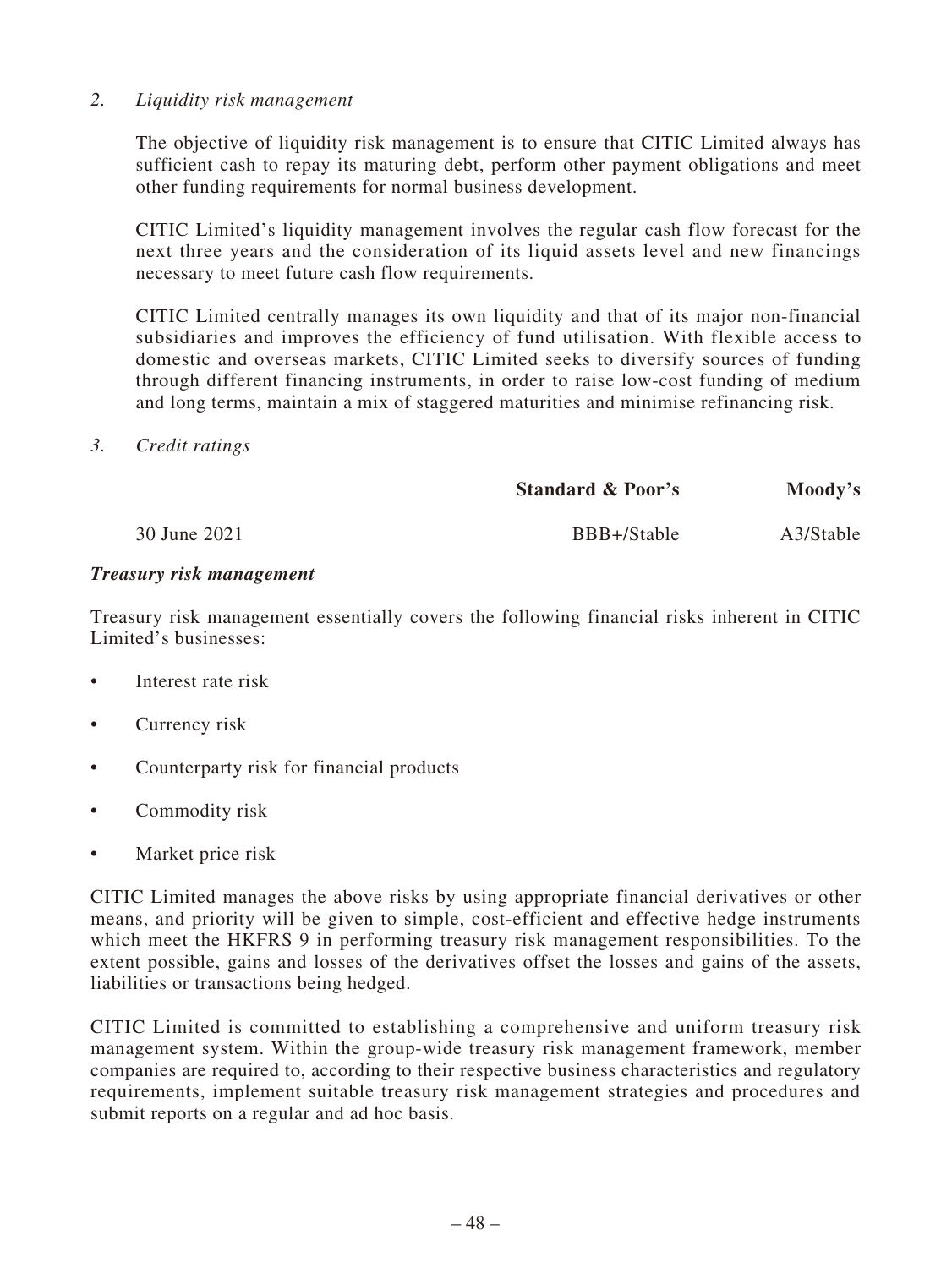### *1. Interest rate risk*

CITIC Limited regularly monitors current and projected interest rate changes, with each of the operating entities of the Group implementing its own interest rate risk management system covering identification, measurement, monitoring and control of market risks. Interest rate risk is managed by taking into account market conditions and controlled at a reasonable level.

For our financial subsidiaries, repricing risk and benchmark risk are the main sources of interest rate risk. Observing the principle of prudent risk appetite, they closely track changes in the macroeconomic situation and internal business structure, continue to optimise the maturity structure of deposits, make timely adjustments to the loan repricing lifecycle, and take the initiative to manage sensitive gaps in interest rates for the overall objective of achieving steady growth both in net interest income and economic value within a tolerable level of interest rate risk.

For our head office and non-financial subsidiaries, the interest rate risk arises primarily from debt. Borrowings at floating rates expose CITIC Limited to cash flow interest rate risk, while borrowings at fixed rates expose CITIC Limited to fair value interest rate risk. Based on its balance sheet and market conditions, CITIC Limited and its nonfinancial subsidiaries will conduct analysis and sensitivity testing on interest rate risk, adopt a flexible approach in choosing financing instruments at floating and fixed rates, or choose to employ, at the suitable time, the interest rate swaps and other derivative instruments approved for use by the ALCO to manage interest rate risk.

### *2. Currency risk*

CITIC Limited has major operations in mainland China, Hong Kong and Australia, with Renminbi ("RMB"), Hong Kong dollar ("HKD") and United States dollar ("USD") as functional currencies respectively. The Group's member companies are exposed to currency risk from gaps between financial assets and liabilities, future commercial transactions and net investments in foreign operations that are denominated in a currency that is not the member company's functional currency. The reporting currency of the consolidated financial statements of CITIC Limited is HKD. Translation exposures from the consolidation of subsidiaries, whose functional currency is not HKD, are not hedged by using derivative instruments as no cash exposures are involved.

CITIC Limited measures its currency risk mainly by currency gap analysis. Where it is appropriate, the Group seeks to lower its currency risk by matching its foreign currency denominated assets with corresponding liabilities in the same currency or using forward contracts and cross currency swaps, provided that hedging is only considered for firm commitments and highly probable forecast transactions.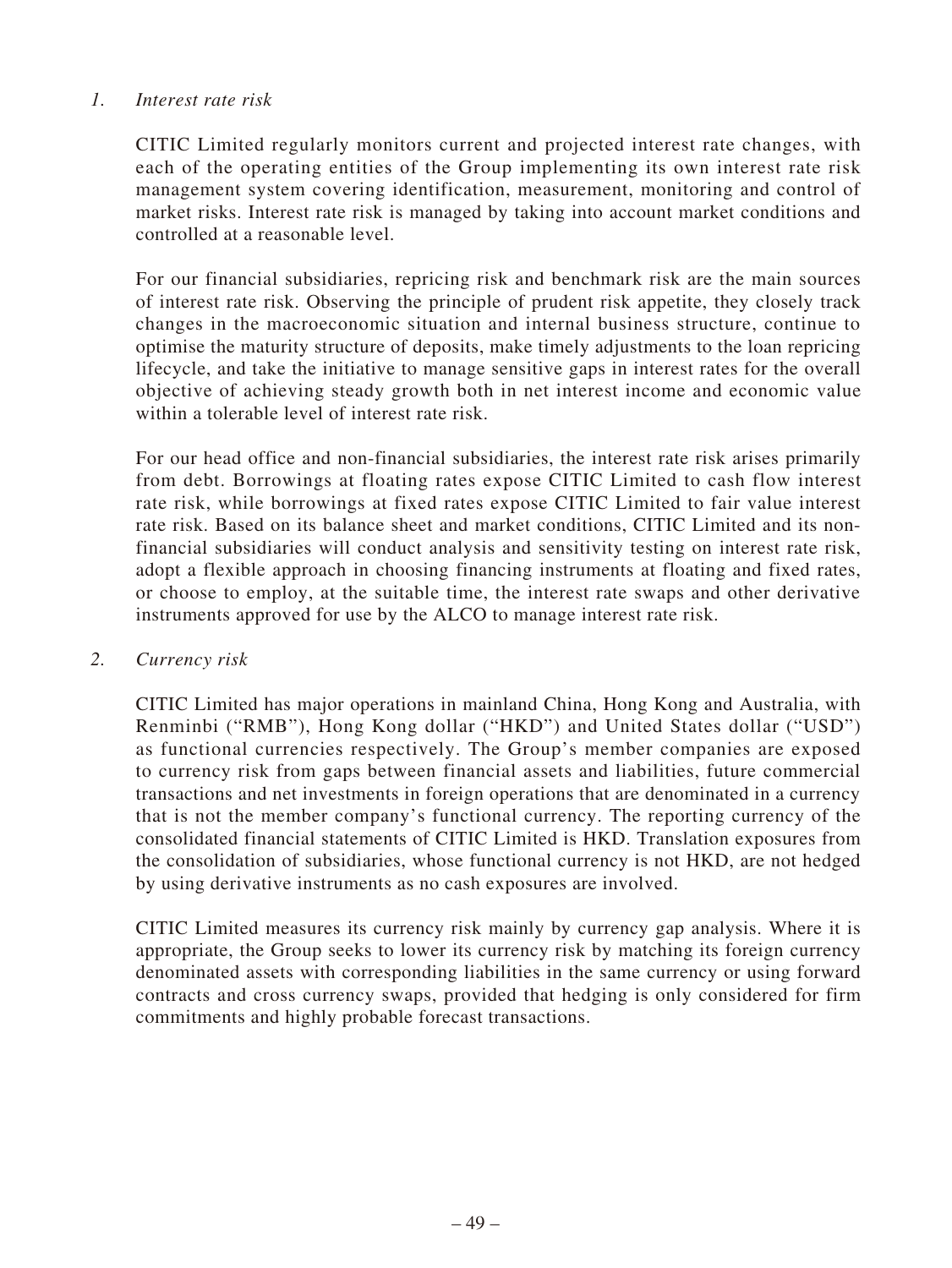## *3. Counterparty risk for financial products*

CITIC Limited has business with various financial institutions, including deposits, interbank lending, financial investment products and derivative financial instruments. To mitigate the risk of non-recovery of deposited funds or financial instrument gains, member companies of CITIC Limited approve and adjust the list of counterparties and credit limits of approved financial institutions through internal credit extension processes. A regular report is required.

*4. Commodity risk*

Some businesses of CITIC Limited involve the production, procurement, and trading of commodities, and they face exposure to price risks of commodities such as iron ore, crude oil, gas and coal.

To manage some of its raw material exposures such as supply shortages and price volatility, CITIC Limited has entered into long-term supply contracts for certain inputs or used plain vanilla futures or forward contracts for hedging. While CITIC Limited views that natural offsetting is being achieved to a certain extent across its different business sectors, it performs a continual risk management review to ensure commodity risks are well understood and controlled within its business strategies.

*5. Market price risk*

CITIC Limited holds investments in financial assets classified as Derivative financial instruments or Investments in financial assets in the consolidated balance sheet. To control price risks arising from such investments, the Group actively monitors the price changes and diversifies the relevant investment risks through appropriate asset allocation.

## **Economic Environment**

CITIC Limited operates diversified businesses globally in various countries and regions. As a result, its financial condition, operational results and business prospects are, to a significant degree, subject to the development of both international and domestic economies, as well as the political and legislative environment.

COVID-19 continues spreading around the world, causing tremendous impacts on both economic and social development. In the meanwhile, as China's economy is undergoing structural changes, the formation of new growth drivers involves further reforms in a variety of areas, including politics, economy, technology, culture and society. The global economy is still on the way of recovery, but the performances in main economic entities and regions are divergent, and challenges from trade friction and other aspects are increasing. The growth prospect is with uncertainty. If negative economic factors appear in countries and regions in which CITIC Limited operates, there might be an adverse impact on its operational results, financial condition and profitability.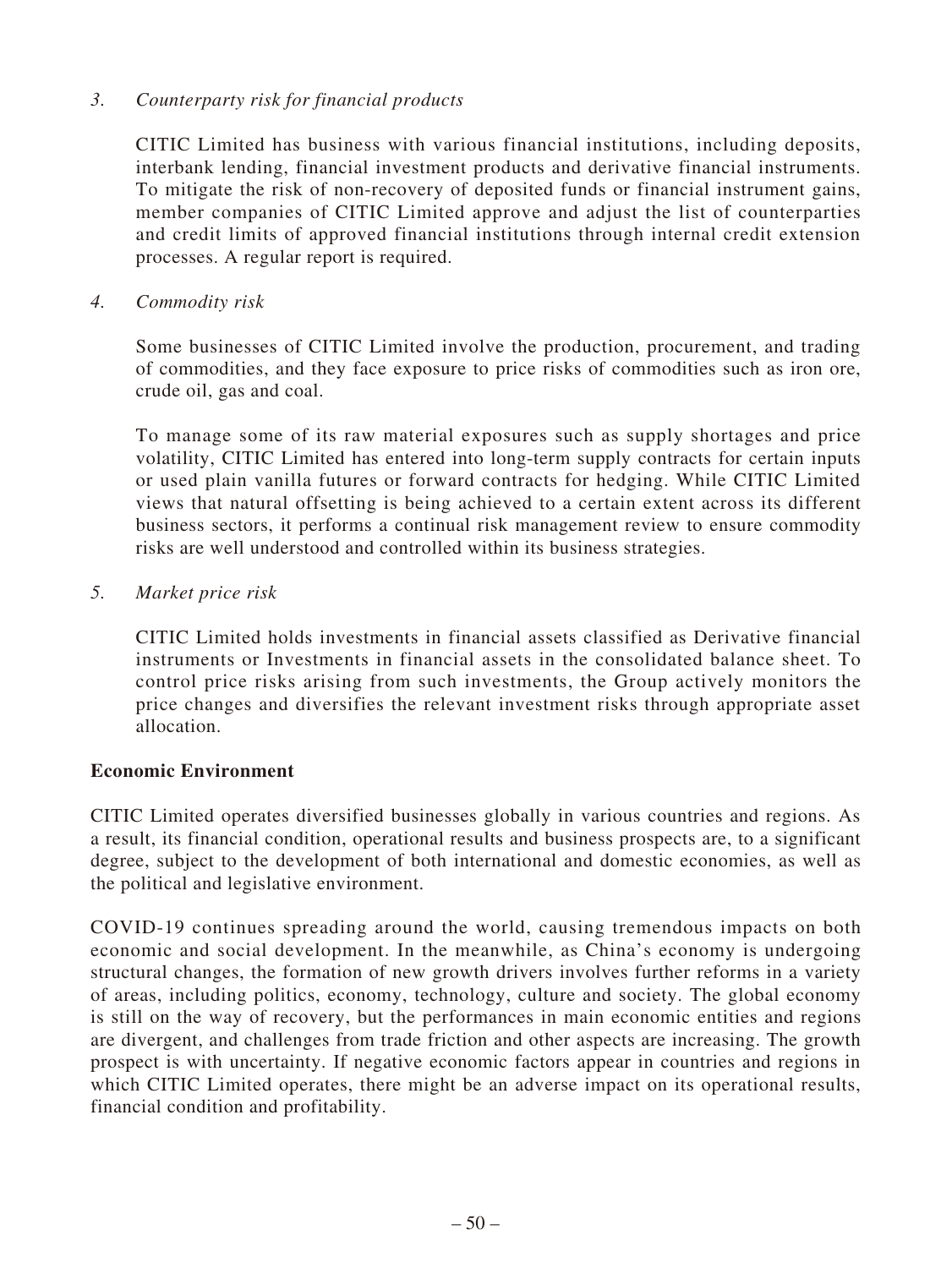## **Operational Risk**

The financial services segment of the Group covers various sectors, including banking, securities, trust, insurance and asset management. As information technology is widely applied in the modern financial services industry, the reliability of computer systems, computer networks and information management software is essential to both traditional financial and innovative businesses. Unreliable information technology systems or underdeveloped network technologies may result in inefficient trading systems, business interruption, or loss of important information, thus affecting the reputation and service quality of financial institutions and even incurring economic losses and legal disputes.

CITIC Limited carries out resources and energy, manufacturing, engineering contracting, real estate, and other businesses in countries and regions across the world, and these businesses might continue to encounter a diversity of operational difficulties. Certain difficulties, if beyond the control of CITIC Limited, might result in production delays or increases in production costs. These operational risks include delay of government payments, deterioration of tax policies, labour disputes, unforeseen technical failures, various disasters and emergencies, unexpected changes in mineral, geological or mining conditions, pollution and other environmental damage, as well as potential disputes with foreign partners, customers, subcontractors, suppliers or local residents or communities. Such risks would cause damage or loss to the relevant businesses of CITIC Limited, which in turn could adversely affect its operations, financial condition and profitability.

## **Credit Risk**

With the proliferation of new market entities, innovative business models, new products, businesses and counterparties, credit risks could increase in both width and complexity. In this unpredictable economic climate, with extensive business operations and counterparties, the Group pays close attention to market developments and credit risks arising from business partners. If the Group fails to investigate and prevent such risks, they may have an adverse impact on its operations, financial condition and profitability.

## **Competitive Markets**

CITIC Limited operates in highly competitive markets. Failure to compete in terms of product specifications, service quality, reliability or price may have an adverse impact on the Group.

- The financial services business faces fierce competition from domestic and international commercial banks and other financial institutions.
- The engineering contracting business is challenged by global peers as well as China's large state-owned enterprises and private companies.
- Resources and energy, manufacturing, real estate operations, and other businesses in different sectors also face severe competition over resources, technologies, prices and services.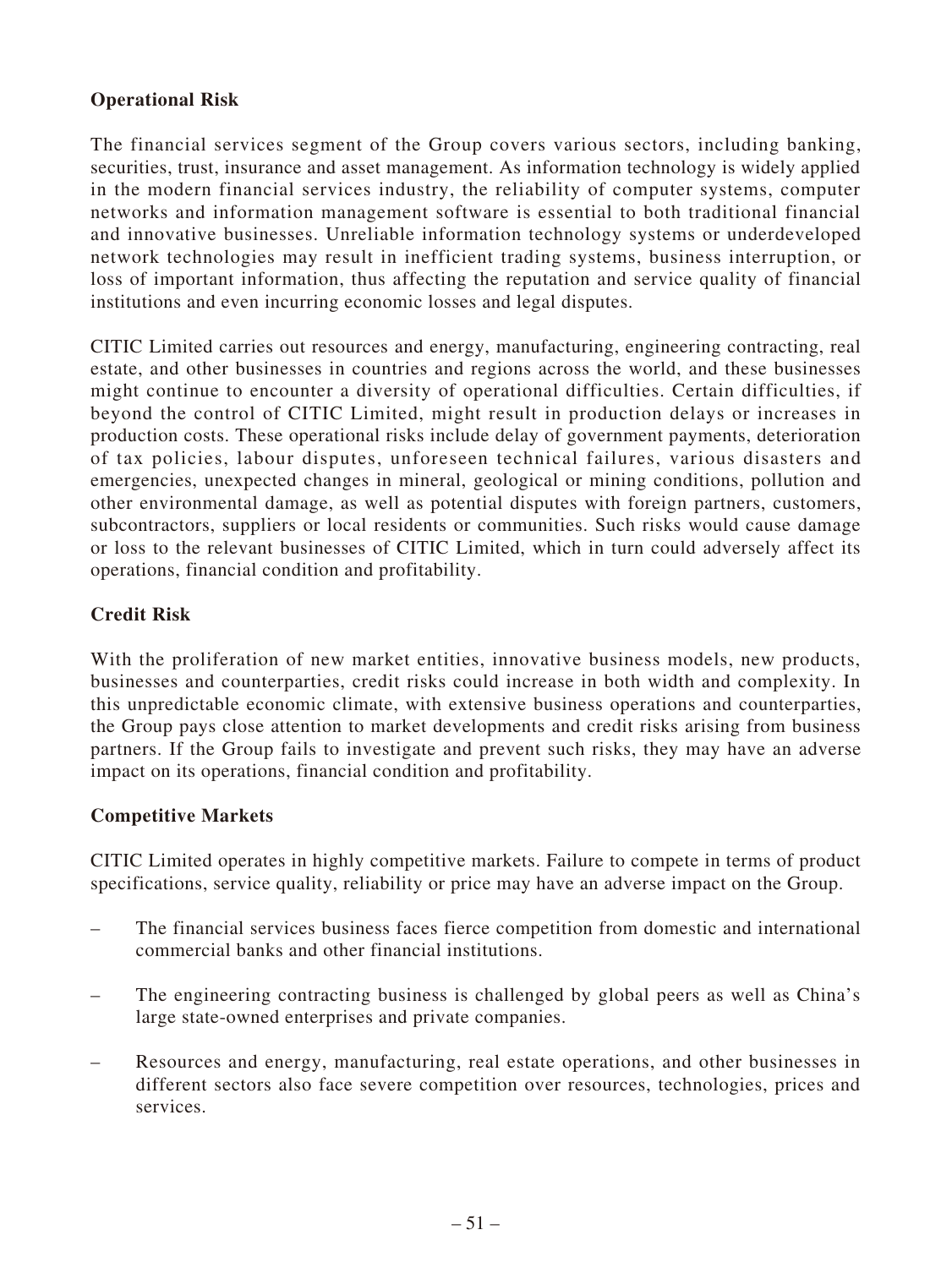Intensification of competition might result in lower product prices, narrower profit margins as well as loss of market share for CITIC Limited.

## **Other External Risks and Uncertainties**

## *Impact of local, national and international laws and regulations*

CITIC Limited faces local business risks in different countries and regions. Such risks might have a significant impact on the financial condition, operations and business prospects of CITIC Limited in the relevant markets. The investments of CITIC Limited in countries and regions across the world might at present or in future be affected by changes in local, national or international political, social, legal, tax, regulatory and environmental requirements from time to time. In addition, new government policies or measures, if introducing changes in fiscal, tax, regulatory, environmental or other aspects that may affect competitiveness, could result in an additional or unforeseen increase in operating expenses and capital expenditures, produce risks to the overall return on investment of CITIC Limited, and delay or impede its business operations and hence adversely affect revenue and profit.

### *Impact of new accounting standards*

The Hong Kong Institute of Certified Public Accountants ("HKICPA") issues new and revised Hong Kong Financial Reporting Standards ("HKFRSs") from time to time. As the accounting standards continue to evolve, HKICPA might further issue new and revised HKFRSs in the future. The new accounting policies, if required to be adopted by CITIC Limited, could have a significant impact on its financial condition and operations.

### *Natural disasters or events, terrorism and diseases*

The business of CITIC Limited could be affected by events such as earthquakes, typhoons, tropical cyclones, inclement weather, acts or threats of terrorism, or outbreaks of highly contagious diseases, which would directly or indirectly reduce the supply of essential goods or services or reduce economic activities on a local, regional or global scale. Any of these disasters might damage the businesses of CITIC Limited, which would have a material adverse impact on the financial condition and operations of CITIC Limited.

## **HUMAN RESOURCES**

## **Protecting Employees' Rights and Interests**

During the period, we complied fully with relevant laws, regulations and policies, including those concerning labour contracts. We are committed to protecting the lawful rights and interests of our staff to build harmonious relationships with them. In our recruitment and career development practices, we provide equal opportunities for all, based on individual merit and overall fairness, without regard to race, gender, religion, ethnicity, nationality or physical disability. We also prohibit child and forced labour in all of our operations.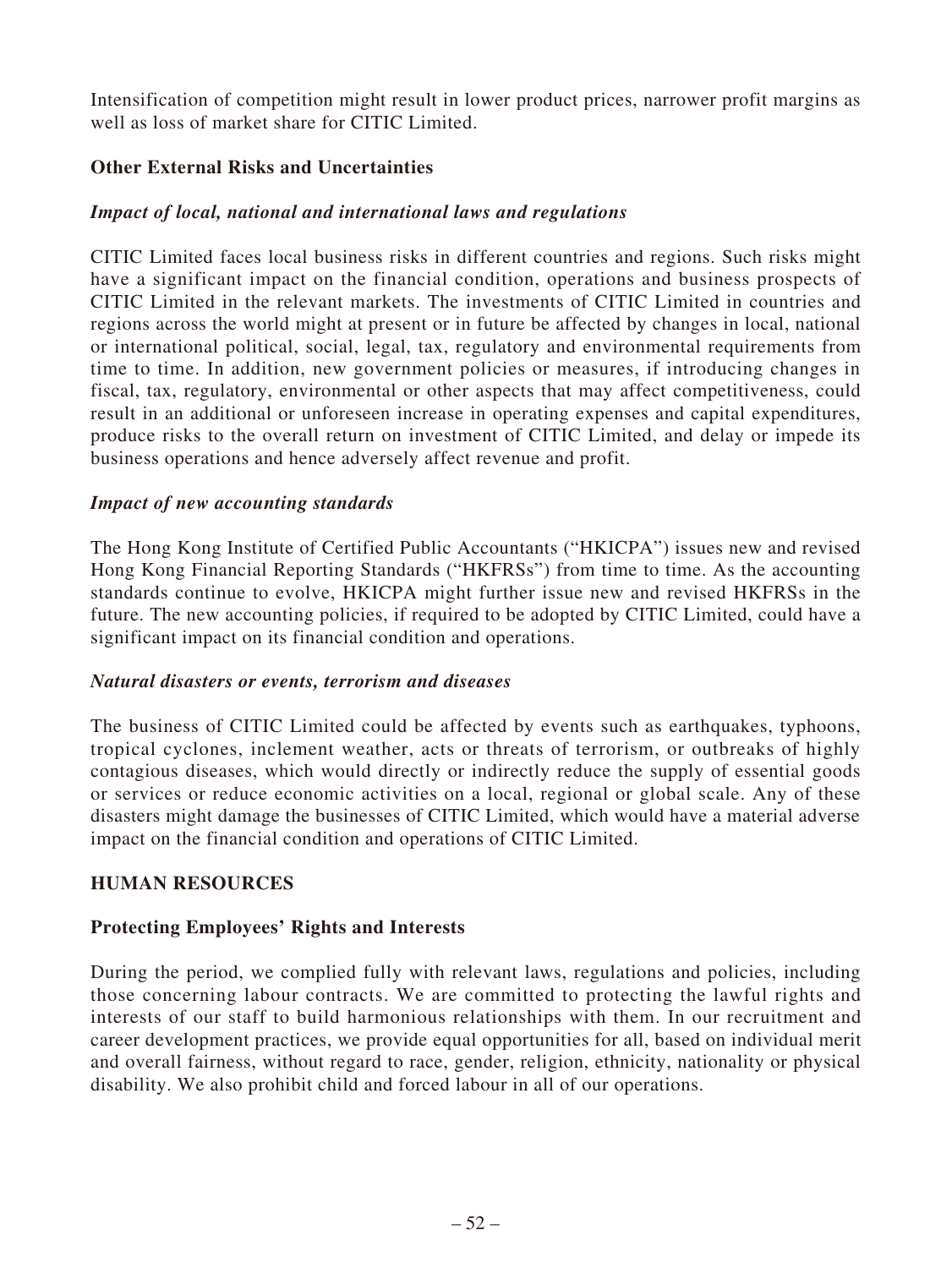We and our subsidiaries have established a competitive remuneration policy, which is guided by the remuneration policies of relevant local governments and based on business results. This market-oriented mechanism puts equal emphasis on market competitiveness and fairness, and correlates salary with performance. During the period, we continued to optimise our performance appraisal and remuneration systems to help the Company achieve better performance. In addition, we made further improvements to our staff benefits schemes, including insurance and policies on working hours and rest periods. As required by the Hong Kong SAR Government, we made contributions to the Mandatory Provident Fund for all staff based in Hong Kong and provided full coverage of basic social insurance for our mainland staff according to the requirements of local governments.

## **Developing our Staff**

Focusing on improving the human capital efficiency, we draft "The Programme of Talent Development during The Fourteenth five Year" which proposes building "Four Teams" and "Six Core Talents". We optimize the talent evaluation system, proposing that the professionals who take participate in poverty alleviation, rural revitalization or epidemic prevention could be reviewed as Senior Professional Title preferentially. We recommended 16 highlevel professionals to take part in the review of Honors Programs. We also strengthen our approach to talent cultivation with highlighting our unique features, continuously improve the construction of the training system, build up a strong training guarantee mechanism, and insist on serving the overall situation and provide all staff with training based on demands and classification.

In line with our people-oriented philosophy, and capitalising on the strength of our integrated network, we arrange for staff postings, internal rotations and exchanges between our headquarters and subsidiaries and among our subsidiaries in different sectors. These are also arranged between CITIC and provincial and municipal governments as well as strategic partner companies. By organising these programmes, we are able to enrich the experience of our employees and allow them to improve their professional knowledge and skills.

## **Caring for CITIC Employees**

The quality of life of our employees is one of our greatest concerns. To improve employees' sense of achievement and belonging, we have taken various measures including providing awards and recognition, giving publicity, organizing cultural and sports activities, and staff visit at special time points and offering regular support and caring.

## **CORPORATE GOVERNANCE**

CITIC Limited is committed to maintaining high standards of corporate governance. The board of directors believes that good corporate governance practices are important to promote investor confidence and protect the interests of our shareholders. Looking ahead, we will keep our governance practices under continual review to ensure their consistent application and will continue to improve our practices having regard to the latest development. Details of our corporate governance practices can be found in CITIC Limited's Annual Report 2020 and on CITIC Limited's website at www.citic.com.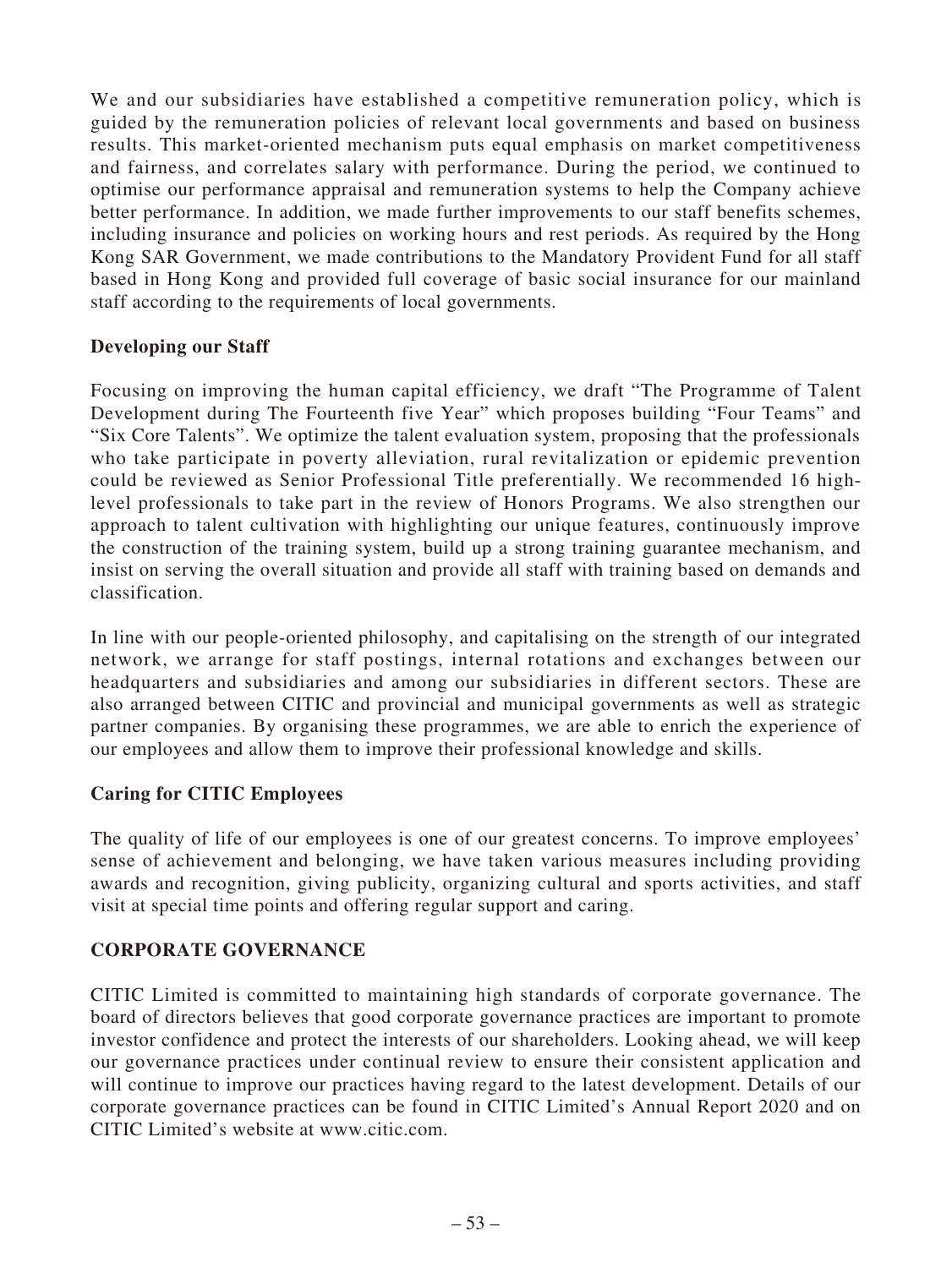CITIC Limited has applied the principles and complied with all the code provisions of the corporate governance code as set out in Appendix 14 to the Rules Governing the Listing of Securities on The Stock Exchange of Hong Kong Limited during the six months ended 30 June 2021.

## **REVIEW OF INTERIM FINANCIAL STATEMENTS**

The audit and risk management committee of the board reviewed the unaudited condensed consolidated financial statements for the six months ended 30 June 2021 in conjunction with the management and CITIC Limited's external auditor. The committee consists of five non-executive directors of whom three are independent.

The interim financial information is prepared in accordance with Hong Kong Accounting Standard 34 "Interim Financial Reporting". It has been reviewed by CITIC Limited's independent auditor, PricewaterhouseCoopers, in accordance with Hong Kong Standard on Review Engagements 2410, "Review of Interim Financial Information Performed by the Independent Auditor of the Entity".

## **INTERIM DIVIDEND AND CLOSURE OF REGISTER OF MEMBERS**

The directors have declared an interim dividend ("2021 Interim Dividend") of HK\$0.15 per share (2020: HK\$0.10 per share) for the year ending 31 December 2021, payable on Wednesday, 3 November 2021 to shareholders whose names appear on CITIC Limited's register of members on Friday, 17 September 2021. The register of members of CITIC Limited will be closed from Wednesday, 15 September 2021 to Friday, 17 September 2021, both days inclusive, during which period no transfer of shares will be effected. To qualify for the 2021 Interim Dividend, all transfer documents accompanied by the relevant share certificates must be lodged with CITIC Limited's Share Registrar, Tricor Tengis Limited, at Level 54, Hopewell Centre, 183 Queen's Road East, Hong Kong, for registration not later than 4:30 p.m. on Tuesday, 14 September 2021.

The 2021 Interim Dividend will be payable in cash to each shareholder in HK Dollars ("HK\$") unless an election is made to receive the same in Renminbi ("RMB").

Shareholders will be given the option to elect to receive all (but not part) of the 2021 Interim Dividend in RMB at the exchange rate of HK\$1.0:RMB0.832516, being the average benchmark exchange rate of HK\$ to RMB as published by the People's Bank of China during the five business days immediately before 27 August 2021. If shareholders elect to receive the 2021 Interim Dividend in RMB, such dividend will be paid to shareholders at RMB0.1248774 per share. To make such election, shareholders should complete the Dividend Currency Election Form, which is expected to be despatched to shareholders in late September 2021 as soon as practicable after the record date of 17 September 2021 to determine shareholders' entitlement to the 2021 Interim Dividend, and return it to CITIC Limited's Share Registrar, Tricor Tengis Limited, at Level 54, Hopewell Centre, 183 Queen's Road East, Hong Kong not later than 4:30 p.m. on Monday, 11 October 2021.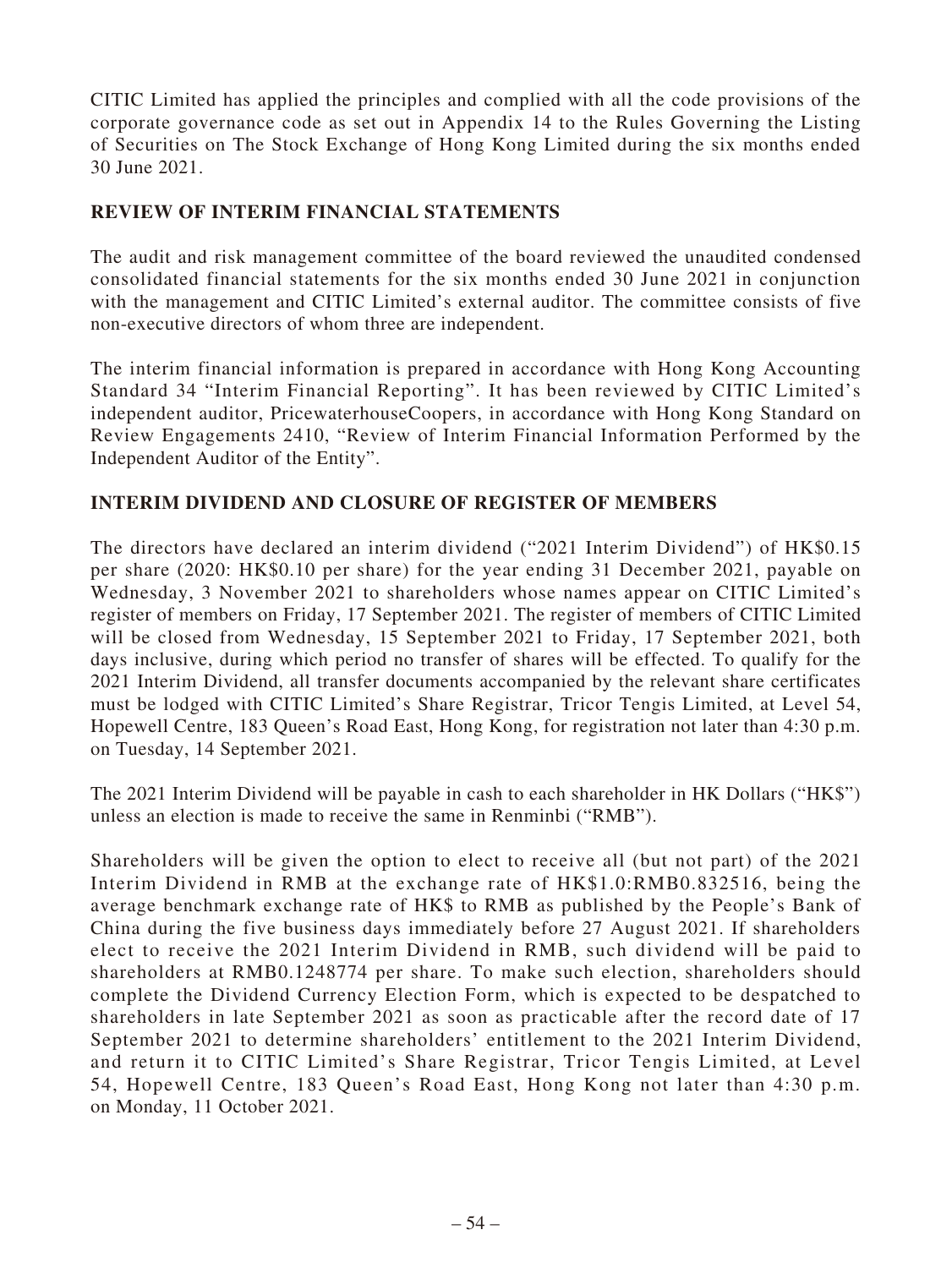Shareholders who are minded to elect to receive all (but not part) of their dividends in RMB by cheques should note that (i) they should ensure that they have an appropriate bank account to which the RMB cheques for dividend can be presented for payment; and (ii) there is no assurance that RMB cheques can be cleared without material handling charges or delay in Hong Kong or that RMB cheques will be honoured for payment upon presentation outside Hong Kong. The cheques are expected to be posted to the relevant shareholders by ordinary post on Wednesday, 3 November 2021 at the shareholders' own risk.

If no election is made by a shareholder or no duly completed Dividend Currency Election Form in respect of that shareholder is received by CITIC Limited's Share Registrar by 4:30 p.m. on Monday, 11 October 2021, such shareholder will automatically receive the 2021 Interim Dividend in HK\$. All dividend payments in HK\$ will be made in the usual way on Wednesday, 3 November 2021.

If shareholders wish to receive the 2021 Interim Dividend in HK\$ in the usual way, no additional action is required.

Shareholders should seek professional advice with their own tax advisers regarding the possible tax implications of the dividend payment.

## **PURCHASE, SALE OR REDEMPTION OF LISTED SECURITIES**

On 15 April 2021, CITIC Limited fully redeemed the USD750 million 6.625% notes under the Medium Term Note Programme upon maturity. These notes were issued in two tranches – USD500 million issued on 15 April 2011 and USD250 million issued on 23 June 2014. Both tranches were listed on The Stock Exchange of Hong Kong Limited.

Save as disclosed above, neither CITIC Limited nor any of its subsidiary companies has purchased, sold or redeemed any of CITIC Limited's listed securities during the six months ended 30 June 2021.

## **FORWARD LOOKING STATEMENTS**

This announcement contains certain forward looking statements with respect to the financial condition, results of operations and business of the Group. These forward looking statements represent CITIC Limited's expectations or beliefs concerning future events and involve known and unknown risks and uncertainties that could cause actual results, performance or events to differ materially from those expressed or implied in such statements.

Forward looking statements involve inherent risks and uncertainties. Readers should be cautioned that a number of factors could cause actual results to differ, in some cases materially, from those implied or anticipated in any forward looking statement or assessment of risk.